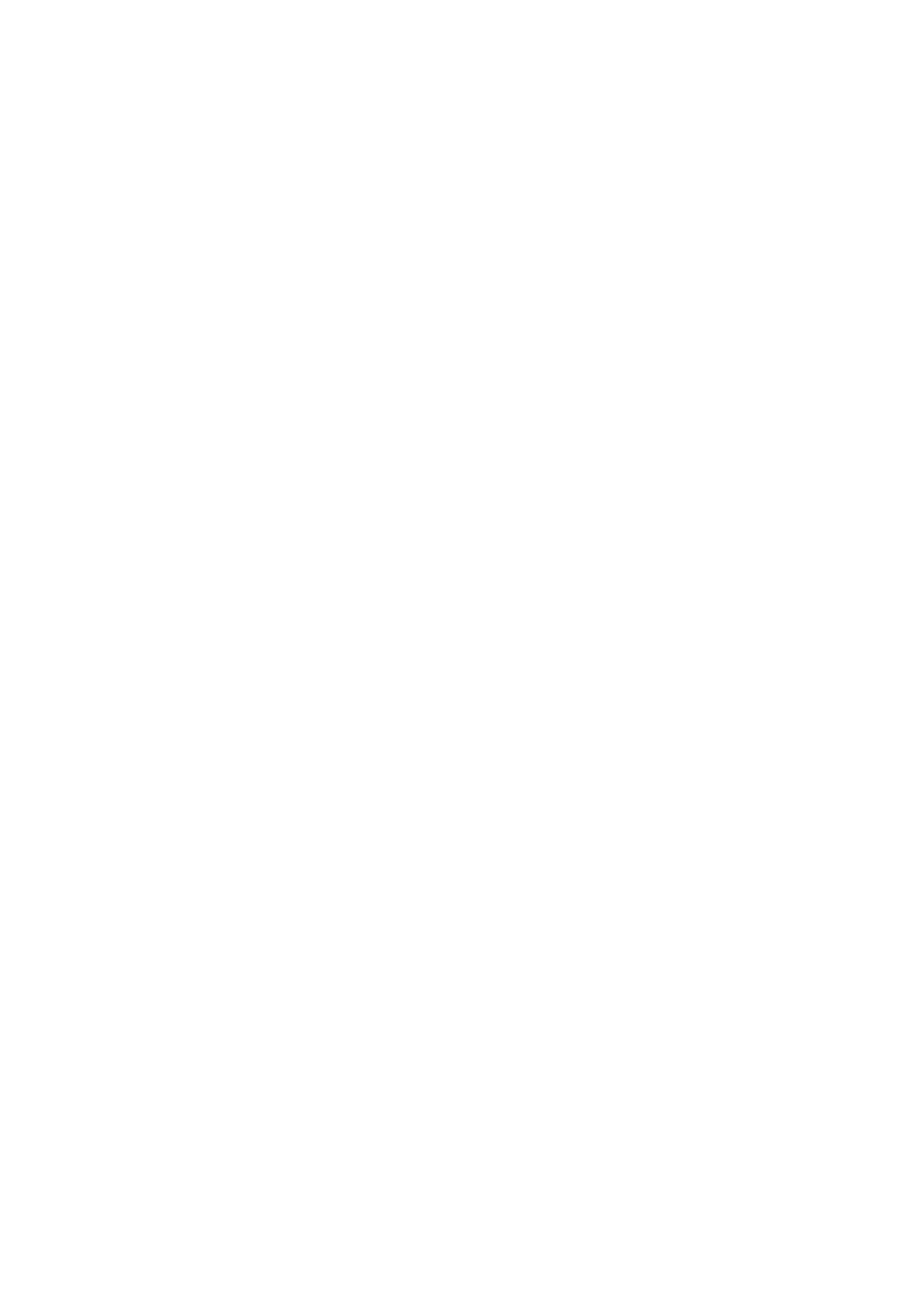

**Queensland** 

### **Local Government Electoral (Transparency and Accountability in Local Government) and Other Legislation Amendment Bill 2016**

### **Contents**

#### Page

| Part 1 | Preliminary                                                                                                            |                 |
|--------|------------------------------------------------------------------------------------------------------------------------|-----------------|
| 1      |                                                                                                                        | 8               |
| 2      |                                                                                                                        | 8               |
| Part 2 | Amendment of Associations Incorporation Act 1981                                                                       |                 |
| 3      |                                                                                                                        | 8               |
| 4      | Amendment of s 5 (Eligibility for incorporation)                                                                       | 8               |
| Part 3 | <b>Amendment of Building Act 1975</b>                                                                                  |                 |
| 5      |                                                                                                                        | 9               |
| 6      | Replacement of s 6 (What is a building development application)                                                        | 9               |
|        | What is a building development application<br>6                                                                        | 9               |
| 7      | Amendment of s 25 (General requirements for supporting documents) 9                                                    |                 |
| 8      | Amendment of s 83 (General restrictions on granting building<br>development approval)                                  | 10              |
| 9      | Amendment of sch 2 (Dictionary)                                                                                        | 11              |
| Part 4 | <b>Amendment of Local Government Electoral Act 2011</b>                                                                |                 |
| 10     | Act amended $\ldots \ldots \ldots \ldots \ldots \ldots \ldots \ldots \ldots \ldots \ldots \ldots$                      | 12 <sup>2</sup> |
| 11     | Amendment of s 106 (Definitions for pt 6)                                                                              | 12              |
| 12     | Amendment of s 114 (Disclosure period for candidates who were<br>previously candidates in a local government election) | 13              |
| 13     | Amendment of s 115 (Disclosure period—other candidates)                                                                | 13              |
| 14     | Amendment of s 116 (Disclosure period for groups of candidates)                                                        | 14              |
| 15     | Omission of s 116A (Definition for div 3)                                                                              | 15              |
| 16     | Amendment of s 117 (Gifts to candidates)                                                                               | 15              |
| 17     | Amendment of s 118 (Gifts to groups of candidates)                                                                     | 17              |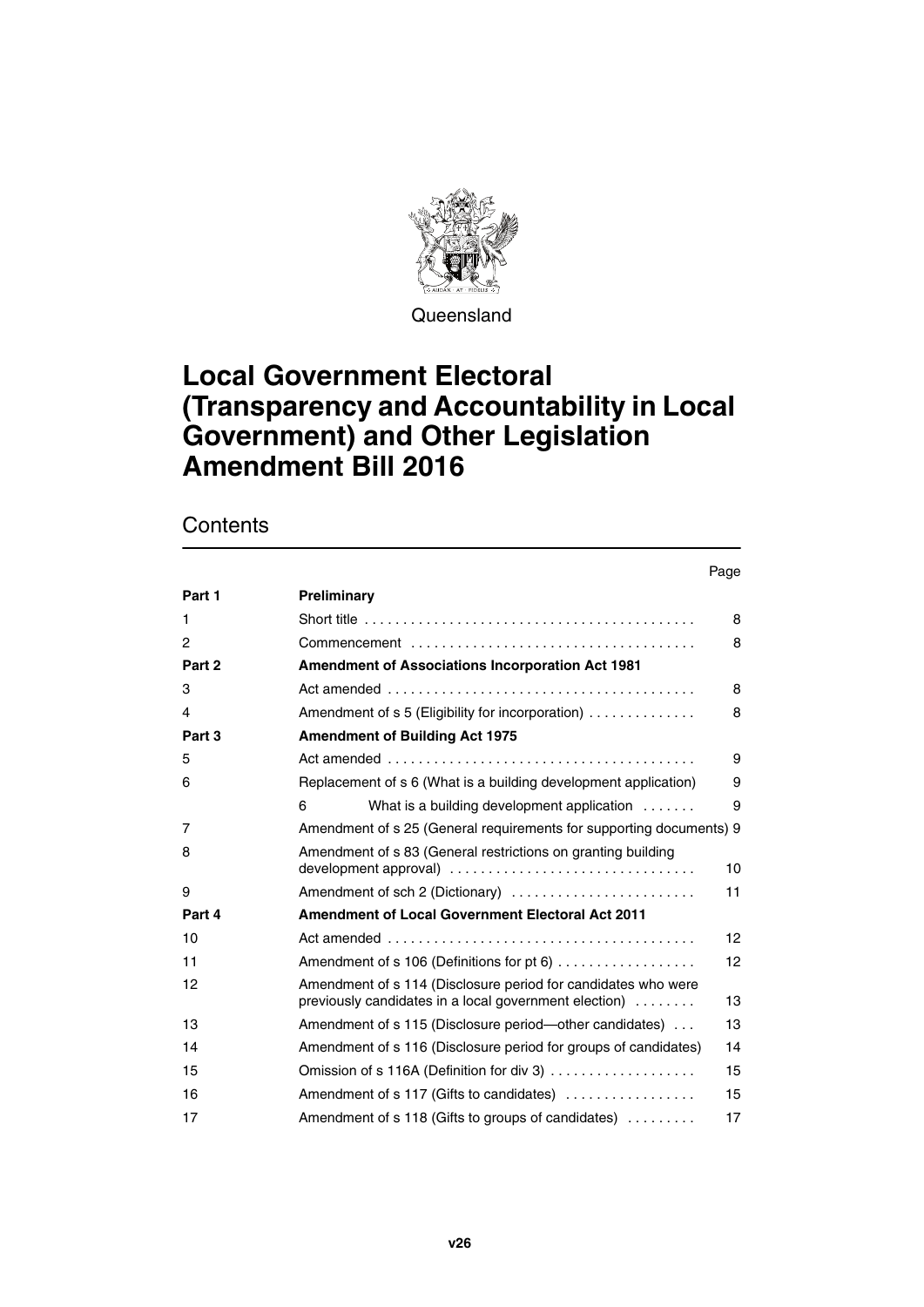| 18     | Amendment of s 119 (Particular gifts not to be received)<br>18                                                        |
|--------|-----------------------------------------------------------------------------------------------------------------------|
| 19     | Replacement of s 120 (Loans to candidates or groups of candidates)                                                    |
|        | 19                                                                                                                    |
|        | 19<br>120<br>Loans to candidates or groups of candidates                                                              |
| 20     | 21<br>Amendment of s 121 (Particular loans not to be received)                                                        |
| 21     | Amendment of s 122 (Electoral commission to give reminder notice to<br>21                                             |
| 22     | Amendment of s 123 (Definitions for div 4)<br>22                                                                      |
|        | 123<br>Definition for division<br>22                                                                                  |
| 23     | Amendment of s 124 (Third party expenditure for political activity)<br>22                                             |
| 24     | Amendment of s 125 (Gifts received by third parties to enable<br>expenditure for political activity)<br>24            |
| 25     | Amendment of s 126 (Requirement for candidate to operate dedicated                                                    |
|        | 25                                                                                                                    |
| 26     | Amendment of s 127 (Requirement for group of candidates to operate<br>26                                              |
| 27     | 27                                                                                                                    |
|        | 27<br>Electronic lodgement of returns<br>132A                                                                         |
| 28     | 28<br>Amendment of s 195 (Offences about returns)                                                                     |
| 29     | Amendment of s 202 (Local governments responsible for expenditure for<br>conducting local government elections)<br>28 |
| 30     | Amendment of schedule (Dictionary)<br>28                                                                              |
| Part 5 | <b>Amendment of Planning Act 2016</b>                                                                                 |
| 31     | 29                                                                                                                    |
| 32     | Replacement of s 19 (Applying planning scheme in tidal areas).<br>29                                                  |
|        | 19<br>Applying planning scheme in tidal areas<br>29                                                                   |
| 33     | Amendment of s 48 (Who is the assessment manager)<br>30                                                               |
| 34     | Amendment of s 49 (What is a development approval, preliminary<br>30                                                  |
| 35     | Amendment of s 64 (Deemed approval of applications)<br>30                                                             |
| 36     | 31<br>Amendment of s 68 (Development assessment rules)                                                                |
| 37     | 31                                                                                                                    |
|        | 73A<br>Development permits for building work given by private<br>31                                                   |
| 38     | Amendment of s 74 (What this subdivision is about)<br>32                                                              |
| 39     | Amendment of s 75 (Making change representations)<br>33                                                               |
| 40     | Amendment of s 76 (Deciding change representations)<br>33                                                             |
| 41     | Amendment of s 79 (Requirements for change applications)<br>33                                                        |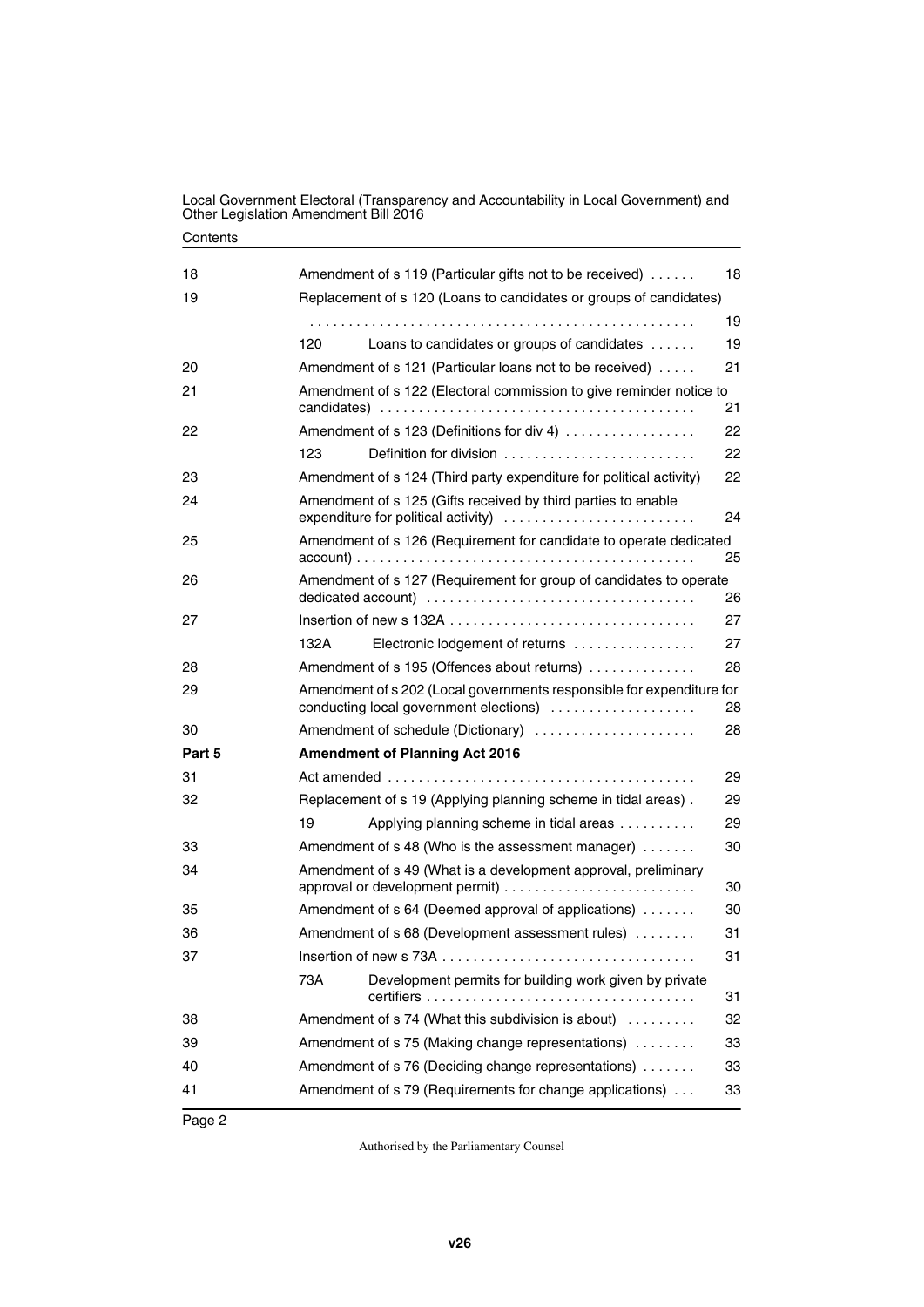| 42     | Amendment of s 81 (Assessing and deciding application for minor                                                          | 34 |
|--------|--------------------------------------------------------------------------------------------------------------------------|----|
| 43     | Amendment of s 82 (Assessing and deciding application for other                                                          | 34 |
| 44     | Amendment of s 83 (Notice of decision)                                                                                   | 34 |
| 45     | Amendment of s 103 (Call in notice)                                                                                      | 35 |
| 46     | Amendment of s 104 (Effect of call in notice)                                                                            | 35 |
| 47     | Amendment of s 105 (Deciding called in application)                                                                      | 35 |
| 48     | Amendment of s 112 (Regulation prescribing charges)                                                                      | 36 |
| 49     | Amendment of s 115 (Provisions for participating local governments and                                                   | 36 |
| 50     | Amendment of s 230 (Notice of appeal)                                                                                    | 36 |
| 51     | Amendment of s 231 (Other appeals)                                                                                       | 37 |
| 52     | Amendment of s 249 (Conduct of tribunal proceedings)                                                                     | 37 |
| 53     | Amendment of s 287 (Statutory instruments)                                                                               | 37 |
| 54     | Amendment of s 289 (References to the old Act or provisions of the old                                                   | 37 |
| 55     | Amendment of s 297 (Categorising development under designations)                                                         |    |
|        |                                                                                                                          | 38 |
| 56     | Insertion of new s 307A $\ldots$ , $\ldots$ , $\ldots$ , $\ldots$ , $\ldots$ , $\ldots$ , $\ldots$ , $\ldots$ , $\ldots$ | 38 |
|        | 307A<br>Application to convert infrastructure to trunk infrastructure                                                    |    |
|        |                                                                                                                          | 38 |
| 57     | Amendment of sch 1 (Appeals)                                                                                             | 39 |
| 58     | Amendment of sch 2 (Dictionary)                                                                                          | 39 |
| Part 6 | Amendment of Planning and Environment Court Act 2016                                                                     |    |
| 59     |                                                                                                                          | 40 |
| 60     | Amendment of s 60 (Orders for costs)                                                                                     | 40 |
| 61     | Amendment of s 61 (Orders for costs for particular proceedings)                                                          | 40 |
| Part 7 | Amendment of Planning (Consequential) and Other Legislation<br><b>Amendment Act 2016</b>                                 |    |
| 62     |                                                                                                                          | 41 |
| 63     | Replacement of s 39 (Replacement of s 6 (What is a building                                                              | 41 |
|        | Replacement of s 6 (What is a building development<br>39                                                                 | 41 |
| 64     | Amendment of s 49 (Amendment of s 25 (General requirements for                                                           | 42 |
| 65     | Replacement of s 75 (Amendment of s 83 (General restrictions on<br>granting building development approval)               | 43 |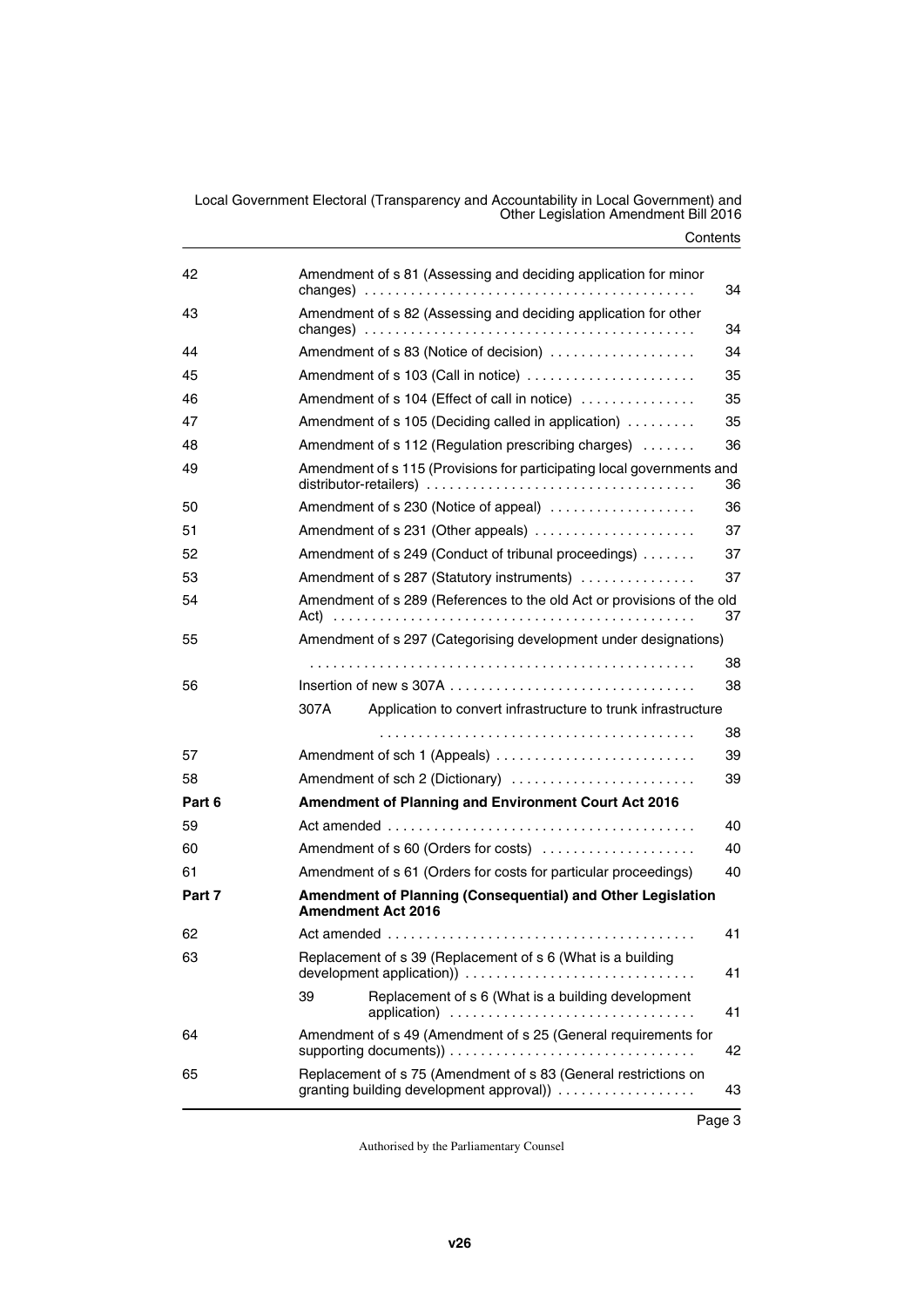|        | 75                                                                | Amendment of s 83 (General restrictions on granting building<br>development approval)                         | 43 |  |  |  |
|--------|-------------------------------------------------------------------|---------------------------------------------------------------------------------------------------------------|----|--|--|--|
| 66     | Amendment of s 113 (Amendment of sch 2 (Dictionary))              |                                                                                                               |    |  |  |  |
| 67     | Amendment of s 153 (Amendment of s 167 (Regulation-making power)) |                                                                                                               |    |  |  |  |
|        |                                                                   |                                                                                                               | 45 |  |  |  |
| Part 8 |                                                                   | <b>Amendment of Sustainable Planning Act 2009</b>                                                             |    |  |  |  |
| 68     |                                                                   |                                                                                                               | 46 |  |  |  |
| 69     |                                                                   | Amendment of s 120 (When planning scheme, temporary local planning<br>instrument and amendments have effect)  | 46 |  |  |  |
| 70     |                                                                   | Amendment of s 241 (Preliminary approvals)                                                                    | 46 |  |  |  |
| 71     |                                                                   | Amendment of s 243 (Development permits)                                                                      | 47 |  |  |  |
| 72     |                                                                   |                                                                                                               | 47 |  |  |  |
|        | 245A                                                              | Development permits for building work given by private                                                        | 47 |  |  |  |
| 73     |                                                                   | Amendment of s 456 (Court may make declarations and orders)                                                   | 48 |  |  |  |
| 74     |                                                                   | Replacement of s 457 (Costs)                                                                                  | 48 |  |  |  |
|        | 457                                                               | Costs generally                                                                                               | 48 |  |  |  |
|        | 457A                                                              | Orders for costs in particular circumstances                                                                  | 49 |  |  |  |
|        | 457B                                                              | Orders for costs for particular proceedings                                                                   | 50 |  |  |  |
| 75     |                                                                   | Amendment of s 482 (Notice of appeal to other parties—development                                             | 50 |  |  |  |
| 76     |                                                                   | Amendment of s 491B (Power of ADR registrar)                                                                  | 51 |  |  |  |
| 77     |                                                                   | Amendment of s 575 (Carrying out development without compliance                                               | 51 |  |  |  |
| 78     |                                                                   | Amendment of s 578 (Carrying out assessable development without                                               | 51 |  |  |  |
| 79     |                                                                   | Amendment of s 580 (Compliance with development approval).                                                    | 51 |  |  |  |
| 80     |                                                                   | Amendment of s 581 (Offence to carry out prohibited development)                                              | 52 |  |  |  |
| 81     |                                                                   | Amendment of s 582 (Offences about the use of premises)                                                       | 52 |  |  |  |
| 82     |                                                                   | Amendment of s 585 (Coastal emergency exemption for operational                                               | 52 |  |  |  |
| 83     |                                                                   | Amendment of s 586 (Exemption for building work on Queensland<br>heritage place or local heritage place)      | 52 |  |  |  |
| 84     |                                                                   | Amendment of s 587 (False or misleading document or declaration)                                              | 52 |  |  |  |
| 85     |                                                                   | Amendment of s 594 (Offences relating to enforcement notices)                                                 | 53 |  |  |  |
| 86     |                                                                   | Amendment of s 595 (Processing application or request required by<br>enforcement notice or show cause notice) | 53 |  |  |  |
| 87     |                                                                   | Amendment of s 599 (Magistrates Court may make orders)                                                        | 53 |  |  |  |
| 88     |                                                                   | Amendment of s 921 (Compliance with master plans)                                                             | 53 |  |  |  |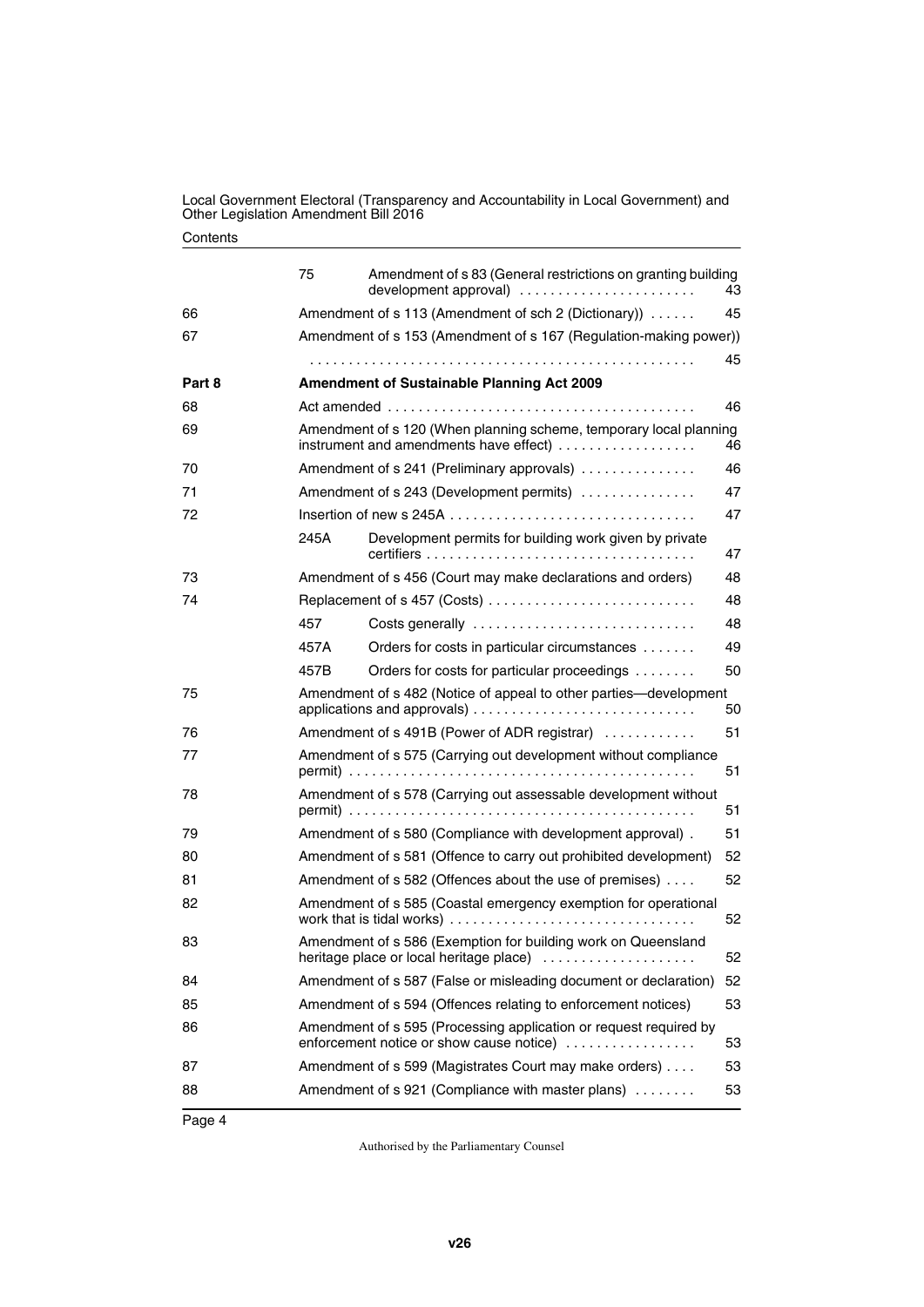| 89 | Insertion of new ch 10, pt 15 $\dots \dots \dots \dots \dots \dots \dots \dots \dots$<br>53 |                                                                                                                                                                      |    |  |  |
|----|---------------------------------------------------------------------------------------------|----------------------------------------------------------------------------------------------------------------------------------------------------------------------|----|--|--|
|    | Part 15                                                                                     | <b>Transitional provision for Local Government Electoral</b><br>(Transparency and Accountability in Local<br>Government) and Other Legislation Amendment Act<br>2016 |    |  |  |
|    | 999                                                                                         | Costs for existing court proceedings                                                                                                                                 | 54 |  |  |
| 90 |                                                                                             | Amendment of sch 3 (Dictionary)                                                                                                                                      | 54 |  |  |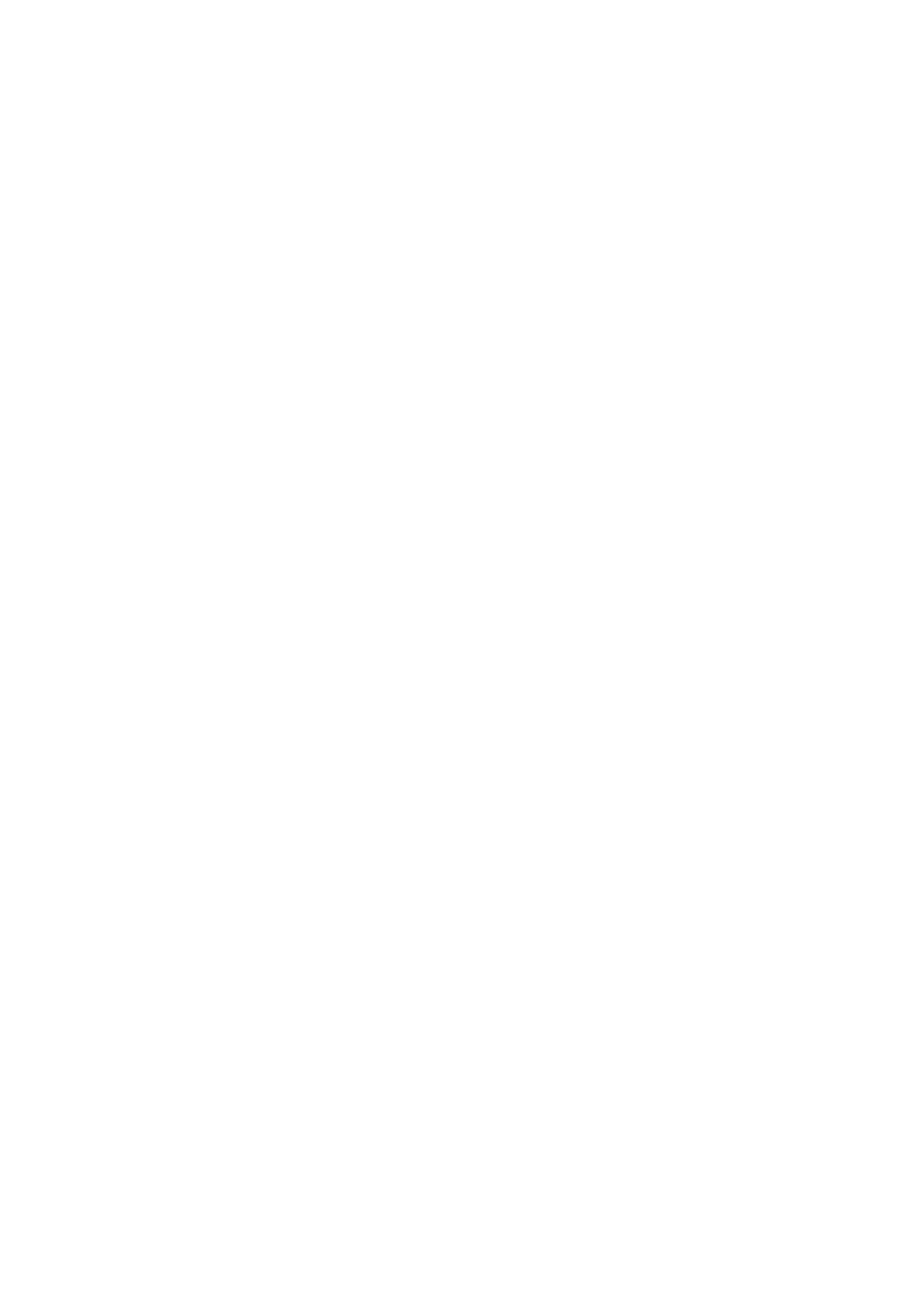## **2016**

# **A Bill**

for

**An Act to amend the** *Associations Incorporation Act 1981***, the** *Building Act 1975***, the** *Local Government Electoral Act 2011***, the** *Planning Act 2016***, the** *Planning and Environment Court Act 2016***, the** *Planning (Consequential) and Other Legislation Amendment Act 2016* **and the** *Sustainable Planning Act 2009* **for particular purposes**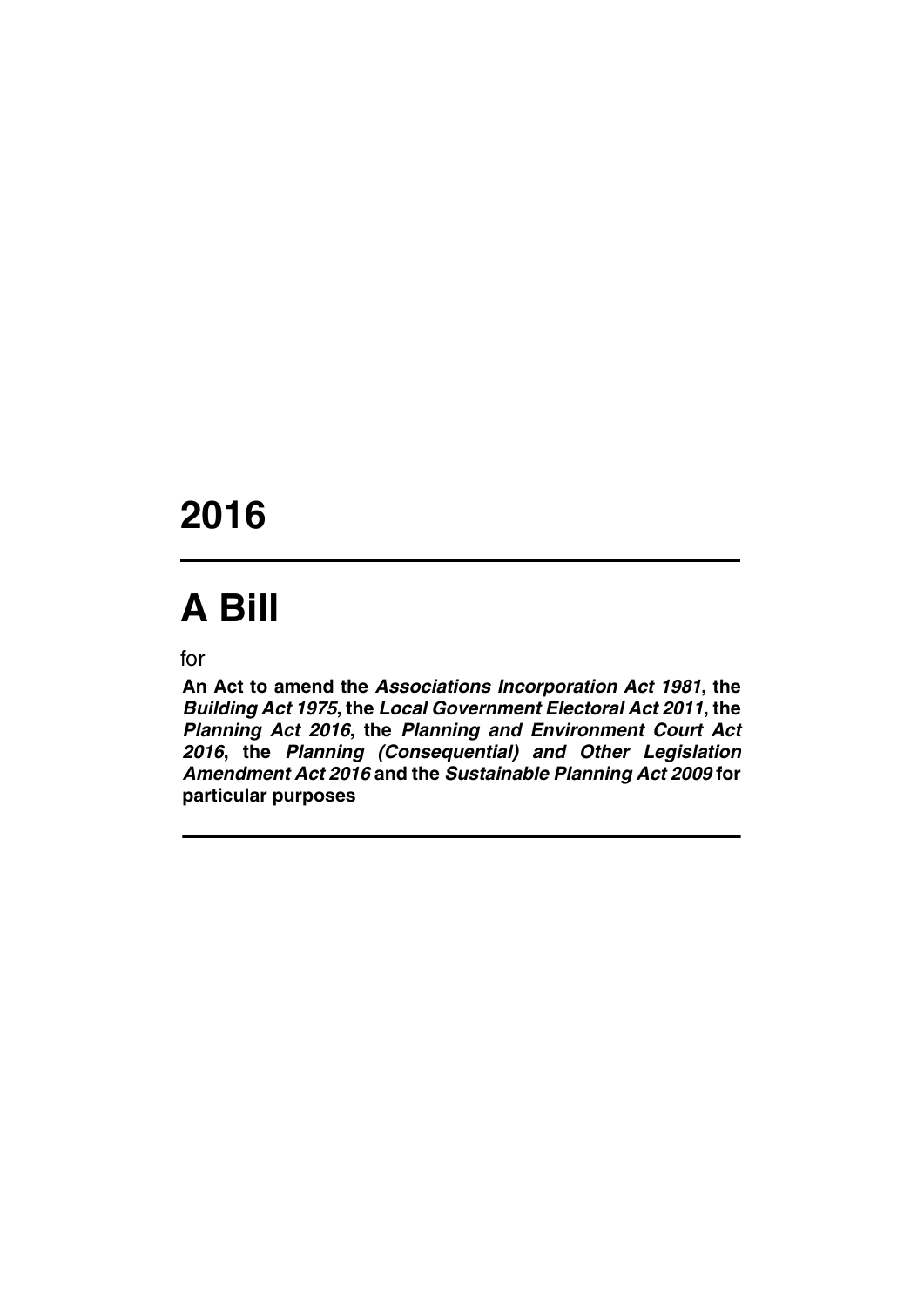<span id="page-9-11"></span><span id="page-9-10"></span><span id="page-9-9"></span><span id="page-9-8"></span><span id="page-9-6"></span><span id="page-9-4"></span><span id="page-9-2"></span>

|               | Other Legislation Amendment Bill 2016<br>Part 1 Preliminary<br>[s 1]                          |                                                                                                                                                                                                                                                                    |                            |  |  |  |  |
|---------------|-----------------------------------------------------------------------------------------------|--------------------------------------------------------------------------------------------------------------------------------------------------------------------------------------------------------------------------------------------------------------------|----------------------------|--|--|--|--|
|               |                                                                                               | The Parliament of Queensland enacts-                                                                                                                                                                                                                               | 1                          |  |  |  |  |
|               | Part 1                                                                                        | <b>Preliminary</b>                                                                                                                                                                                                                                                 | 2                          |  |  |  |  |
| <b>Clause</b> | 1                                                                                             | <b>Short title</b>                                                                                                                                                                                                                                                 | 3                          |  |  |  |  |
|               |                                                                                               | This Act may be cited as the <i>Local Government Electoral</i><br>(Transparency and Accountability in Local Government) and<br>Other Legislation Amendment Act 2016.                                                                                               | 4<br>5<br>6                |  |  |  |  |
| Clause        | $\overline{2}$                                                                                | <b>Commencement</b>                                                                                                                                                                                                                                                | 7                          |  |  |  |  |
|               | Part 4, other than sections 25, 26 and 29, commences on a day<br>to be fixed by proclamation. |                                                                                                                                                                                                                                                                    |                            |  |  |  |  |
|               | Part 2                                                                                        | <b>Amendment of Associations</b><br><b>Incorporation Act 1981</b>                                                                                                                                                                                                  | 10<br>11                   |  |  |  |  |
| <b>Clause</b> | - 3                                                                                           | <b>Act amended</b>                                                                                                                                                                                                                                                 | 12                         |  |  |  |  |
|               |                                                                                               | This part amends the <i>Associations Incorporation Act 1981</i> .                                                                                                                                                                                                  | 13                         |  |  |  |  |
| Clause        | 4                                                                                             | Amendment of s 5 (Eligibility for incorporation)                                                                                                                                                                                                                   | 14                         |  |  |  |  |
|               |                                                                                               | Section $5(1)(e)(iii)$ —                                                                                                                                                                                                                                           | 15                         |  |  |  |  |
|               |                                                                                               | insert—                                                                                                                                                                                                                                                            | 16                         |  |  |  |  |
|               |                                                                                               | Example for subparagraph (iii)-                                                                                                                                                                                                                                    | 17                         |  |  |  |  |
|               |                                                                                               | an association that, as its main purpose, receives and<br>holds gifts within the meaning of the Local Government<br>Electoral Act 2011, section 107 for use by a member or<br>person nominated by a member for a purpose relating to<br>an election under that Act | 18<br>19<br>20<br>21<br>22 |  |  |  |  |
|               |                                                                                               |                                                                                                                                                                                                                                                                    |                            |  |  |  |  |

<span id="page-9-7"></span><span id="page-9-5"></span><span id="page-9-3"></span><span id="page-9-1"></span><span id="page-9-0"></span>Local Government Electoral (Transparency and Accountability in Local Government) and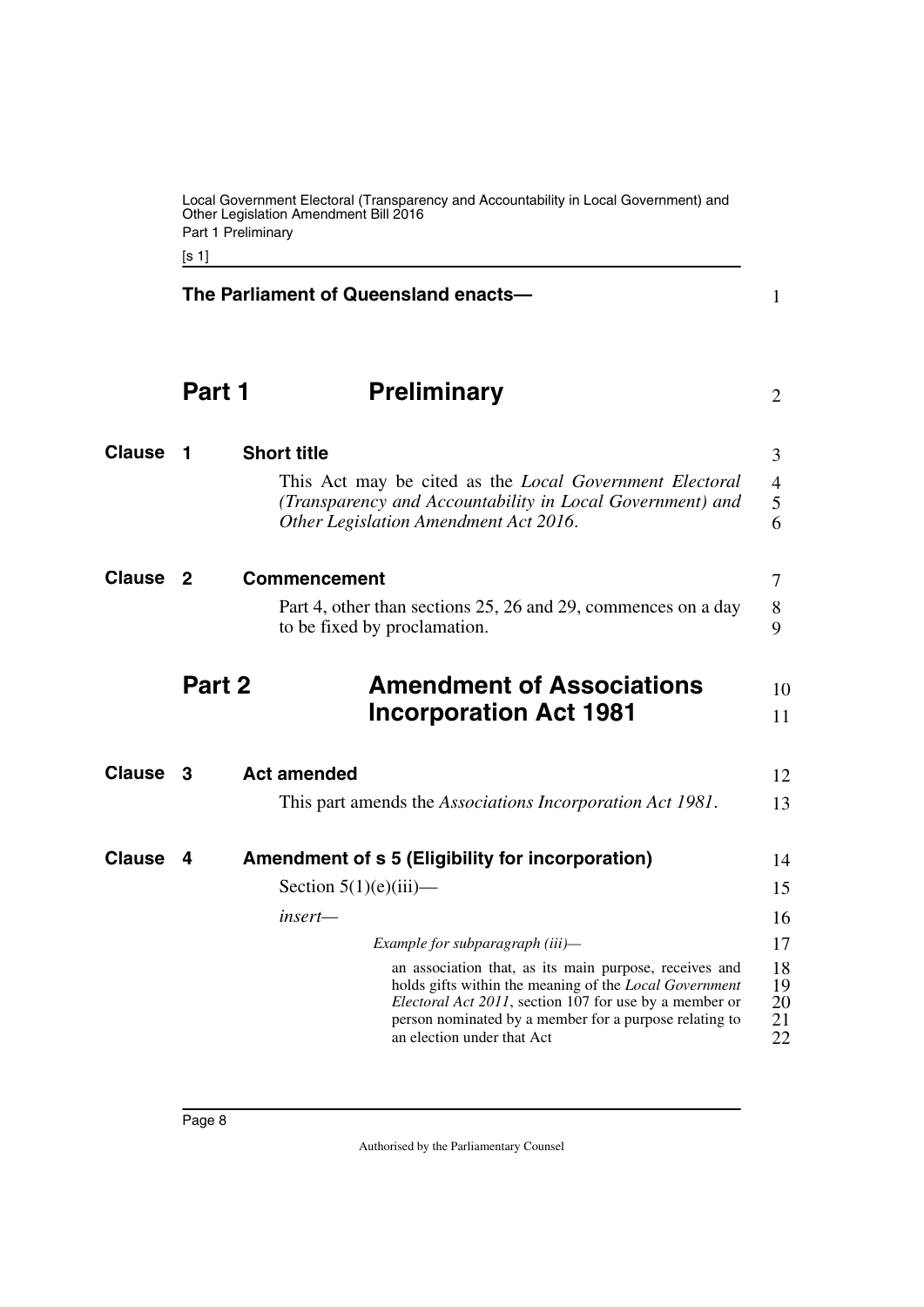<span id="page-10-9"></span><span id="page-10-8"></span><span id="page-10-7"></span><span id="page-10-6"></span><span id="page-10-5"></span><span id="page-10-4"></span><span id="page-10-3"></span><span id="page-10-2"></span><span id="page-10-1"></span><span id="page-10-0"></span>

|               | Part 3 |                    | 1975 | <b>Amendment of Building Act</b>                                                                                                                                                                                                | 1<br>$\overline{2}$        |
|---------------|--------|--------------------|------|---------------------------------------------------------------------------------------------------------------------------------------------------------------------------------------------------------------------------------|----------------------------|
| <b>Clause</b> | 5      | <b>Act amended</b> |      |                                                                                                                                                                                                                                 | 3                          |
| <b>Clause</b> |        |                    |      | This part amends the <i>Building Act 1975</i> .                                                                                                                                                                                 | 4                          |
|               | 6      | application)       |      | Replacement of s 6 (What is a building development                                                                                                                                                                              | 5<br>6                     |
|               |        | Section 6-         |      |                                                                                                                                                                                                                                 | 7                          |
|               |        | omit, insert-      |      |                                                                                                                                                                                                                                 | 8                          |
|               |        | 6                  |      | What is a building development application                                                                                                                                                                                      | 9                          |
|               |        |                    |      | A <i>building development application</i> is an<br>application for a development approval under the<br>Planning Act-                                                                                                            | 10<br>11<br>12             |
|               |        |                    |      | (a) if the local government is the assessment<br>manager for the application—to the extent<br>the application is for building work that,<br>under that Act, must be assessed against the<br>building assessment provisions; and | 13<br>14<br>15<br>16<br>17 |
|               |        |                    |      | $Note-$                                                                                                                                                                                                                         | 18                         |
|               |        |                    |      | For the functions of a local government in relation<br>to building development applications, see section<br>51.                                                                                                                 | 19<br>20<br>21             |
|               |        |                    |      | (b) if a private certifier is the assessment<br>manager for the application—for building<br>work.                                                                                                                               | 22<br>23<br>24             |
| <b>Clause</b> | 7      | documents)         |      | Amendment of s 25 (General requirements for supporting                                                                                                                                                                          | 25<br>26                   |
|               |        |                    |      | Section $25(2)(a)(ii)$ , 'concurrence agency assessment'—                                                                                                                                                                       | 27                         |
|               |        | omit, insert-      |      |                                                                                                                                                                                                                                 | 28                         |
|               |        |                    |      | referral agency's response                                                                                                                                                                                                      | 29                         |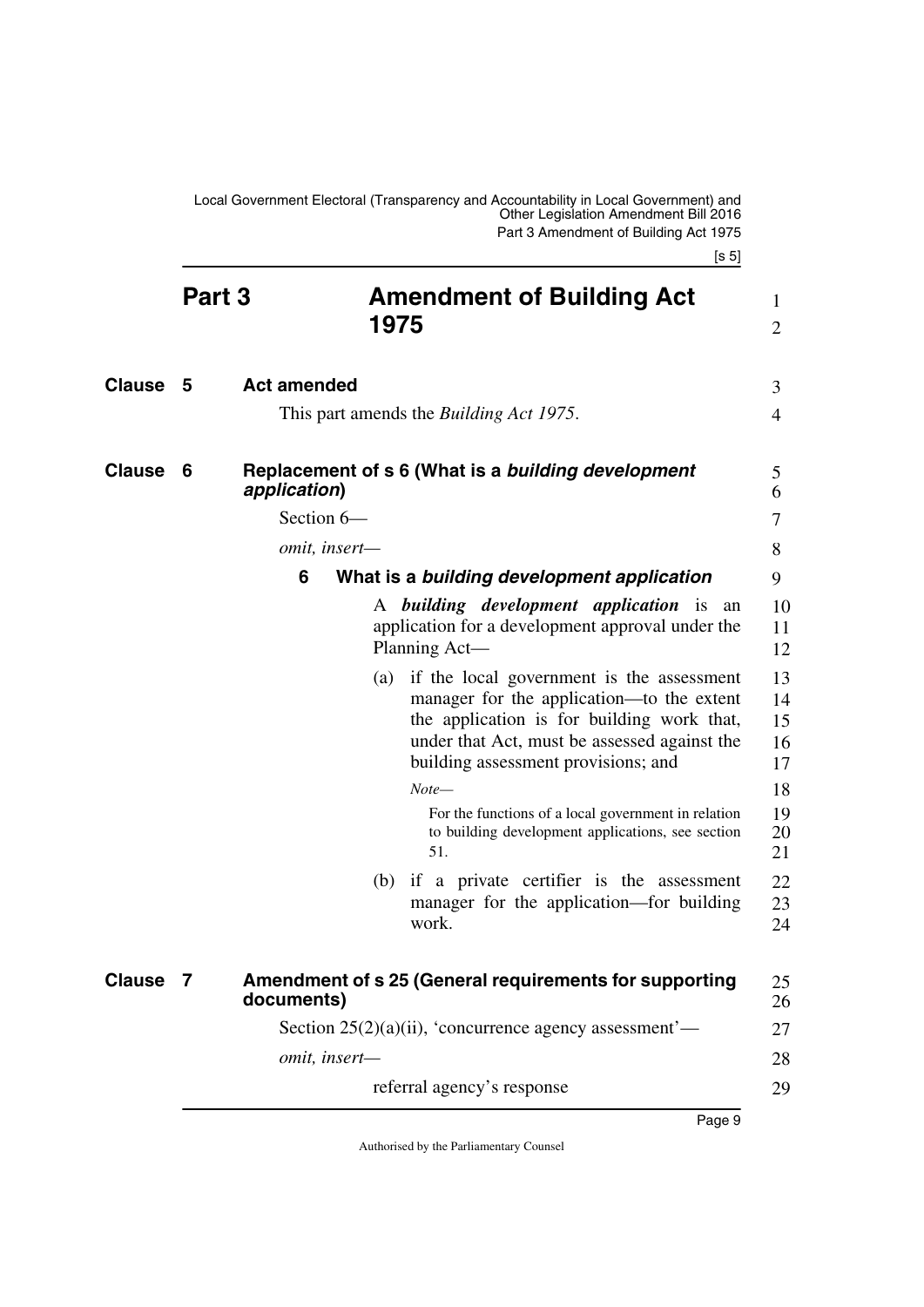<span id="page-11-1"></span><span id="page-11-0"></span>[s 8]

Page 10

| Clause | 8 |     | building development approval) |          | <b>Amendment of s 83 (General restrictions on granting</b>                                                                                                                                                                                                                                                                                                                                                                                          | $\mathbf{1}$<br>2                            |
|--------|---|-----|--------------------------------|----------|-----------------------------------------------------------------------------------------------------------------------------------------------------------------------------------------------------------------------------------------------------------------------------------------------------------------------------------------------------------------------------------------------------------------------------------------------------|----------------------------------------------|
|        |   | (1) |                                |          | Section $83(1)(a)$ and (b) and examples—                                                                                                                                                                                                                                                                                                                                                                                                            | 3                                            |
|        |   |     | <i>omit, insert—</i>           |          |                                                                                                                                                                                                                                                                                                                                                                                                                                                     | 4                                            |
|        |   |     | (a)                            |          | until, under the Planning Act, all necessary<br>development permits and SPA compliance<br>permits are effective for development, other<br>than building work, that may affect any or<br>all of the following—                                                                                                                                                                                                                                       | 5<br>6<br>$\boldsymbol{7}$<br>8<br>9         |
|        |   |     |                                | (i)      | the form or location of the building<br>work;                                                                                                                                                                                                                                                                                                                                                                                                       | 10<br>11                                     |
|        |   |     |                                | (ii)     | the use of the building or other<br>structure;                                                                                                                                                                                                                                                                                                                                                                                                      | 12<br>13                                     |
|        |   |     |                                |          | $(iii)$ the<br>of<br>the<br>building<br>assessment<br>development application; and                                                                                                                                                                                                                                                                                                                                                                  | 14<br>15                                     |
|        |   |     |                                | Example— |                                                                                                                                                                                                                                                                                                                                                                                                                                                     | 16                                           |
|        |   |     |                                |          | A proposal involves building work, a material change of<br>use, reconfiguring a lot and operational work under the<br>Planning Act. The private certifier is engaged to carry<br>out building assessment work and decide the building<br>development application. The private certifier must not<br>grant the building development approval applied for<br>until all necessary development permits and SPA<br>compliance permits are effective for- | 17<br>18<br>19<br>20<br>21<br>22<br>23<br>24 |
|        |   |     | $\bullet$                      |          | the material change of use, which will affect the use<br>of the building or other structure                                                                                                                                                                                                                                                                                                                                                         | 25<br>26                                     |
|        |   |     | ٠                              |          | reconfiguring the lot, which will affect the location<br>of the building work on the reconfigured lot                                                                                                                                                                                                                                                                                                                                               | 27<br>28                                     |
|        |   |     |                                |          | the operational work, other than operational work<br>that does not affect the form or location of the<br>building work or assessment of the building<br>development application, including, for example,<br>landscaping work.                                                                                                                                                                                                                       | 29<br>30<br>31<br>32<br>33                   |
|        |   |     |                                |          | (b) if the building development application is<br>for a development permit that, under the<br>Planning Act, section 245A, does not<br>authorise the carrying out of a part of the<br>building work unless a relevant preliminary                                                                                                                                                                                                                    | 34<br>35<br>36<br>37<br>38                   |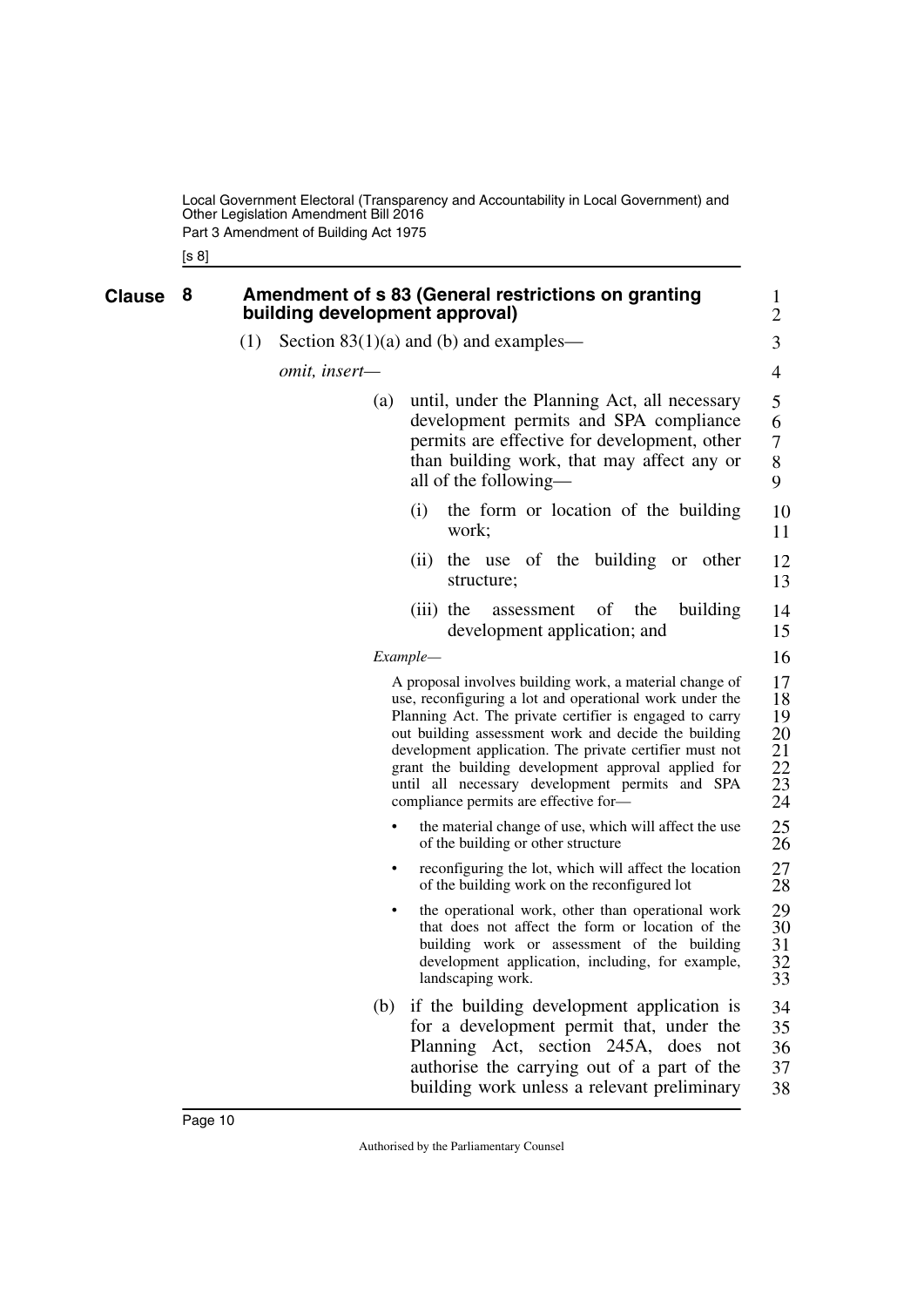[s 9]

<span id="page-12-1"></span><span id="page-12-0"></span>

|          |     |                      | approval is in effect for the part—until the<br>relevant preliminary approval is in effect for<br>the part; and                                                                                                                                                                                      | $\mathbf{1}$<br>$\mathfrak{2}$<br>3   |
|----------|-----|----------------------|------------------------------------------------------------------------------------------------------------------------------------------------------------------------------------------------------------------------------------------------------------------------------------------------------|---------------------------------------|
|          | (2) | Section $83(1)(d)$ — |                                                                                                                                                                                                                                                                                                      | $\overline{4}$                        |
|          |     | omit, insert-        |                                                                                                                                                                                                                                                                                                      | 5                                     |
|          |     |                      | (d)<br>if, under the Planning Act, a referral agency<br>has jurisdiction for a matter relating to the<br>building work—until—                                                                                                                                                                        | 6<br>7<br>8                           |
|          |     |                      | the referral agency has given its referral<br>(i)<br>agency's response to<br>the<br>private<br>certifier or, if the referral agency does<br>not give a response before the end of<br>the referral agency's response period<br>for the application, until after the<br>response period has ended; and | 9<br>10<br>11<br>12<br>13<br>14<br>15 |
|          |     |                      | if the referral agency is the local<br>(i)<br>government-any<br>security<br>it<br>has<br>required for the carrying out of the<br>building work has been given; and                                                                                                                                   | 16<br>17<br>18<br>19                  |
|          | (3) | Section 83-          |                                                                                                                                                                                                                                                                                                      | 20                                    |
|          |     | insert—              |                                                                                                                                                                                                                                                                                                      | 21                                    |
|          |     | (4)                  | In this section-                                                                                                                                                                                                                                                                                     | 22                                    |
|          |     |                      | <i>referral agency's response period</i> , for a building<br>development application, means the referral<br>agency's assessment period for the application<br>under the Planning Act, including any extension<br>of that period.                                                                     | 23<br>24<br>25<br>26<br>27            |
|          |     |                      | relevant preliminary approval see the Planning<br>Act, section $245A(7)$ .                                                                                                                                                                                                                           | 28<br>29                              |
| Clause 9 |     |                      | <b>Amendment of sch 2 (Dictionary)</b>                                                                                                                                                                                                                                                               | 30                                    |
|          | (1) | Schedule 2-          |                                                                                                                                                                                                                                                                                                      | 31                                    |
|          |     | insert-              |                                                                                                                                                                                                                                                                                                      | 32                                    |
|          |     |                      | Page 11                                                                                                                                                                                                                                                                                              |                                       |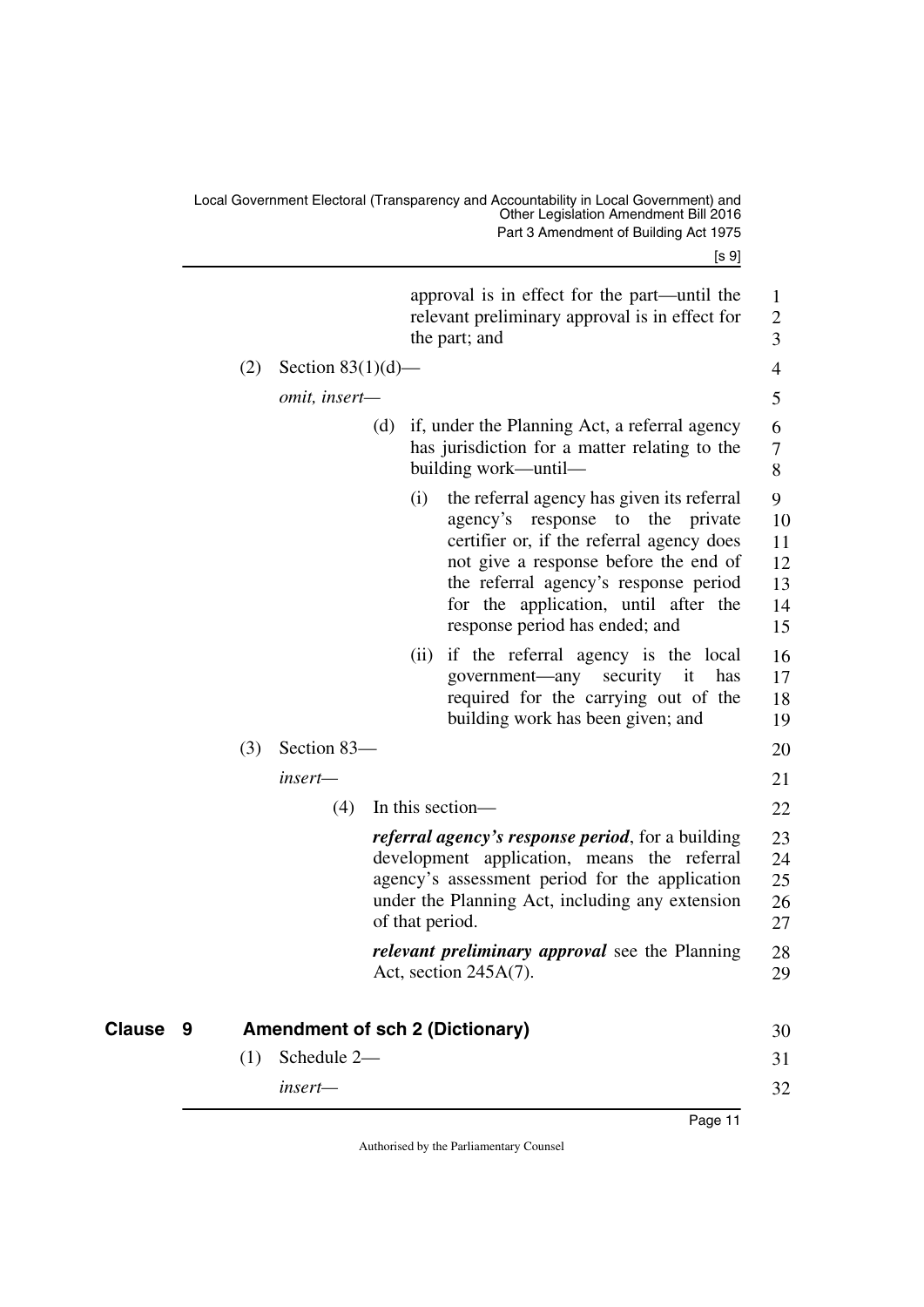Part 4 Amendment of Local Government Electoral Act 2011

<span id="page-13-1"></span>[s 10]

<span id="page-13-5"></span><span id="page-13-4"></span><span id="page-13-3"></span><span id="page-13-2"></span><span id="page-13-0"></span>

|               |        |     |                    | <i>preliminary approval</i> means a preliminary<br>approval under the Planning Act.                                                                                                                 | 1<br>$\overline{2}$  |
|---------------|--------|-----|--------------------|-----------------------------------------------------------------------------------------------------------------------------------------------------------------------------------------------------|----------------------|
|               |        |     |                    | <i>referral agency's response</i> see the Planning Act,<br>schedule 3.                                                                                                                              | 3<br>$\overline{4}$  |
|               |        | (2) | building work'-    | Schedule 2, definition <i>building development approval</i> , 'is for                                                                                                                               | 5<br>6               |
|               |        |     | omit, insert-      |                                                                                                                                                                                                     | 7                    |
|               |        |     |                    | approves a building development application                                                                                                                                                         | 8                    |
|               | Part 4 |     |                    | <b>Amendment of Local</b>                                                                                                                                                                           | 9                    |
|               |        |     |                    | <b>Government Electoral Act 2011</b>                                                                                                                                                                | 10                   |
| <b>Clause</b> | 10     |     | <b>Act amended</b> |                                                                                                                                                                                                     | 11                   |
|               |        |     |                    | This part amends the Local Government Electoral Act 2011.                                                                                                                                           | 12                   |
| <b>Clause</b> | 11     |     |                    | Amendment of s 106 (Definitions for pt 6)                                                                                                                                                           | 13                   |
|               |        | (1) |                    | Section 106, heading, 'pt $6'$ —                                                                                                                                                                    | 14                   |
|               |        |     | omit, insert-      |                                                                                                                                                                                                     | 15                   |
|               |        |     |                    | part                                                                                                                                                                                                | 16                   |
|               |        | (2) | Section 106-       |                                                                                                                                                                                                     | 17                   |
|               |        |     | insert—            |                                                                                                                                                                                                     | 18                   |
|               |        |     |                    | <i>disclosure date</i> , for a return, means the day<br>prescribed by regulation for the return.                                                                                                    | 19<br>20             |
|               |        |     |                    | <i>required period</i> , for an election, means 15 weeks<br>after the polling day for the election or, if no poll<br>is conducted, the day a poll would have been<br>conducted if it were required. | 21<br>22<br>23<br>24 |
|               |        |     |                    |                                                                                                                                                                                                     |                      |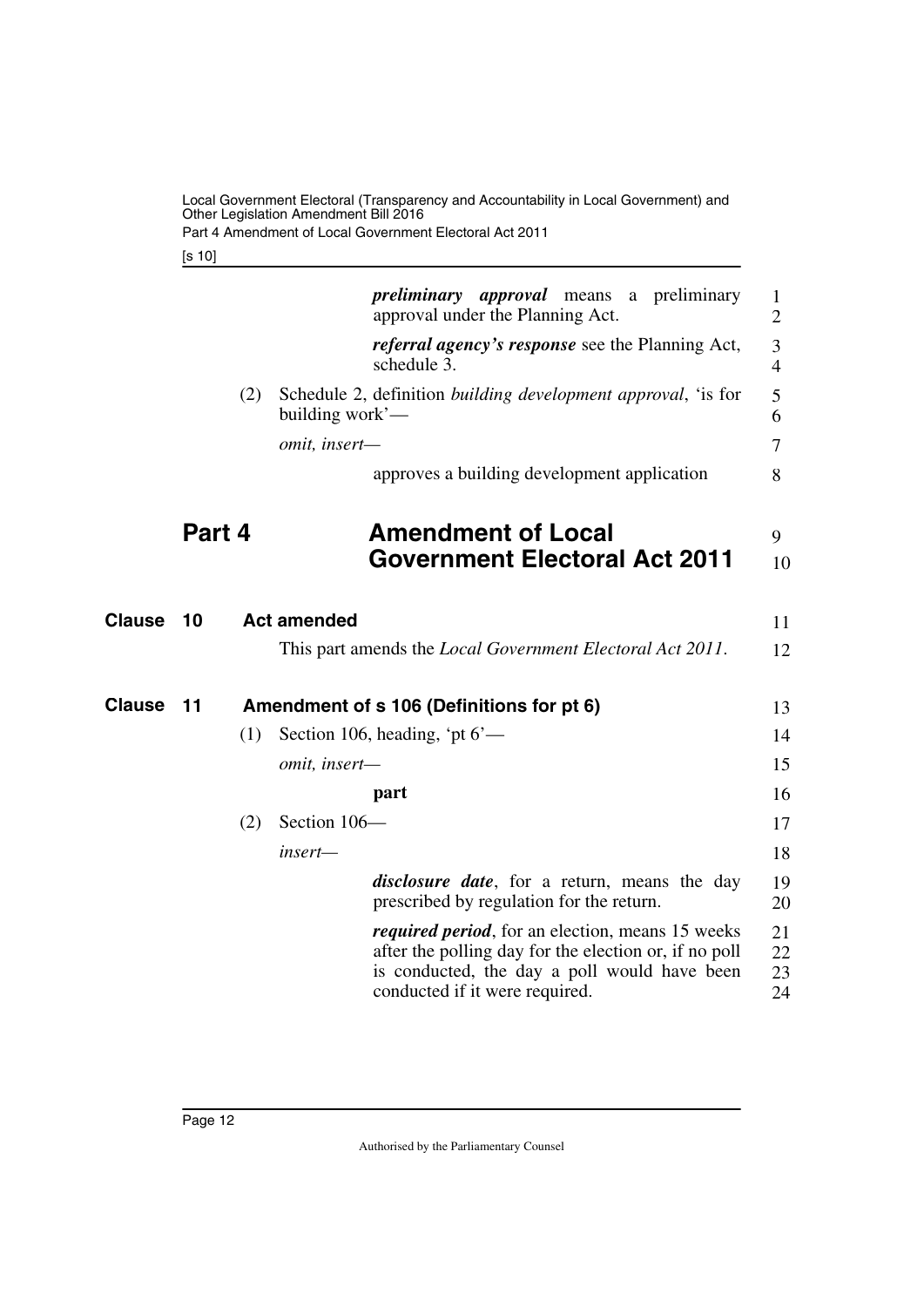<span id="page-14-1"></span><span id="page-14-0"></span>Local Government Electoral (Transparency and Accountability in Local Government) and Other Legislation Amendment Bill 2016 Part 4 Amendment of Local Government Electoral Act 2011

[s 12]

<span id="page-14-3"></span><span id="page-14-2"></span>

| <b>Clause</b> | 12 | election)          |                   | Amendment of s 114 (Disclosure period for candidates<br>who were previously candidates in a local government                                                 | $\mathbf{1}$<br>$\mathbf{2}$<br>3 |  |  |  |
|---------------|----|--------------------|-------------------|--------------------------------------------------------------------------------------------------------------------------------------------------------------|-----------------------------------|--|--|--|
|               |    | Section $114(2)$ — |                   |                                                                                                                                                              | $\overline{4}$                    |  |  |  |
|               |    | omit, insert-      |                   |                                                                                                                                                              |                                   |  |  |  |
|               |    | (2)                |                   | The candidate's disclosure period for the current<br>election is the period—                                                                                 | 6<br>$\tau$                       |  |  |  |
|               |    |                    | (a)               | starting—                                                                                                                                                    | 8                                 |  |  |  |
|               |    |                    | (i)               | on the day prescribed by regulation for<br>this subparagraph; or                                                                                             | 9<br>10                           |  |  |  |
|               |    |                    |                   | (ii) if a day is not prescribed—30 days<br>after the polling day for the most<br>recently held election for which the<br>candidate was also a candidate; and | 11<br>12<br>13<br>14              |  |  |  |
|               |    |                    |                   | Example for subparagraph (ii)-                                                                                                                               | 15                                |  |  |  |
|               |    |                    |                   | If the polling day for the most recently held<br>election was 15 March, the disclosure period starts<br>at the beginning of 15 April.                        | 16<br>17<br>18                    |  |  |  |
|               |    |                    | (b)               | $ending$ —                                                                                                                                                   |                                   |  |  |  |
|               |    |                    | $\left( 1\right)$ | on the day prescribed by regulation for<br>this subparagraph; or                                                                                             | 20<br>21                          |  |  |  |
|               |    |                    | (i)               | if a day is not prescribed—30 days<br>after the polling day for the current<br>election.                                                                     | 22<br>23<br>24                    |  |  |  |
|               |    |                    |                   | Example for subparagraph (ii)-                                                                                                                               | 25                                |  |  |  |
|               |    |                    |                   | If the polling day for the current election was 31<br>March, the disclosure period ends at the end of 30<br>April.                                           | 26<br>27<br>28                    |  |  |  |
| <b>Clause</b> | 13 | candidates)        |                   | Amendment of s 115 (Disclosure period-other                                                                                                                  | 29<br>30                          |  |  |  |
|               |    | Section $115(2)$ — |                   |                                                                                                                                                              | 31                                |  |  |  |
|               |    | omit, insert-      |                   |                                                                                                                                                              | 32                                |  |  |  |
|               |    |                    |                   |                                                                                                                                                              |                                   |  |  |  |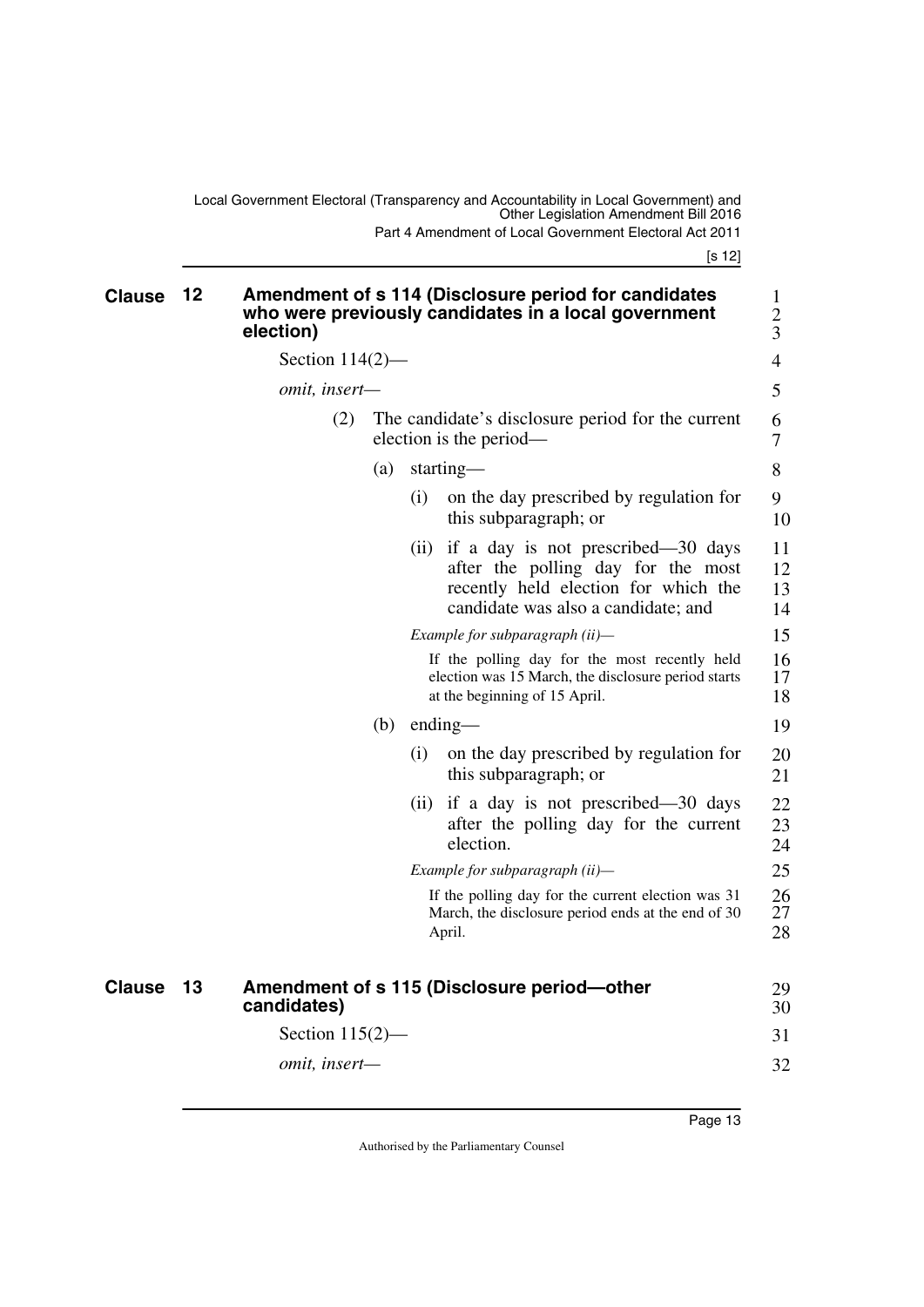Part 4 Amendment of Local Government Electoral Act 2011

[s 14]

<span id="page-15-1"></span><span id="page-15-0"></span>

|                     | (2)                     | is the period- | The candidate's disclosure period for the election                                                                      | 1<br>$\overline{2}$      |
|---------------------|-------------------------|----------------|-------------------------------------------------------------------------------------------------------------------------|--------------------------|
|                     |                         | (a)            | starting on the day the first of the following<br>happens or, if they happen at the same time,<br>when they happen—     | 3<br>$\overline{4}$<br>5 |
|                     |                         | (i)            | the person announces the person is to<br>be a candidate in the election;                                                | 6<br>7                   |
|                     |                         | (i)            | the person nominates as a candidate in<br>the election; and                                                             | 8<br>9                   |
|                     |                         | (b)            | $ending$ —                                                                                                              | 10                       |
|                     |                         | (i)            | on the day prescribed by regulation for<br>this subparagraph; or                                                        | 11<br>12                 |
|                     |                         |                | (ii) if a day is not prescribed—30 days<br>after the polling day for the election.                                      | 13<br>14                 |
|                     |                         |                | Example for subparagraph (ii)-                                                                                          | 15                       |
|                     |                         |                | If the polling day for the current election was 31<br>March, the disclosure period ends at the end of 30<br>April.      | 16<br>17<br>18           |
| <b>Clause</b><br>14 | candidates)             |                | Amendment of s 116 (Disclosure period for groups of                                                                     | 19<br>20                 |
|                     | Section 116(a) and (b)— |                |                                                                                                                         | 21                       |
|                     | omit, insert-           |                |                                                                                                                         | 22                       |
|                     |                         | (a)            | starting—                                                                                                               | 23                       |
|                     |                         | (i)            | on the day prescribed by regulation for<br>this subparagraph; or                                                        | 24<br>25                 |
|                     |                         | (ii)           | if a day is not prescribed—30 days<br>after the polling day for the most<br>recently held quadrennial elections;<br>and | 26<br>27<br>28<br>29     |
|                     |                         |                |                                                                                                                         |                          |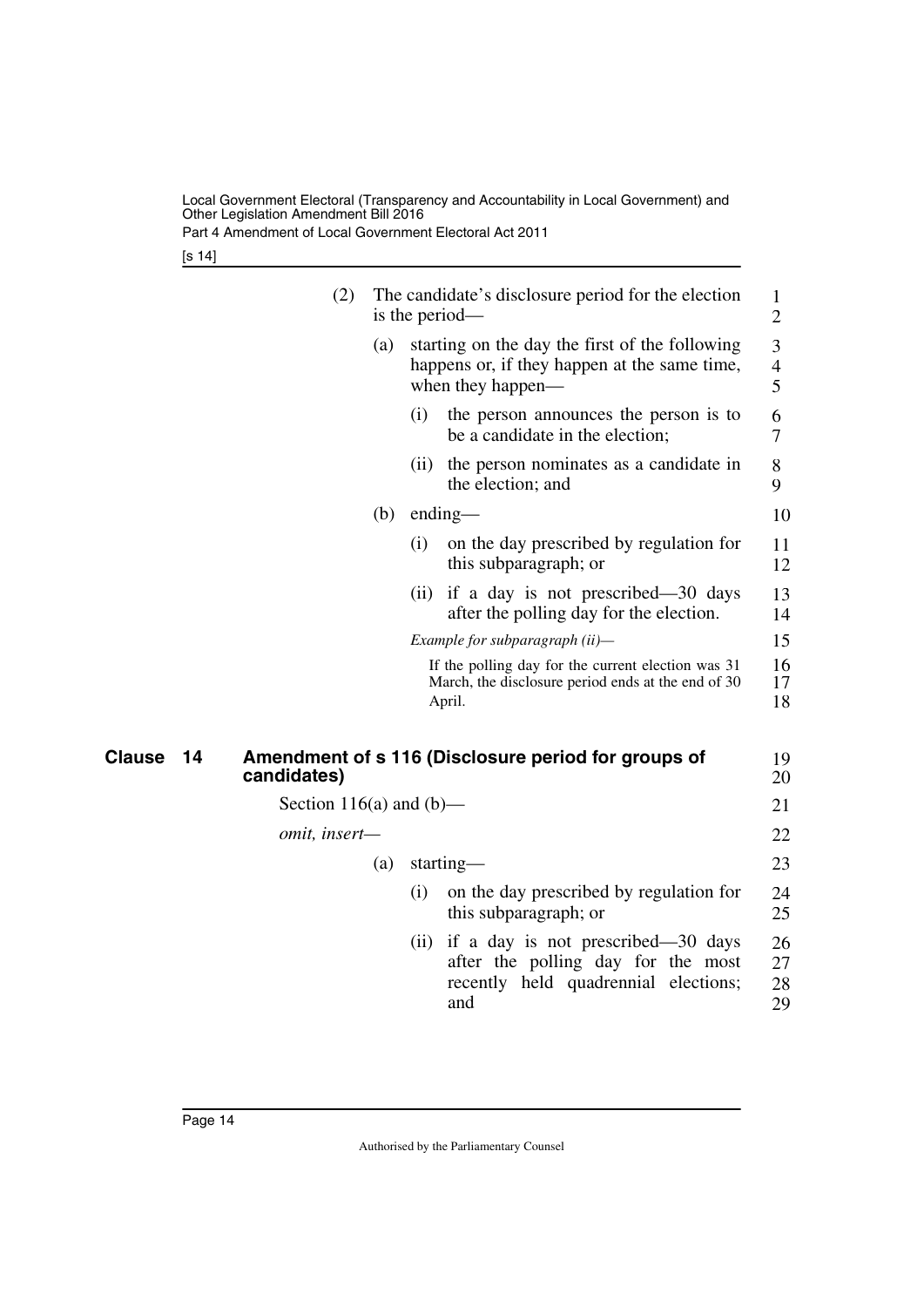Part 4 Amendment of Local Government Electoral Act 2011

[s 15]

<span id="page-16-3"></span><span id="page-16-2"></span><span id="page-16-1"></span><span id="page-16-0"></span>

|               |    |     |                           |        |      | Example for subparagraph (ii)-<br>If the polling day for the most recently held<br>quadrennial election was 15 March, the disclosure<br>period starts at the beginning of 15 April. | $\mathbf{1}$<br>$\overline{2}$<br>3<br>$\overline{4}$ |
|---------------|----|-----|---------------------------|--------|------|-------------------------------------------------------------------------------------------------------------------------------------------------------------------------------------|-------------------------------------------------------|
|               |    |     |                           | (b)    |      | ending-                                                                                                                                                                             | 5                                                     |
|               |    |     |                           |        | (i)  | on the day prescribed by regulation for<br>this subparagraph; or                                                                                                                    | 6<br>7                                                |
|               |    |     |                           |        | (ii) | if a day is not prescribed—30 days<br>after the polling day for the current<br>election.                                                                                            | 8<br>9<br>10                                          |
|               |    |     |                           |        |      | Example for subparagraph (ii)-                                                                                                                                                      | 11                                                    |
|               |    |     |                           |        |      | If the polling day for the current election was 31<br>March, the disclosure period ends at the end of 30<br>April.                                                                  | 12<br>13<br>14                                        |
| Clause        | 15 |     |                           |        |      | Omission of s 116A (Definition for div 3)                                                                                                                                           | 15                                                    |
|               |    |     | Section 116A-             |        |      |                                                                                                                                                                                     | 16                                                    |
|               |    |     | omit.                     |        |      |                                                                                                                                                                                     | 17                                                    |
|               |    |     |                           |        |      |                                                                                                                                                                                     |                                                       |
| <b>Clause</b> | 16 |     |                           |        |      | Amendment of s 117 (Gifts to candidates)                                                                                                                                            | 18                                                    |
|               |    | (1) | Section 117(1) to $(3)$ — |        |      |                                                                                                                                                                                     | 19                                                    |
|               |    |     | omit, insert-             |        |      |                                                                                                                                                                                     | 20                                                    |
|               |    |     | (1)                       | \$500. |      | This section applies if, during a candidate's<br>disclosure period for an election, the candidate<br>receives a gift of a value equal to or more than                               | 21<br>22<br>23<br>24                                  |
|               |    |     | (2)                       |        |      | The candidate must give the electoral commission<br>a return about the gift on or before the disclosure<br>date for the return.                                                     | 25<br>26<br>27                                        |
|               |    |     | (3)                       |        |      | Each return must-                                                                                                                                                                   | 28                                                    |
|               |    |     |                           | (a)    |      | be in the approved form; and                                                                                                                                                        | 29                                                    |
|               |    |     |                           | (b)    |      | state the relevant details for the gift.                                                                                                                                            | 30                                                    |
|               |    |     |                           |        |      |                                                                                                                                                                                     |                                                       |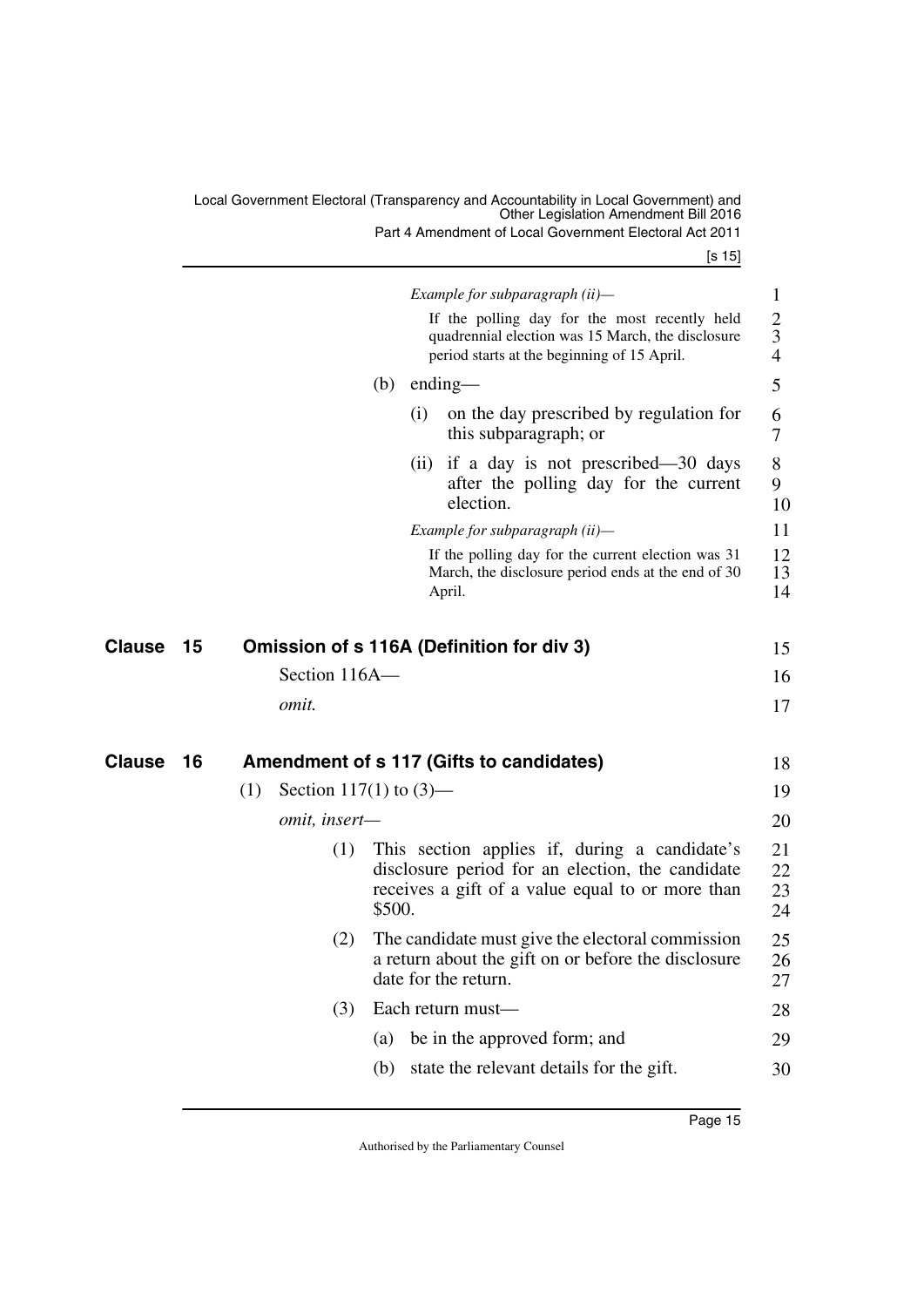Part 4 Amendment of Local Government Electoral Act 2011

[s 16]

|     | (3A) |                                                                                                                                                                                                                              | Also, the candidate must, within the required<br>period for the election, give the electoral<br>commission a return in the approved form,<br>stating—                                               |                      |  |  |  |  |  |
|-----|------|------------------------------------------------------------------------------------------------------------------------------------------------------------------------------------------------------------------------------|-----------------------------------------------------------------------------------------------------------------------------------------------------------------------------------------------------|----------------------|--|--|--|--|--|
|     |      | (a)                                                                                                                                                                                                                          | if the candidate received gifts during the<br>disclosure period—                                                                                                                                    | 5<br>6               |  |  |  |  |  |
|     |      |                                                                                                                                                                                                                              | the total value of all gifts received<br>(i)<br>during the disclosure period; and                                                                                                                   | 7<br>8               |  |  |  |  |  |
|     |      |                                                                                                                                                                                                                              | the number of entities that gave the<br>(ii)<br>gifts; or                                                                                                                                           | 9<br>10              |  |  |  |  |  |
|     |      | (b)                                                                                                                                                                                                                          | otherwise—that no gifts were received<br>during the disclosure period.                                                                                                                              | 11<br>12             |  |  |  |  |  |
|     | (3B) |                                                                                                                                                                                                                              | For subsection $(1)$ , the value of a gift is taken to<br>include the value of all other gifts previously<br>given to the candidate by the same entity during<br>the candidate's disclosure period. |                      |  |  |  |  |  |
|     | (3C) | A candidate need not comply with this section if<br>the candidate—                                                                                                                                                           |                                                                                                                                                                                                     |                      |  |  |  |  |  |
|     |      | gives a return, in the approved form, to the<br>(a)<br>electoral commission before making the<br>declaration of office<br>under the <i>Local</i><br>Government Act 2009, section 169 and the<br>return states the candidate— |                                                                                                                                                                                                     |                      |  |  |  |  |  |
|     |      |                                                                                                                                                                                                                              | does not expect to receive gifts in the<br>(i)<br>candidate's disclosure period for the<br>election after giving the return; and                                                                    | 24<br>25<br>26       |  |  |  |  |  |
|     |      |                                                                                                                                                                                                                              | will give returns under this section if<br>(ii)<br>received<br>gifts<br>during<br>the<br>are<br>candidate's disclosure period for the<br>election after giving the return; and                      | 27<br>28<br>29<br>30 |  |  |  |  |  |
|     |      | (b)                                                                                                                                                                                                                          | does not receive gifts during the candidate's<br>disclosure period for the election after<br>giving the return.                                                                                     | 31<br>32<br>33       |  |  |  |  |  |
| (2) |      |                                                                                                                                                                                                                              | Section 117(4), 'subsection $(1)$ '—                                                                                                                                                                | 34                   |  |  |  |  |  |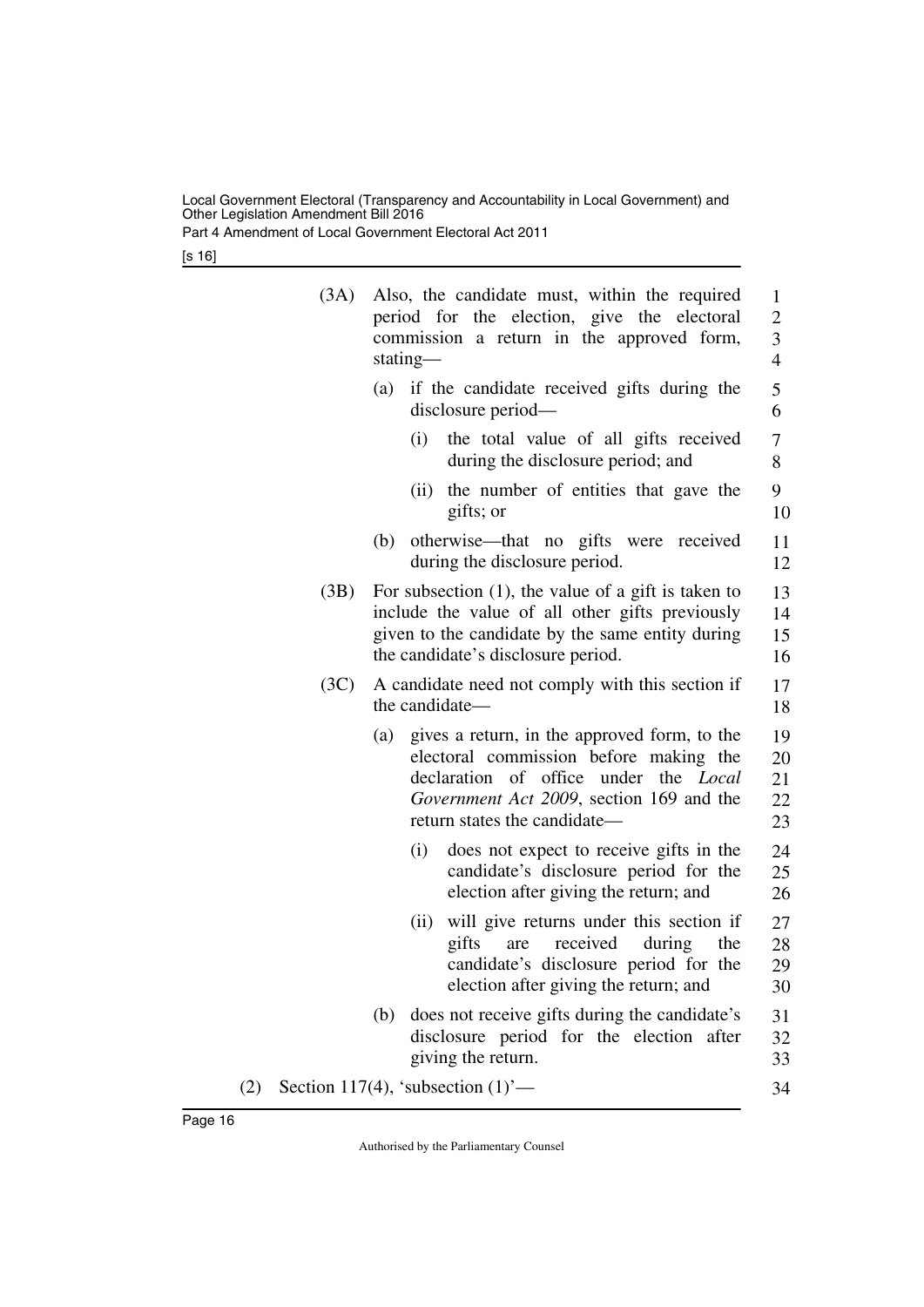<span id="page-18-1"></span><span id="page-18-0"></span>[s 17] Local Government Electoral (Transparency and Accountability in Local Government) and Other Legislation Amendment Bill 2016 Part 4 Amendment of Local Government Electoral Act 2011 *omit, insert* subsection (2) (3) Section 117 *insert—* (5) This section does not apply to a candidate who is a member of a group of candidates. (4) Section 117(3A) to (5) *renumber* as section 117(4) to (8). **Clause 17** Amendment of s 118 (Gifts to groups of candidates) 3 (1) Section 118(1) to  $(3)$  *omit, insert—* (1) This section applies if, during the disclosure period for an election for a group of candidates, a member of the group, or a person acting on behalf of the group, receives a gift of a value equal to or more than \$500. (2) The group's agent must give the electoral commission a return about the gift on or before the disclosure date for the return. (3) Each return must— (a) be in the approved form; and (b) state— (i) the names of the candidates forming the group; and (ii) the name, if any, of the group; and (iii) the relevant details for the gift. (3A) Also, the agent must, within the required period for the election, give the electoral commission a return in the approved form, stating— 1 2 3 4 5 6 7 8 10 11 12 13 14 15 16 17 18 19 20 21 22 23 24 25 26 27 28 29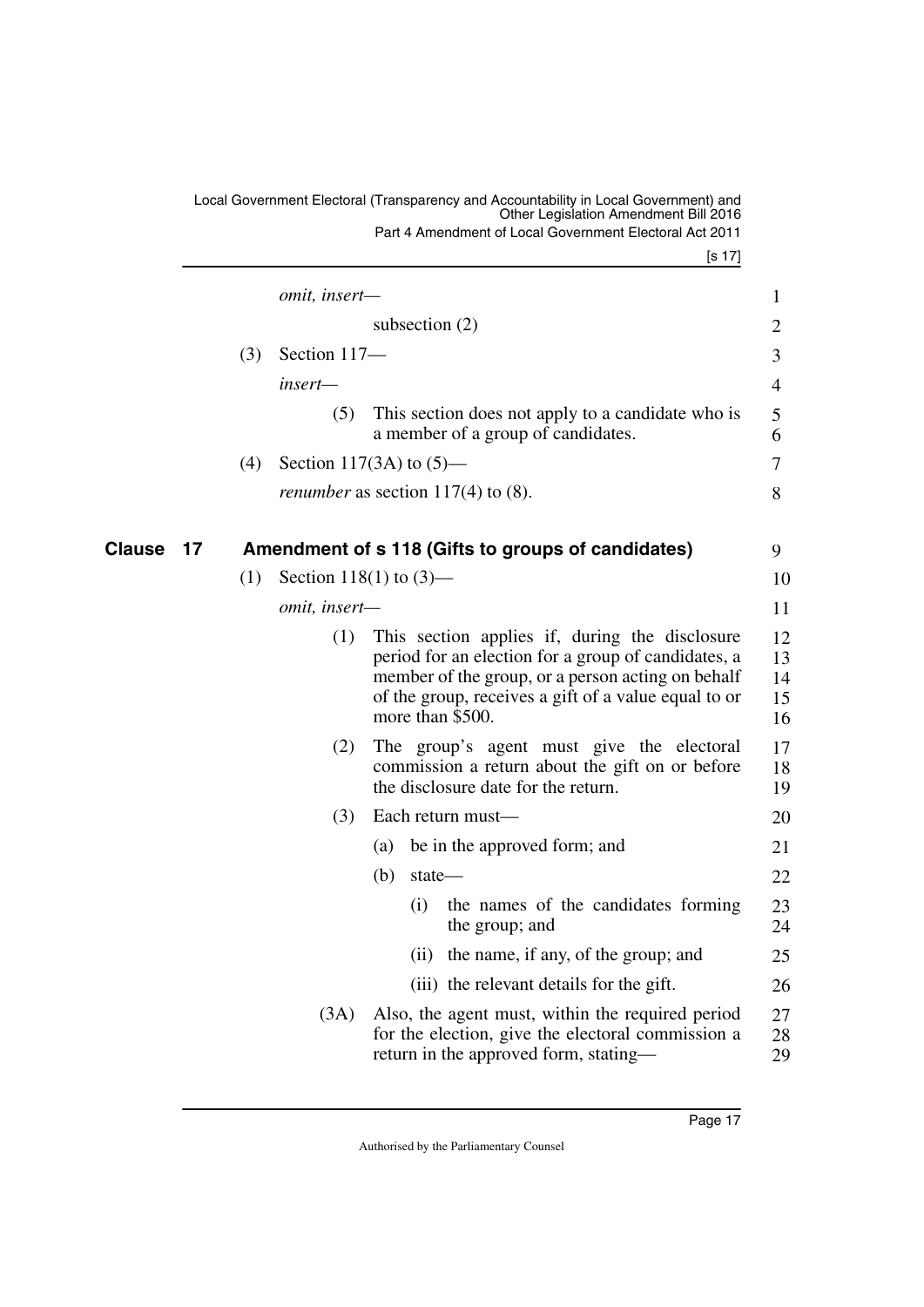Part 4 Amendment of Local Government Electoral Act 2011

[s 18]

<span id="page-19-1"></span><span id="page-19-0"></span>

|              |     |                            | (a)   |              | if any members of the group received gifts<br>during the disclosure period—                                                                                                                                                                                                                     | $\mathbf{1}$<br>$\mathfrak{2}$   |
|--------------|-----|----------------------------|-------|--------------|-------------------------------------------------------------------------------------------------------------------------------------------------------------------------------------------------------------------------------------------------------------------------------------------------|----------------------------------|
|              |     |                            |       | (i)          | the total value of all gifts received<br>during the disclosure period; and                                                                                                                                                                                                                      | $\mathfrak{Z}$<br>$\overline{4}$ |
|              |     |                            |       |              | (ii) the number of entities that gave the<br>gifts; or                                                                                                                                                                                                                                          | 5<br>6                           |
|              |     |                            | (b)   |              | otherwise—that no gifts were received by<br>any member of the group during the<br>disclosure period.                                                                                                                                                                                            | $\tau$<br>$8\,$<br>9             |
|              |     | (3B)                       |       |              | For subsection $(1)$ , the value of a gift is taken to<br>include the value of all other gifts previously<br>given to any member of the group, or a person<br>acting on behalf of the group, by the same entity<br>during the group's disclosure period.                                        | 10<br>11<br>12<br>13<br>14       |
|              | (2) |                            |       |              | Section 118(4), 'subsection $(2)$ '—                                                                                                                                                                                                                                                            | 15                               |
|              |     | omit, insert-              |       |              |                                                                                                                                                                                                                                                                                                 | 16                               |
|              |     |                            |       | this section |                                                                                                                                                                                                                                                                                                 | 17                               |
|              | (3) | Section 118(3A) to $(5)$ — |       |              |                                                                                                                                                                                                                                                                                                 | 18                               |
|              |     |                            |       |              | <i>renumber</i> as section $118(4)$ to (7).                                                                                                                                                                                                                                                     | 19                               |
| Clause<br>18 |     |                            |       |              | Amendment of s 119 (Particular gifts not to be received)                                                                                                                                                                                                                                        | 20                               |
|              | (1) | Section $119(4)$ —         |       |              |                                                                                                                                                                                                                                                                                                 | 21                               |
|              |     | omit, insert-              |       |              |                                                                                                                                                                                                                                                                                                 | 22                               |
|              |     | (4)                        |       |              | For this section, the value of a gift is taken to<br>include the value of all other gifts previously<br>received by the candidate, group of candidates or<br>person acting on behalf of the candidate or group,<br>from the same entity during the candidate's or<br>group's disclosure period. | 23<br>24<br>25<br>26<br>27<br>28 |
|              | (2) |                            |       |              | Section 119(5), definition <i>prescribed gift</i> , '\$200'—                                                                                                                                                                                                                                    | 29                               |
|              |     | omit, insert-              |       |              |                                                                                                                                                                                                                                                                                                 | 30                               |
|              |     |                            | \$500 |              |                                                                                                                                                                                                                                                                                                 | 31                               |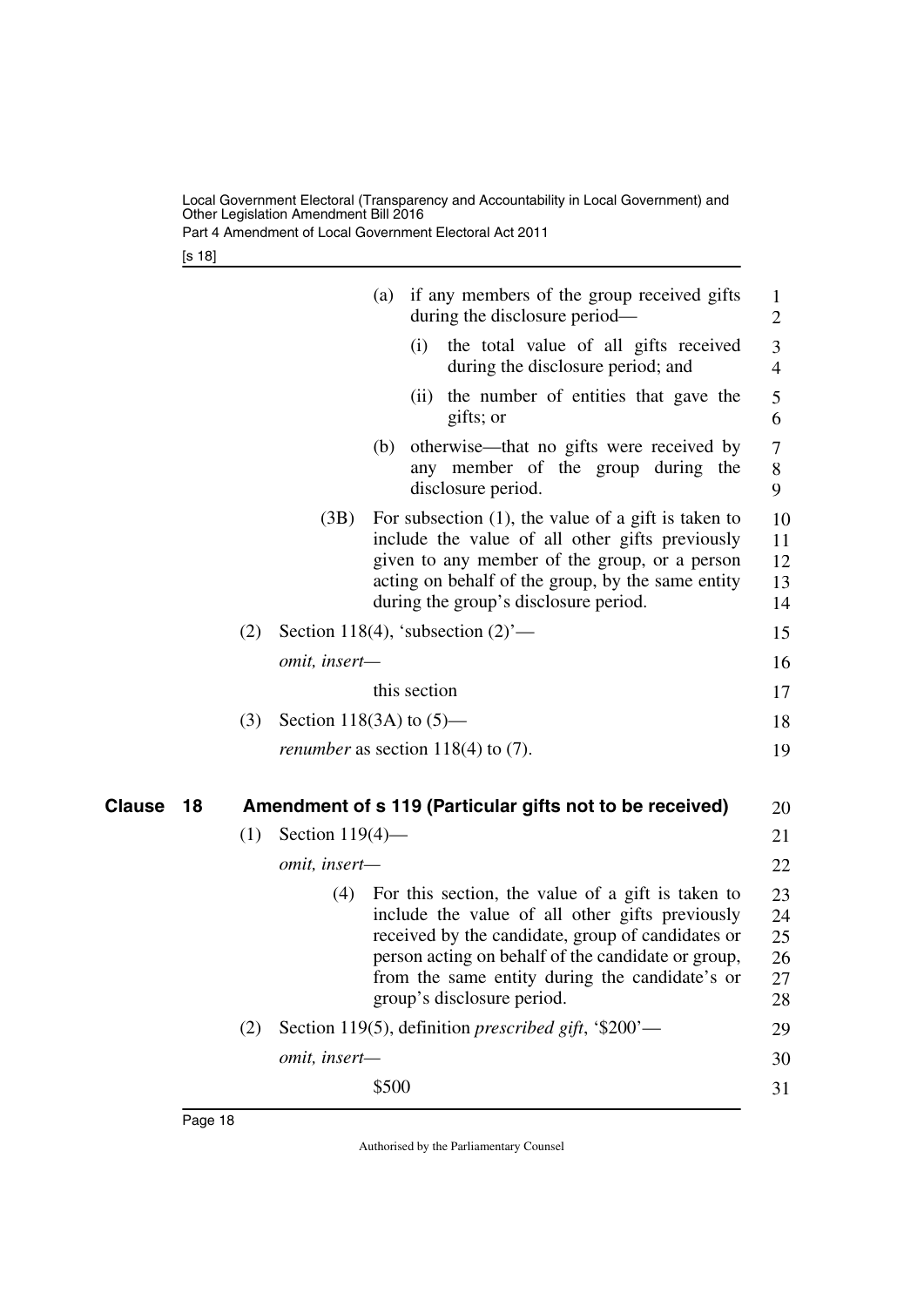<span id="page-20-3"></span><span id="page-20-2"></span><span id="page-20-1"></span><span id="page-20-0"></span>

| <b>Clause</b> | 19  | candidates)                                     |          |                                                                                                                                           | Replacement of s 120 (Loans to candidates or groups of                                                                                                   | 1<br>$\overline{2}$  |  |  |  |  |  |
|---------------|-----|-------------------------------------------------|----------|-------------------------------------------------------------------------------------------------------------------------------------------|----------------------------------------------------------------------------------------------------------------------------------------------------------|----------------------|--|--|--|--|--|
|               |     | Section 120-                                    |          |                                                                                                                                           |                                                                                                                                                          | 3                    |  |  |  |  |  |
|               |     | omit, insert-                                   |          |                                                                                                                                           |                                                                                                                                                          | 4                    |  |  |  |  |  |
|               |     | 120 Loans to candidates or groups of candidates |          |                                                                                                                                           |                                                                                                                                                          |                      |  |  |  |  |  |
|               |     | (1)                                             |          |                                                                                                                                           | Subsection (2) applies if, during a candidate's<br>disclosure period for an election, the candidate<br>receives a loan equal to or more than \$500.      | 6<br>7<br>8          |  |  |  |  |  |
|               |     | (2)                                             |          |                                                                                                                                           | The candidate must give the electoral commission<br>a return about the loan on or before the disclosure<br>date for the return.                          | 9<br>10<br>11        |  |  |  |  |  |
|               |     | (3)                                             | \$500.   |                                                                                                                                           | Subsection (4) applies if, during the disclosure<br>period for a group of candidates for an election,<br>the group receives a loan equal to or more than | 12<br>13<br>14<br>15 |  |  |  |  |  |
|               | (4) |                                                 |          | The agent for the group must give the electoral<br>commission a return about the loan on or before<br>the disclosure date for the return. | 16<br>17<br>18                                                                                                                                           |                      |  |  |  |  |  |
|               |     | (5)                                             |          |                                                                                                                                           | However, subsections $(1)$ and $(3)$ do not apply to<br>a loan from a financial institution.                                                             | 19<br>20             |  |  |  |  |  |
|               |     | (6)                                             | $must$ — |                                                                                                                                           | Each return given under subsection $(2)$ or $(4)$                                                                                                        | 21<br>22             |  |  |  |  |  |
|               |     |                                                 | (a)      |                                                                                                                                           | be in the approved form; and                                                                                                                             | 23                   |  |  |  |  |  |
|               |     |                                                 | (b)      | state-                                                                                                                                    |                                                                                                                                                          | 24                   |  |  |  |  |  |
|               |     |                                                 |          | (i)                                                                                                                                       | the value of the loan; and                                                                                                                               | 25                   |  |  |  |  |  |
|               |     |                                                 |          | (ii)                                                                                                                                      | the date on which the loan was made;<br>and                                                                                                              | 26<br>27             |  |  |  |  |  |
|               |     |                                                 |          |                                                                                                                                           | (iii) the terms of the loan; and                                                                                                                         | 28                   |  |  |  |  |  |
|               |     |                                                 | (c)      |                                                                                                                                           | if the loan was made by the members of an<br>unincorporated association, include-                                                                        | 29<br>30             |  |  |  |  |  |
|               |     |                                                 |          | (i)                                                                                                                                       | the association's name; and                                                                                                                              | 31                   |  |  |  |  |  |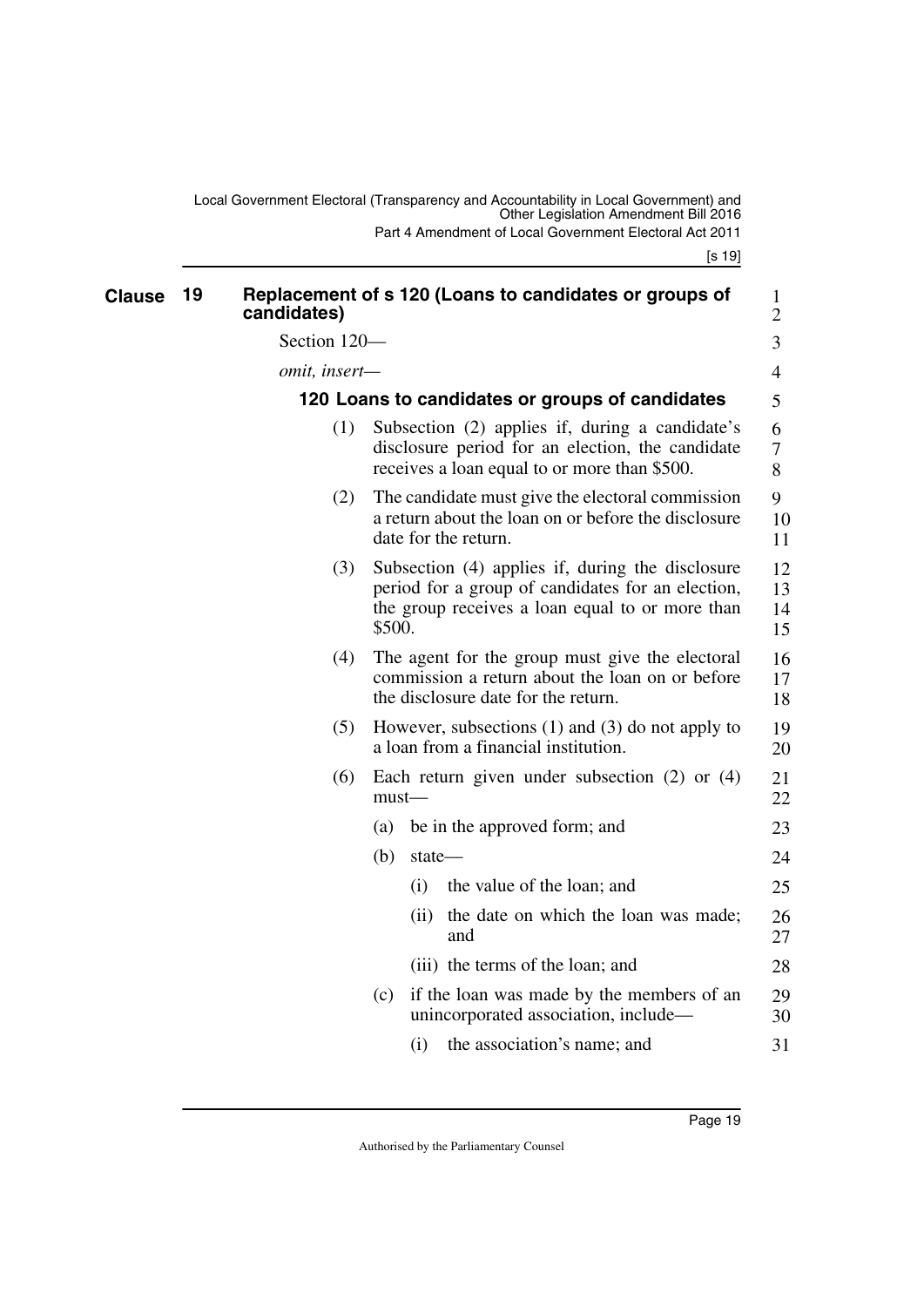Part 4 Amendment of Local Government Electoral Act 2011

[s 19]

|     |                                                                                                                                                                | (ii) | unless the association is a registered<br>industrial organisation—the names and<br>residential or business addresses of the<br>members of the executive committee,<br>however described, of the association;<br>and         | $\mathbf{1}$<br>$\overline{2}$<br>3<br>$\overline{4}$<br>5<br>6 |  |  |  |  |
|-----|----------------------------------------------------------------------------------------------------------------------------------------------------------------|------|-----------------------------------------------------------------------------------------------------------------------------------------------------------------------------------------------------------------------------|-----------------------------------------------------------------|--|--|--|--|
|     | (d)                                                                                                                                                            |      | if the loan was purportedly made out of a<br>of the<br>trust fund or out<br>funds of a<br>foundation, include-                                                                                                              | 7<br>8<br>9                                                     |  |  |  |  |
|     |                                                                                                                                                                | (i)  | the names and residential or business<br>addresses of the trustees of the fund or<br>other persons responsible for the funds<br>of the foundation; and                                                                      | 10<br>11<br>12<br>13                                            |  |  |  |  |
|     |                                                                                                                                                                | (ii) | the title or other description of the trust<br>fund or the name of the foundation; and                                                                                                                                      | 14<br>15                                                        |  |  |  |  |
|     |                                                                                                                                                                |      | (iii) if the loan is made out of a trust<br>account of a lawyer or accountant<br>under the instructions of a person who<br>is in substance the lender—the name<br>and residential or business address of<br>the person; and | 16<br>17<br>18<br>19<br>20<br>21                                |  |  |  |  |
|     | (e)                                                                                                                                                            |      | if neither paragraph (c) nor (d) apply—the<br>name and residential or business address of<br>the person who made the loan.                                                                                                  | 22<br>23<br>24                                                  |  |  |  |  |
| (7) | Also, the candidate or agent must, within the<br>required period for the election, give the electoral<br>commission a return in the approved form,<br>stating- |      |                                                                                                                                                                                                                             |                                                                 |  |  |  |  |
|     | (a)                                                                                                                                                            |      | if the candidate or group received loans<br>during the disclosure period—                                                                                                                                                   | 29<br>30                                                        |  |  |  |  |
|     |                                                                                                                                                                | (i)  | the total value of all loans received<br>during the disclosure period; and                                                                                                                                                  | 31<br>32                                                        |  |  |  |  |
|     |                                                                                                                                                                | (ii) | the number of entities who made the<br>loans; or                                                                                                                                                                            | 33<br>34                                                        |  |  |  |  |
|     |                                                                                                                                                                |      |                                                                                                                                                                                                                             |                                                                 |  |  |  |  |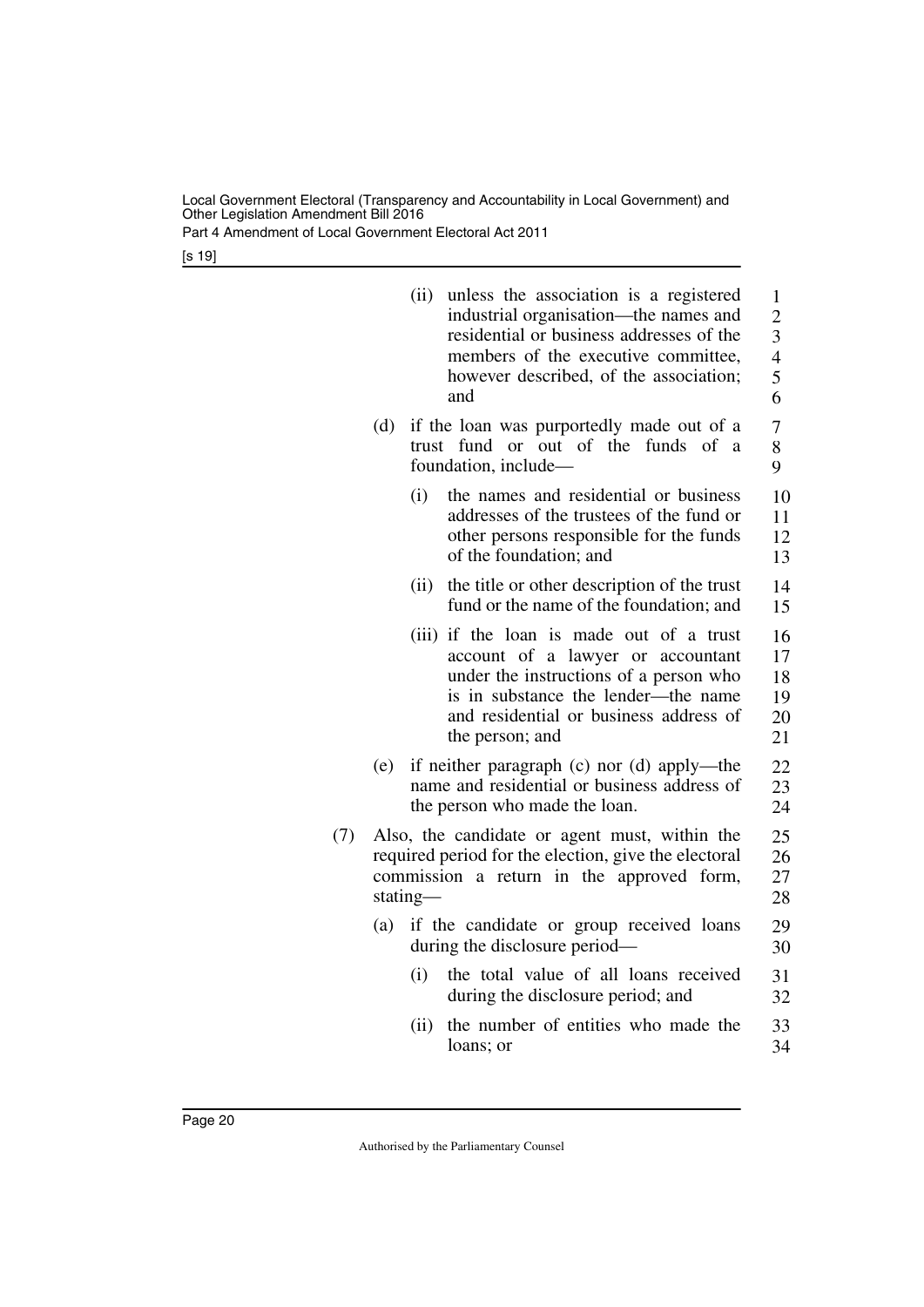[s 20]

<span id="page-22-3"></span><span id="page-22-2"></span><span id="page-22-1"></span><span id="page-22-0"></span>

|                     | otherwise—that no loans were received by<br>(b)<br>the candidate or group during the disclosure<br>period.                                                                                                                                                |
|---------------------|-----------------------------------------------------------------------------------------------------------------------------------------------------------------------------------------------------------------------------------------------------------|
|                     | (8)<br>For subsections $(1)$ and $(3)$ , the amount of a loan<br>received by the candidate or group is taken to<br>include the value of all other loans previously<br>given to the candidate or group by the same entity<br>during the disclosure period. |
| Clause<br>20        | Amendment of s 121 (Particular loans not to be received)                                                                                                                                                                                                  |
|                     | Section 121(1) and (2), $\frac{1}{200}$ —<br>(1)                                                                                                                                                                                                          |
|                     | <i>omit, insert—</i>                                                                                                                                                                                                                                      |
|                     | \$500                                                                                                                                                                                                                                                     |
|                     | Section 121-<br>(2)                                                                                                                                                                                                                                       |
|                     | insert—                                                                                                                                                                                                                                                   |
|                     | For subsections $(1)$ and $(2)$ , the amount of a loan<br>(5)<br>received by the candidate or group is taken to<br>include the value of all other loans previously<br>given to the candidate or group by the same entity<br>during the disclosure period. |
| <b>Clause</b><br>21 | Amendment of s 122 (Electoral commission to give<br>reminder notice to candidates)                                                                                                                                                                        |
|                     | Section 122(1)(a), 'section $117(1)$ '—<br>(1)                                                                                                                                                                                                            |
|                     | omit, insert-                                                                                                                                                                                                                                             |
|                     | section $117(4)$ or $120(7)$                                                                                                                                                                                                                              |
|                     | Section 122(1)(b), 'section $118(1)$ '—<br>(2)                                                                                                                                                                                                            |
|                     | omit, insert-                                                                                                                                                                                                                                             |
|                     | section 118(4) or $120(7)$                                                                                                                                                                                                                                |
|                     | Section $122(2)(a)$ —<br>(3)                                                                                                                                                                                                                              |
|                     | omit, insert-                                                                                                                                                                                                                                             |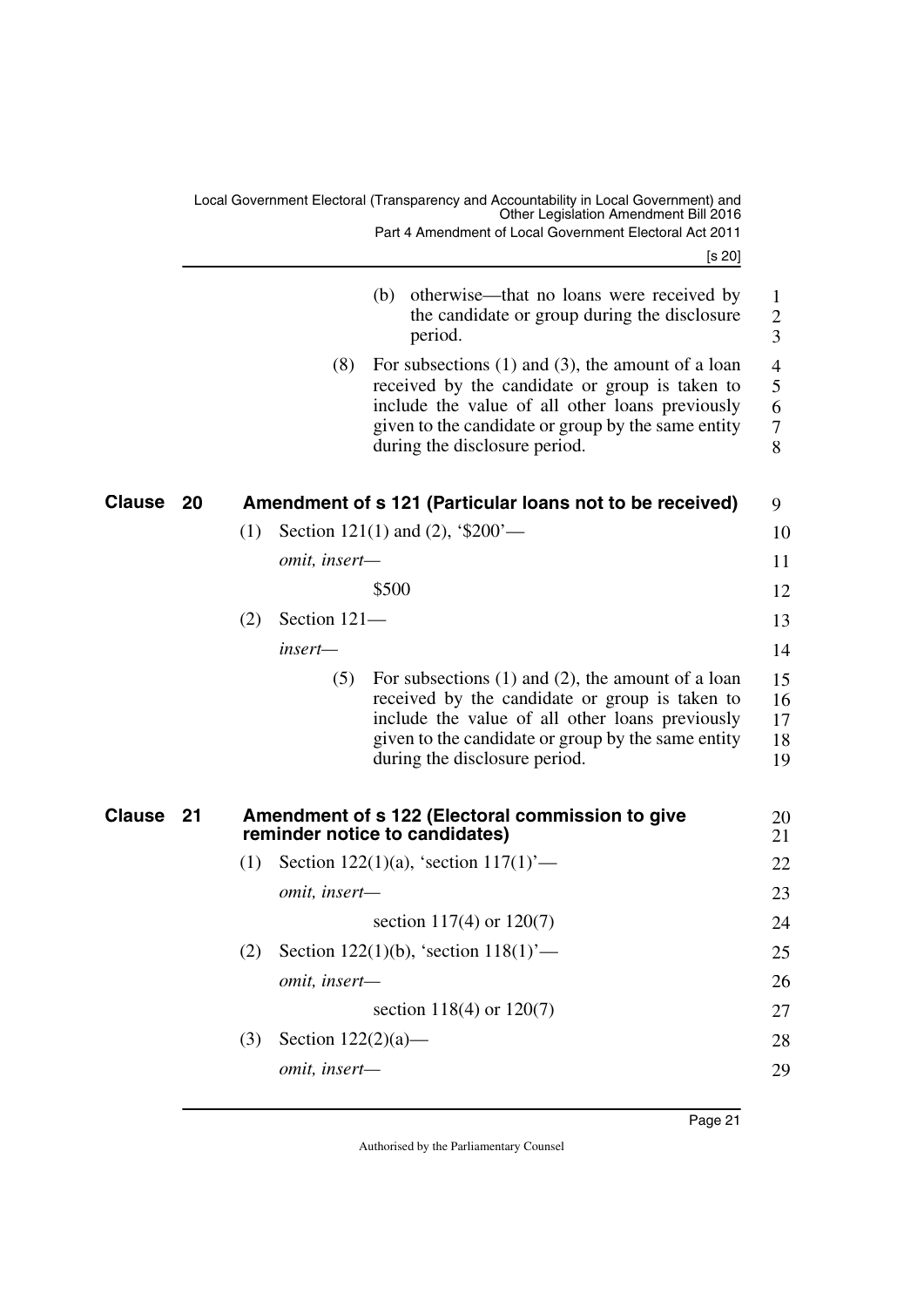Part 4 Amendment of Local Government Electoral Act 2011

#### <span id="page-23-3"></span><span id="page-23-2"></span><span id="page-23-1"></span>[s 22]

<span id="page-23-5"></span><span id="page-23-4"></span><span id="page-23-0"></span>

|              | the candidate or agent is required to give the<br>(a)<br>return under section 117, 118 or 120; and                                                                                               | $\mathbf{1}$<br>$\overline{2}$ |
|--------------|--------------------------------------------------------------------------------------------------------------------------------------------------------------------------------------------------|--------------------------------|
|              | Section 122(3)(a), 'section $117(3)$ '—<br>(4)                                                                                                                                                   | 3                              |
|              | omit, insert-                                                                                                                                                                                    | 4                              |
|              | section $117(6)$                                                                                                                                                                                 | 5                              |
|              | (5)<br>Section 122(3)(b), 'section $118(3)$ '—                                                                                                                                                   | 6                              |
|              | omit, insert-                                                                                                                                                                                    | 7                              |
|              | section $118(6)$                                                                                                                                                                                 | 8                              |
| Clause<br>22 | Amendment of s 123 (Definitions for div 4)                                                                                                                                                       | 9                              |
|              | Section 123, heading—<br>(1)                                                                                                                                                                     | 10                             |
|              | omit, insert-                                                                                                                                                                                    | 11                             |
|              | 123 Definition for division                                                                                                                                                                      | 12                             |
|              | Section 123, definition required period—<br>(2)                                                                                                                                                  | 13                             |
|              | omit.                                                                                                                                                                                            | 14                             |
| Clause<br>23 | Amendment of s 124 (Third party expenditure for political<br>activity)                                                                                                                           | 15<br>16                       |
|              | Section $124(1)(b)$ —<br>(1)                                                                                                                                                                     | 17                             |
|              | omit, insert-                                                                                                                                                                                    | 18                             |
|              | the amount of the expenditure is \$500 or<br>(b)<br>more.                                                                                                                                        | 19<br>20                       |
|              | (2)<br>Section 124(2) to $(5)$ —                                                                                                                                                                 | 21                             |
|              | omit, insert-                                                                                                                                                                                    | 22                             |
|              | (2) The third party must, for each amount of<br>expenditure incurred during the disclosure period,<br>give the electoral commission a return on or<br>before the disclosure date for the return. | 23<br>24<br>25<br>26           |
|              | (3)<br>Each return must-                                                                                                                                                                         | 27                             |
|              | be in the approved form; and<br>(a)                                                                                                                                                              | 28                             |
|              |                                                                                                                                                                                                  |                                |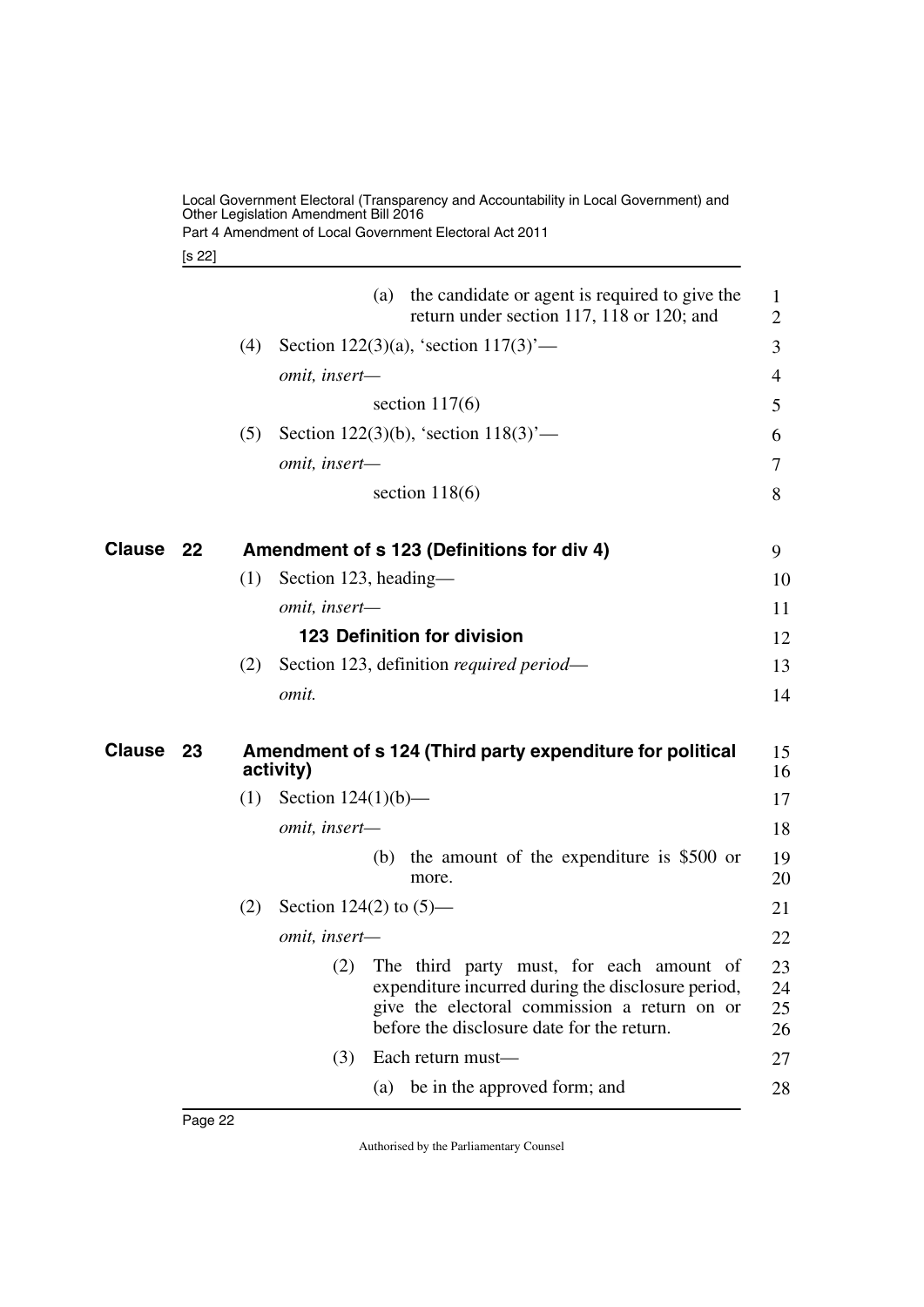Part 4 Amendment of Local Government Electoral Act 2011

[s 23]

|     | (b) | state-                                                                                                                                                                                                                                            | 1                               |
|-----|-----|---------------------------------------------------------------------------------------------------------------------------------------------------------------------------------------------------------------------------------------------------|---------------------------------|
|     |     | (i)<br>the total value of the expenditure to<br>which the return relates; and                                                                                                                                                                     | $\overline{c}$<br>3             |
|     |     | when the expenditure was incurred;<br>(ii)<br>and                                                                                                                                                                                                 | $\overline{4}$<br>5             |
|     |     | $(iii)$ the<br>particular<br>of<br>the<br>purpose<br>expenditure.                                                                                                                                                                                 | 6<br>7                          |
| (4) |     | For subsection $(1)$ —                                                                                                                                                                                                                            | 8                               |
|     | (a) | each amount of expenditure incurred by the<br>third party is taken to include any amounts<br>previously incurred by the third party for a<br>political activity relating to the election<br>during the disclosure period for the election;<br>and | 9<br>10<br>11<br>12<br>13<br>14 |
|     | (b) | an amount of expenditure incurred by the<br>third party for a political activity relating to<br>2 or more elections is taken to have been<br>incurred by the third party for each of the<br>elections.                                            | 15<br>16<br>17<br>18<br>19      |
| (5) |     | In this section-                                                                                                                                                                                                                                  | 20                              |
|     |     | <i>disclosure period</i> , for an election, means the<br>period-                                                                                                                                                                                  | 21<br>22                        |
|     | (a) | starting—                                                                                                                                                                                                                                         | 23                              |
|     |     | on the day prescribed by regulation for<br>(i)<br>this subparagraph; or                                                                                                                                                                           | 24<br>25                        |
|     |     | if a day is not prescribed—on the day<br>(ii)<br>after the day the returning officer<br>publishes notice of the election in a<br>newspaper under section 25; and                                                                                  | 26<br>27<br>28<br>29            |
|     | (b) | $ending$ —                                                                                                                                                                                                                                        | 30                              |
|     |     | on the day prescribed by regulation for<br>(i)<br>this subparagraph; or                                                                                                                                                                           | 31<br>32                        |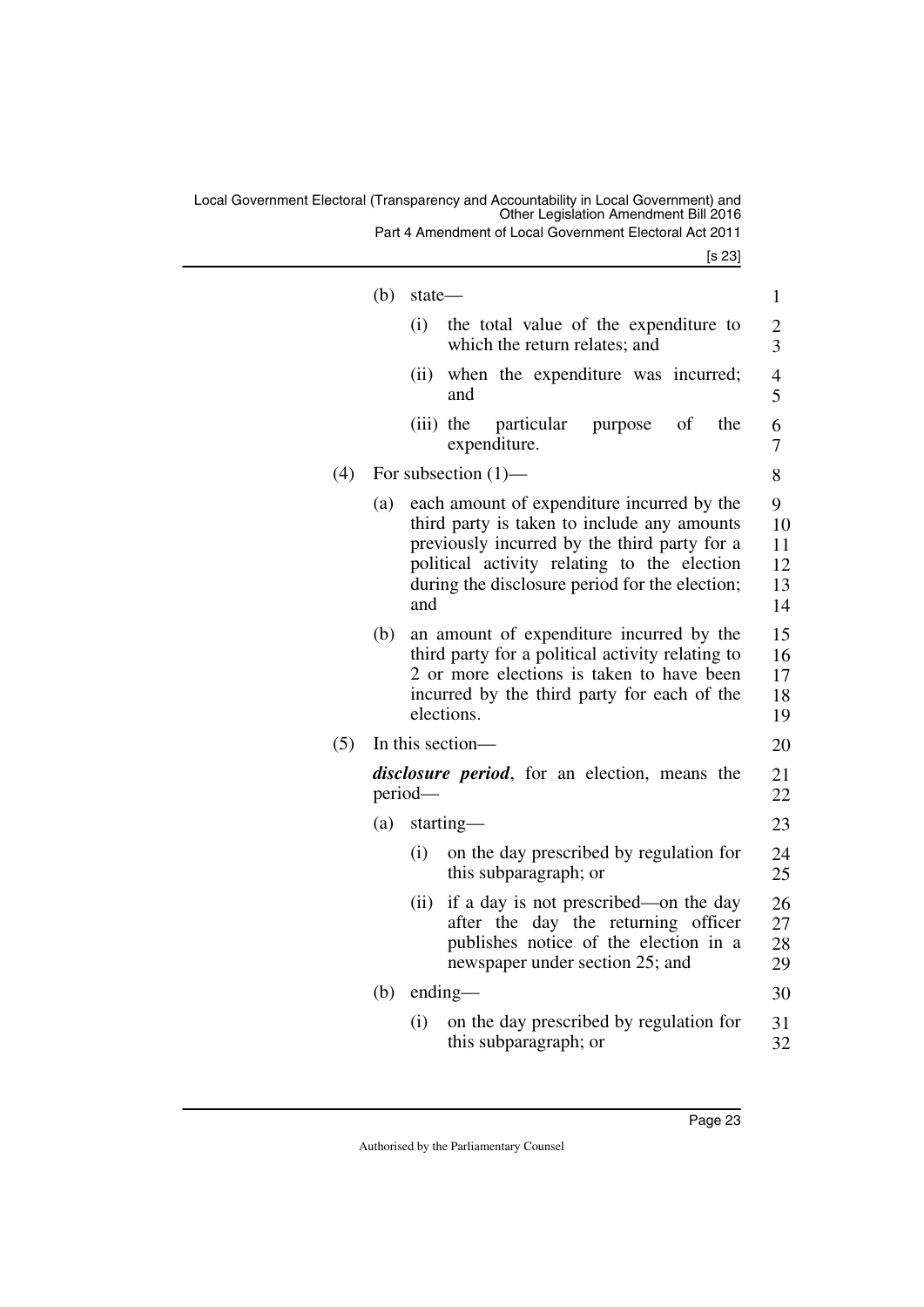<span id="page-25-1"></span><span id="page-25-0"></span>[s 24]

|           |     |                                     |       |                                                                                                      | (ii) if a day is not prescribed—at 6p.m. on<br>the polling day for the election.                                                                                                                   | $\mathbf{1}$<br>$\overline{2}$ |  |  |  |
|-----------|-----|-------------------------------------|-------|------------------------------------------------------------------------------------------------------|----------------------------------------------------------------------------------------------------------------------------------------------------------------------------------------------------|--------------------------------|--|--|--|
| Clause 24 |     |                                     |       | Amendment of s 125 (Gifts received by third parties to<br>enable expenditure for political activity) |                                                                                                                                                                                                    |                                |  |  |  |
|           | (1) | Section $125(1)(a)(ii)$ , '\$1000'— |       |                                                                                                      |                                                                                                                                                                                                    | 5                              |  |  |  |
|           |     | omit, insert-                       |       |                                                                                                      |                                                                                                                                                                                                    | 6                              |  |  |  |
|           |     |                                     | \$500 |                                                                                                      |                                                                                                                                                                                                    | 7                              |  |  |  |
|           | (2) | Section 125(2) to $(5)$ —           |       |                                                                                                      |                                                                                                                                                                                                    | 8                              |  |  |  |
|           |     | omit, insert-                       |       |                                                                                                      |                                                                                                                                                                                                    | 9                              |  |  |  |
|           |     | (2)                                 |       |                                                                                                      | The third party who receives the gift must give the<br>electoral commission a return about the gift on or<br>before the disclosure date for the return.                                            | 10<br>11<br>12                 |  |  |  |
|           |     | (3)                                 |       |                                                                                                      | Each return must-                                                                                                                                                                                  | 13                             |  |  |  |
|           |     |                                     | (a)   |                                                                                                      | be in the approved form; and                                                                                                                                                                       | 14                             |  |  |  |
|           |     |                                     |       |                                                                                                      | (b) state the relevant details for the gift.                                                                                                                                                       | 15                             |  |  |  |
|           |     | (4)                                 |       |                                                                                                      | For subsection $(1)(a)(ii)$ , the value of the gift is<br>taken to include the value of all other gifts<br>previously given to the third party by the same<br>entity during the disclosure period. | 16<br>17<br>18<br>19           |  |  |  |
|           |     | (5)                                 |       |                                                                                                      | In this section—                                                                                                                                                                                   | 20                             |  |  |  |
|           |     |                                     |       |                                                                                                      | <i>disclosure period</i> , for an election (the <i>current</i><br><i>election</i> ), means the period—                                                                                             | 21<br>22                       |  |  |  |
|           |     |                                     | (a)   |                                                                                                      | starting—                                                                                                                                                                                          | 23                             |  |  |  |
|           |     |                                     |       | (i)                                                                                                  | on the day prescribed by regulation for<br>this subparagraph; or                                                                                                                                   | 24<br>25                       |  |  |  |
|           |     |                                     |       | (ii)                                                                                                 | if a day is not prescribed—30 days<br>after the polling day for the most<br>recently held quadrennial elections;<br>and                                                                            | 26<br>27<br>28<br>29           |  |  |  |
|           |     |                                     |       |                                                                                                      |                                                                                                                                                                                                    |                                |  |  |  |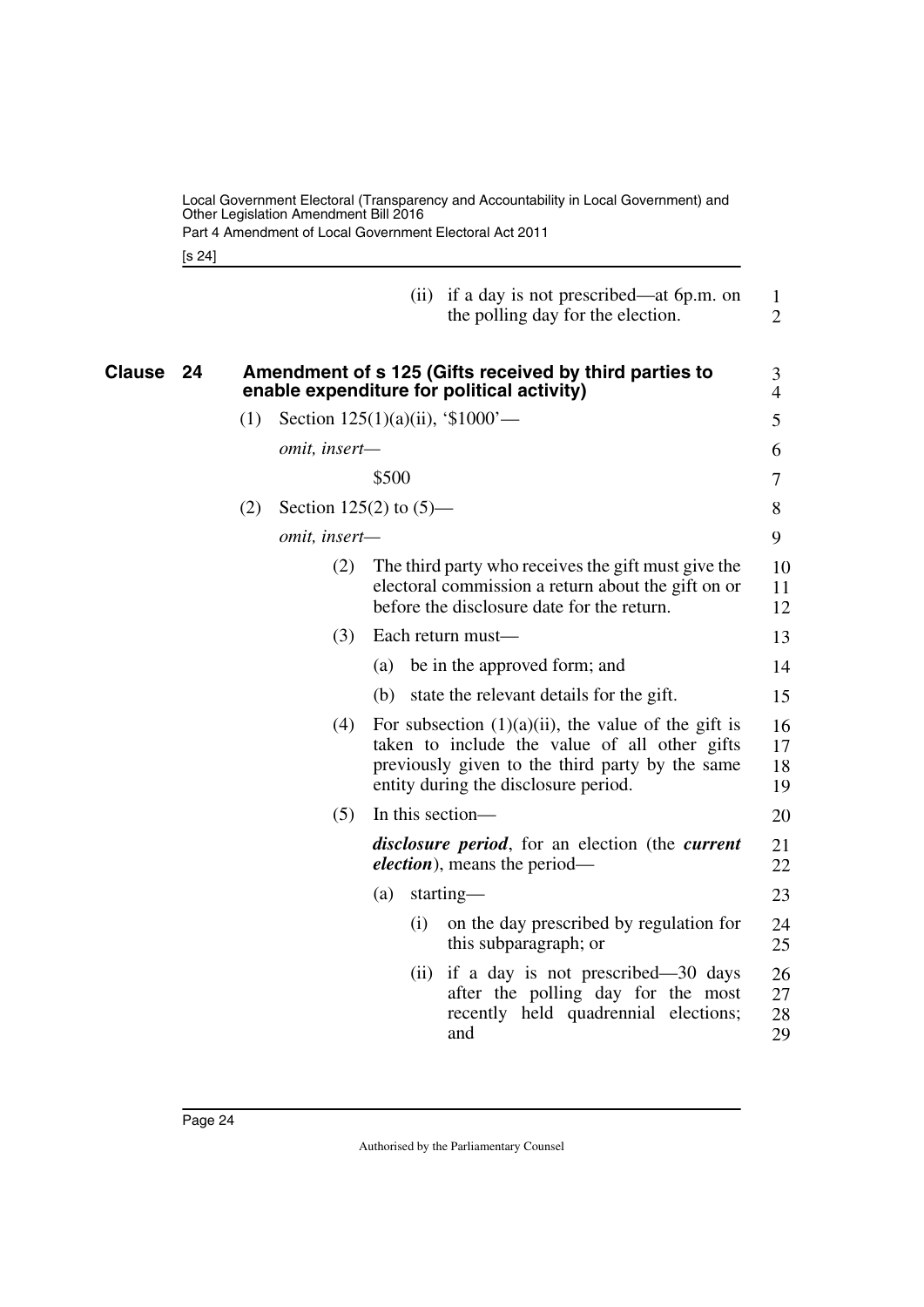Part 4 Amendment of Local Government Electoral Act 2011

[s 25]

<span id="page-26-1"></span><span id="page-26-0"></span>

|              |     |                            |     |           | Example for subparagraph (ii)-                                                                                                                       | 1                                                    |
|--------------|-----|----------------------------|-----|-----------|------------------------------------------------------------------------------------------------------------------------------------------------------|------------------------------------------------------|
|              |     |                            |     |           | If the polling day for the most recently held<br>quadrennial election was 15 March, the<br>disclosure period starts at the beginning of<br>15 April. | $\overline{c}$<br>3<br>$\overline{\mathcal{L}}$<br>5 |
|              |     |                            | (b) | ending-   |                                                                                                                                                      | 6                                                    |
|              |     |                            |     | (i)       | on the day prescribed by regulation for<br>this subparagraph; or                                                                                     | 7<br>8                                               |
|              |     |                            |     | (ii)      | if a day is not prescribed—ending 30<br>days after the polling day for the<br>current election.                                                      | 9<br>10<br>11                                        |
|              |     |                            |     |           | Example for subparagraph (ii)-                                                                                                                       | 12                                                   |
|              |     |                            |     |           | If the polling day for the current election<br>was 31 March, the disclosure period ends at<br>the end of 30 April.                                   | 13<br>14<br>15                                       |
| Clause<br>25 |     | operate dedicated account) |     |           | Amendment of s 126 (Requirement for candidate to                                                                                                     | 16<br>17                                             |
|              | (1) |                            |     |           | Section 126(5), after 'must not'—                                                                                                                    | 18                                                   |
|              |     | omit, insert-              |     |           |                                                                                                                                                      | 19                                                   |
|              |     |                            |     | election, | , during the candidate's disclosure period for the                                                                                                   | 20<br>21                                             |
|              | (2) | Section 126-               |     |           |                                                                                                                                                      | 22                                                   |
|              |     |                            |     |           |                                                                                                                                                      |                                                      |
|              |     | insert—                    |     |           |                                                                                                                                                      | 23                                                   |
|              |     | (5A)                       |     |           | If an amount remains in the account at the end of<br>the disclosure period, the amount or part of the<br>amount may-                                 | 24<br>25<br>26                                       |
|              |     |                            | (a) | <b>or</b> | be kept in the account for the conduct of<br>another election campaign by the candidate;                                                             | 27<br>28<br>29                                       |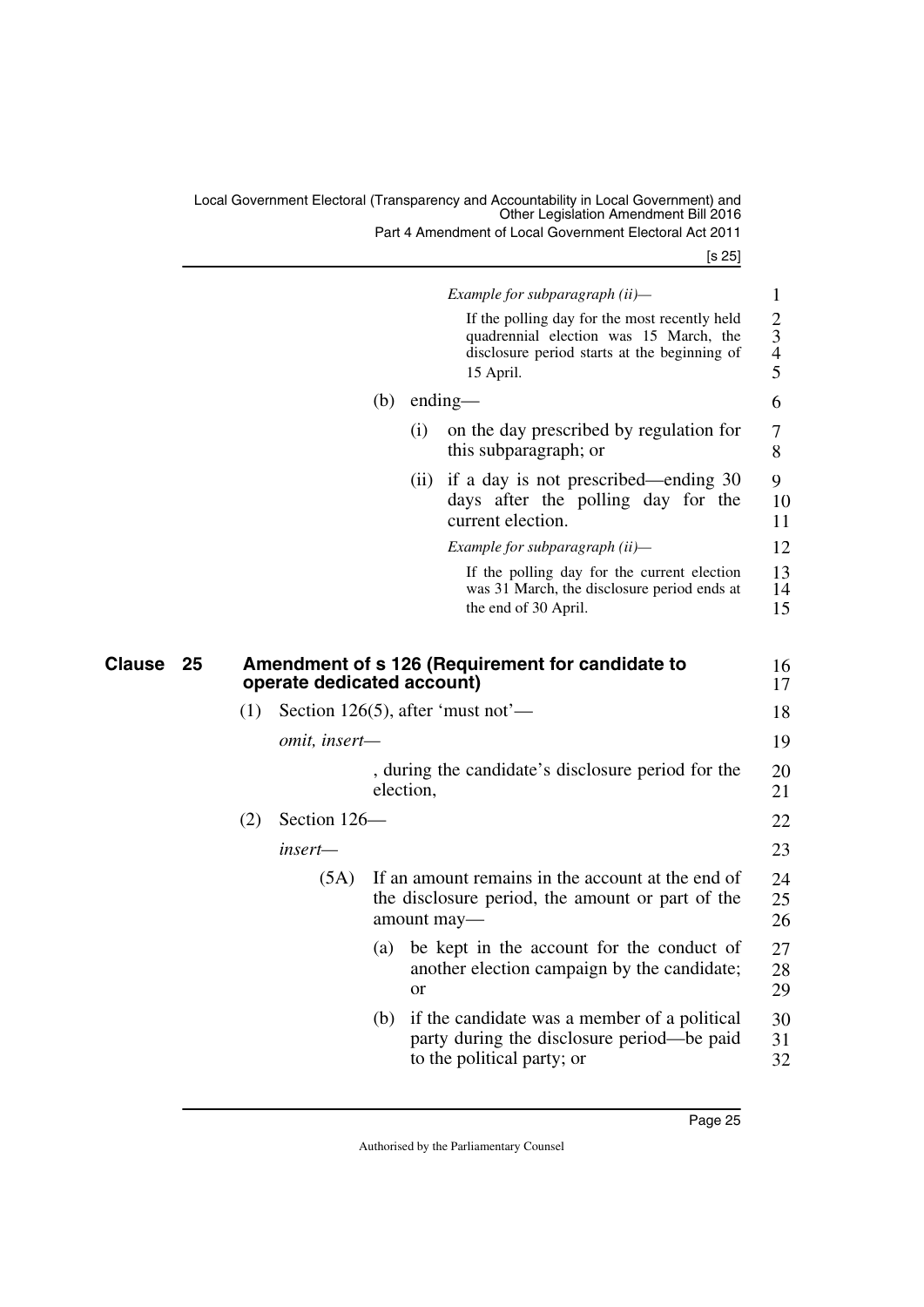Part 4 Amendment of Local Government Electoral Act 2011

#### [s 26]

<span id="page-27-1"></span><span id="page-27-0"></span>

|              |     |                            | (c) | be paid to a charity nominated by the<br>candidate.                                                                                           | $\mathbf{1}$<br>$\overline{2}$ |
|--------------|-----|----------------------------|-----|-----------------------------------------------------------------------------------------------------------------------------------------------|--------------------------------|
|              |     | (5B)                       |     | An amount mentioned in subsection (6) must not<br>be dealt with other than under that subsection.                                             | 3<br>$\overline{4}$            |
|              | (3) |                            |     | Section 126(6), 'subsections (2) to $(5)$ '—                                                                                                  | 5                              |
|              |     | omit, insert-              |     |                                                                                                                                               | 6                              |
|              |     |                            |     | subsections $(2)$ to $(7)$                                                                                                                    | 7                              |
|              | (4) |                            |     | Section 126(6), penalty, 'subsection $(6)$ '—                                                                                                 | 8                              |
|              |     | omit, insert-              |     |                                                                                                                                               | 9                              |
|              |     |                            |     | subsection $(8)$                                                                                                                              | 10                             |
|              | (5) | Section 126(5A) to $(7)$ — |     |                                                                                                                                               | 11                             |
|              |     |                            |     | <i>renumber</i> as section $125(6)$ to (9).                                                                                                   | 12                             |
| Clause<br>26 |     |                            |     | Amendment of s 127 (Requirement for group of<br>candidates to operate dedicated account)                                                      | 13<br>14                       |
|              | (1) |                            |     | Section 127(5), after 'must not'—                                                                                                             | 15                             |
|              |     | omit, insert-              |     |                                                                                                                                               | 16                             |
|              |     |                            |     | , during the group's disclosure period for the<br>election,                                                                                   | 17<br>18                       |
|              | (2) | Section 127-               |     |                                                                                                                                               | 19                             |
|              |     | insert—                    |     |                                                                                                                                               | 20                             |
|              |     | (5A)                       |     | If an amount remains in the account at the end of<br>the group's disclosure period for the election, the<br>amount or part of the amount may— | 21<br>22<br>23                 |
|              |     |                            | (a) | be kept in the account for the conduct of<br>another election campaign by the group; or                                                       | 24<br>25                       |
|              |     |                            | (b) | if each member of the group was a member<br>of a political party during the disclosure<br>period—be paid to the political party; or           | 26<br>27<br>28                 |
|              |     |                            |     | (c) be paid to a charity nominated by the group.                                                                                              | 29                             |
|              |     |                            |     |                                                                                                                                               |                                |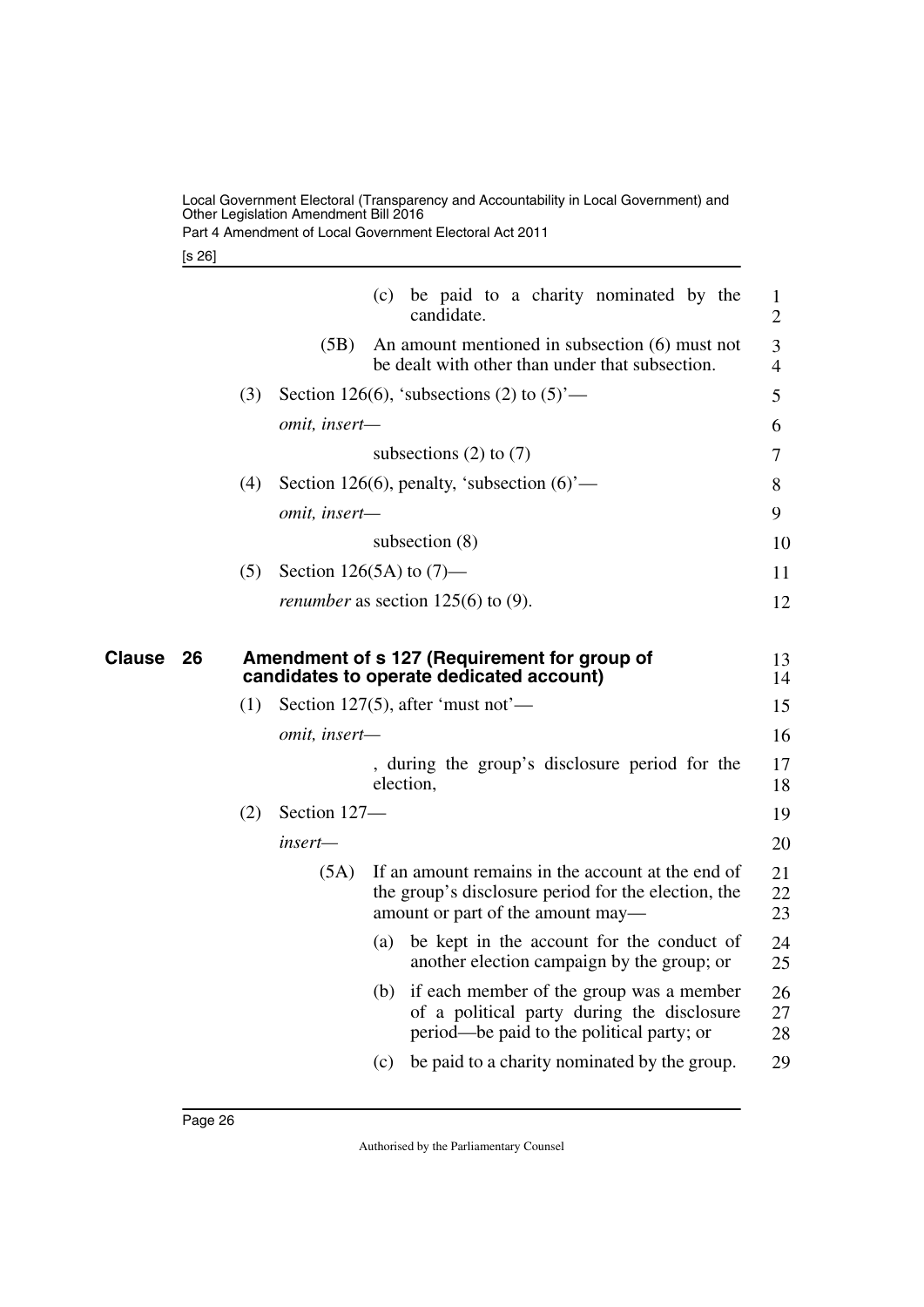<span id="page-28-3"></span><span id="page-28-2"></span><span id="page-28-1"></span><span id="page-28-0"></span>

|                  |     |                         | Local Government Electoral (Transparency and Accountability in Local Government) and<br>Other Legislation Amendment Bill 2016<br>Part 4 Amendment of Local Government Electoral Act 2011<br>[s 27] |                |
|------------------|-----|-------------------------|----------------------------------------------------------------------------------------------------------------------------------------------------------------------------------------------------|----------------|
|                  |     | (5B)                    | An amount mentioned in subsection (6) must not<br>be dealt with other than under that subsection.                                                                                                  | 1<br>2         |
|                  | (3) |                         | Section 127(6), 'subsections (2) to $(5)$ '—                                                                                                                                                       | 3              |
|                  |     | <i>omit, insert—</i>    |                                                                                                                                                                                                    | 4              |
|                  |     |                         | subsections $(2)$ to $(7)$                                                                                                                                                                         | 5              |
|                  | (4) |                         | Section 127(6), penalty, 'subsection $(6)$ '—                                                                                                                                                      | 6              |
|                  |     | omit, insert-           |                                                                                                                                                                                                    | 7              |
|                  |     |                         | subsection $(8)$                                                                                                                                                                                   | 8              |
|                  | (5) |                         | Section 127(5A) to $(6)$ —                                                                                                                                                                         | 9              |
|                  |     |                         | <i>renumber</i> as section $127(6)$ to $(8)$ .                                                                                                                                                     | 10             |
| <b>Clause 27</b> |     | Insertion of new s 132A |                                                                                                                                                                                                    | 11             |
|                  |     | After section 132-      |                                                                                                                                                                                                    | 12             |
|                  |     | insert—                 |                                                                                                                                                                                                    | 13             |
|                  |     |                         | 132A Electronic lodgement of returns                                                                                                                                                               | 14             |
|                  |     | (1)                     | The electoral commission may make procedures<br>about how a return under this part may be lodged<br>electronically.                                                                                | 15<br>16<br>17 |
|                  |     | (2)                     | The procedures—                                                                                                                                                                                    | 18             |
|                  |     |                         | do not take effect until approved by a<br>(a)<br>regulation; and                                                                                                                                   | 19<br>20       |
|                  |     |                         | must be tabled in the Legislative Assembly<br>(b)<br>with the<br>regulation<br>approving<br>the<br>procedures; and                                                                                 | 21<br>22<br>23 |
|                  |     |                         | must be published on the commission's<br>(c)<br>website.                                                                                                                                           | 24<br>25       |
|                  |     | (3)                     | If a return under this part is lodged as provided for<br>under the procedures, the return is taken to have<br>been given to the electoral commission.                                              | 26<br>27<br>28 |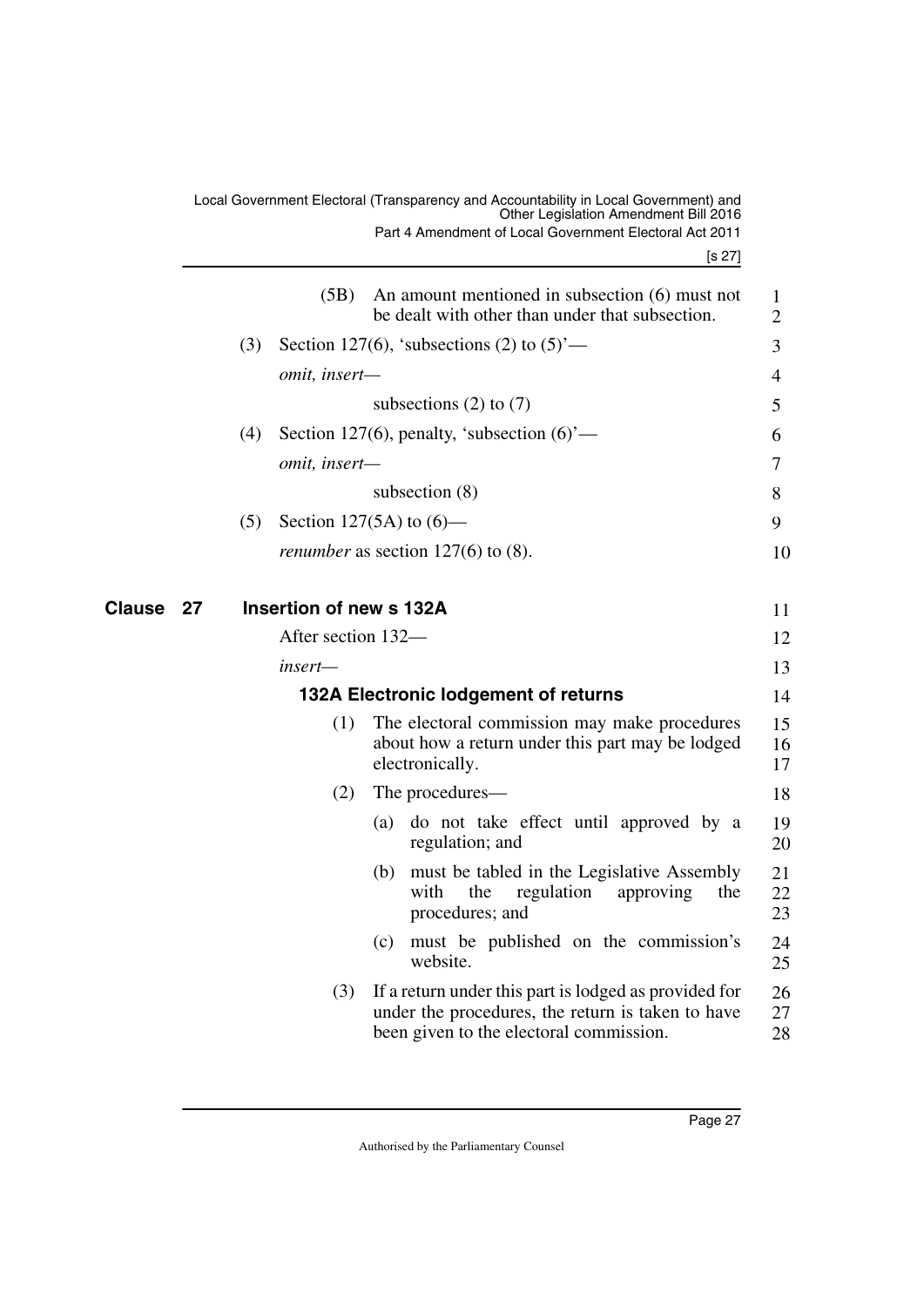Local Government Electoral (Transparency and Accountability in Local Government) and Other Legislation Amendment Bill 2016 Part 4 Amendment of Local Government Electoral Act 2011

<span id="page-29-3"></span><span id="page-29-1"></span><span id="page-29-0"></span>[s 28]

<span id="page-29-5"></span><span id="page-29-4"></span><span id="page-29-2"></span>

| Clause 28     |      |     | Amendment of s 195 (Offences about returns)                                                                     |                                                                                                                                                   | 1                    |
|---------------|------|-----|-----------------------------------------------------------------------------------------------------------------|---------------------------------------------------------------------------------------------------------------------------------------------------|----------------------|
|               |      |     | Section 195(3), 'section 118(2) or $120(2)$ '—                                                                  |                                                                                                                                                   | $\overline{2}$       |
|               |      |     | omit, insert-                                                                                                   |                                                                                                                                                   | 3                    |
|               |      |     | section 118 or 120                                                                                              |                                                                                                                                                   | $\overline{4}$       |
| <b>Clause</b> | - 29 |     | Amendment of s 202 (Local governments responsible for<br>expenditure for conducting local government elections) |                                                                                                                                                   | 5<br>6               |
|               |      | (1) | Section 202, heading, 'for conducting local government<br>elections'-                                           |                                                                                                                                                   | 7<br>8               |
|               |      |     | omit, insert-                                                                                                   |                                                                                                                                                   | 9                    |
|               |      |     | incurred by electoral commission                                                                                |                                                                                                                                                   | 10                   |
|               |      | (2) | Section 202-                                                                                                    |                                                                                                                                                   | 11                   |
|               |      |     | insert—                                                                                                         |                                                                                                                                                   | 12                   |
|               |      |     | (3)<br>generally, including, for example—                                                                       | Also, a local government must pay the costs<br>incurred by the electoral commission in carrying<br>out functions relating to conducting elections | 13<br>14<br>15<br>16 |
|               |      |     | $(a)$ the<br>remuneration,                                                                                      | allowances<br>and<br>reasonable expenses paid to members or<br>staff of the electoral commission; and                                             | 17<br>18<br>19       |
|               |      |     | (b)<br>the<br>of<br>costs<br>of elections.                                                                      | making<br>appropriate<br>administrative arrangements for the conduct                                                                              | 20<br>21<br>22       |
| Clause 30     |      |     | <b>Amendment of schedule (Dictionary)</b>                                                                       |                                                                                                                                                   | 23                   |
|               |      | (1) | Schedule, definition <i>required period—</i>                                                                    |                                                                                                                                                   | 24                   |
|               |      |     | omit.                                                                                                           |                                                                                                                                                   | 25                   |
|               |      | (2) | Schedule-                                                                                                       |                                                                                                                                                   | 26                   |
|               |      |     | insert-                                                                                                         |                                                                                                                                                   | 27                   |
|               |      |     | <i>disclosure date</i> , for a return, see section 106.                                                         |                                                                                                                                                   | 28                   |
|               |      |     | <i>required period</i> , for part 6, see section 106.                                                           |                                                                                                                                                   | 29                   |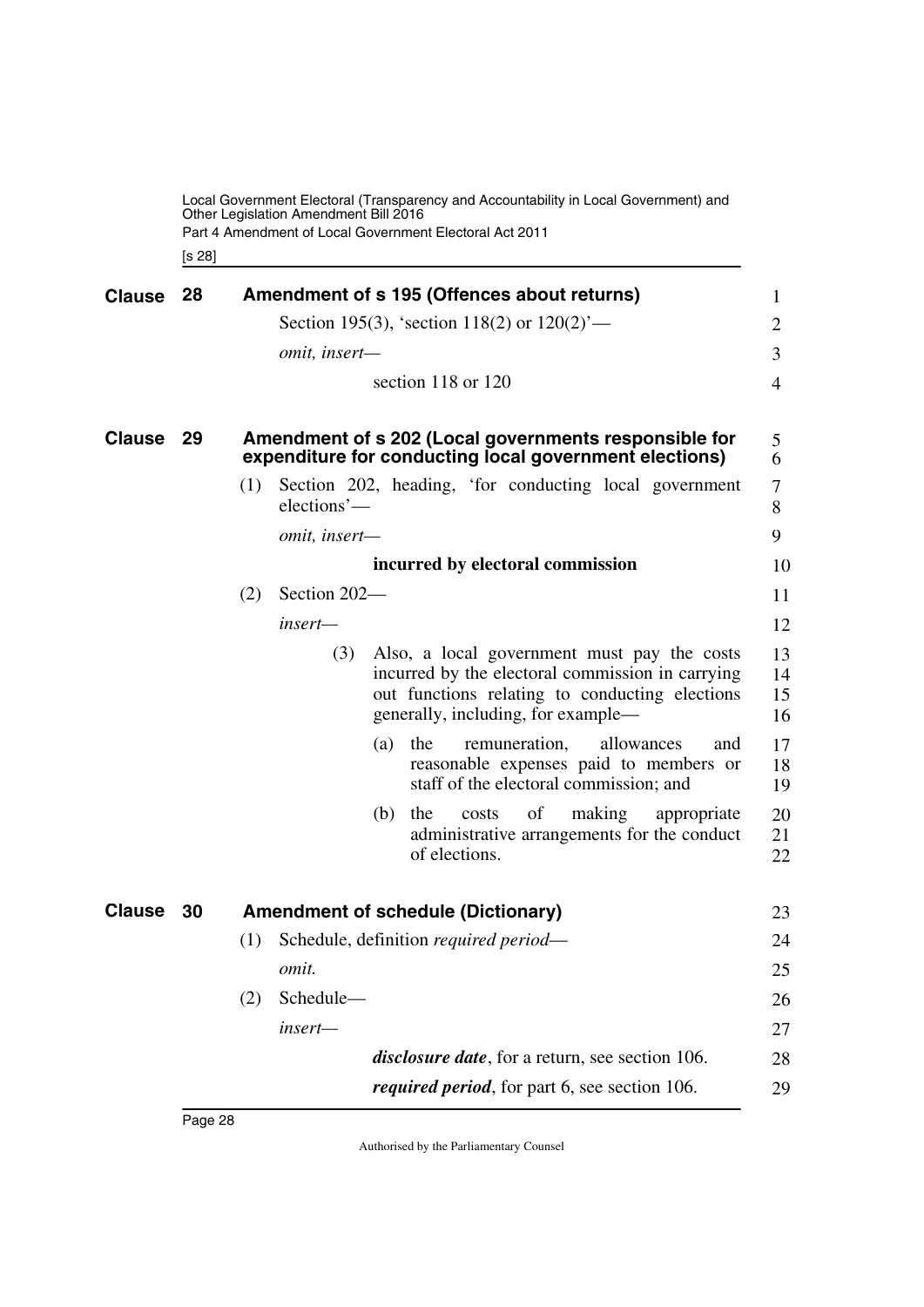<span id="page-30-7"></span><span id="page-30-6"></span><span id="page-30-5"></span><span id="page-30-4"></span><span id="page-30-3"></span><span id="page-30-2"></span><span id="page-30-1"></span><span id="page-30-0"></span>

|               | Part 5 |                    |     | <b>Amendment of Planning Act</b><br>2016                                                                                                                                      | 1<br>$\overline{2}$  |
|---------------|--------|--------------------|-----|-------------------------------------------------------------------------------------------------------------------------------------------------------------------------------|----------------------|
| Clause 31     |        | <b>Act amended</b> |     | This part amends the <i>Planning Act 2016</i> .                                                                                                                               | 3<br>4               |
| <b>Clause</b> | - 32   | areas)             |     | Replacement of s 19 (Applying planning scheme in tidal                                                                                                                        | 5<br>6               |
|               |        | Section 19-        |     |                                                                                                                                                                               | 7                    |
|               |        | omit, insert-      |     |                                                                                                                                                                               | 8                    |
|               |        | 19                 |     | Applying planning scheme in tidal areas                                                                                                                                       | 9                    |
|               |        |                    | (1) | A local government may apply a planning scheme<br>as a categorising instrument in relation to<br>prescribed tidal works in the tidal area for its local<br>government area-   | 10<br>11<br>12<br>13 |
|               |        |                    |     | (a) even if the tidal area is outside its local<br>government area; and                                                                                                       | 14<br>15             |
|               |        |                    |     | to the extent prescribed under the Coastal<br>(b)<br>Act, section $167(5)(c)$ .                                                                                               | 16<br>17             |
|               |        |                    | (2) | However, subsection (1) does not apply to the<br>extent the tidal area for the local government's<br>local government area is also the tidal area for<br>strategic port land. | 18<br>19<br>20<br>21 |
|               |        |                    | (3) | In this section—                                                                                                                                                              | 22                   |
|               |        |                    |     | land<br>strategic<br>the<br><b>Transport</b><br><i>port</i><br>see<br>Infrastructure Act, section 286(5).                                                                     | 23<br>24             |
|               |        |                    |     | <i>tidal area</i> , for a local government area or strategic<br>port land, means—                                                                                             | 25<br>26             |
|               |        |                    |     | the part or parts of a river, stream or<br>(a)<br>artificial waterway that are—                                                                                               | 27<br>28             |
|               |        |                    |     | tidal water in or next to the area or<br>(i)<br>land; and                                                                                                                     | 29<br>30             |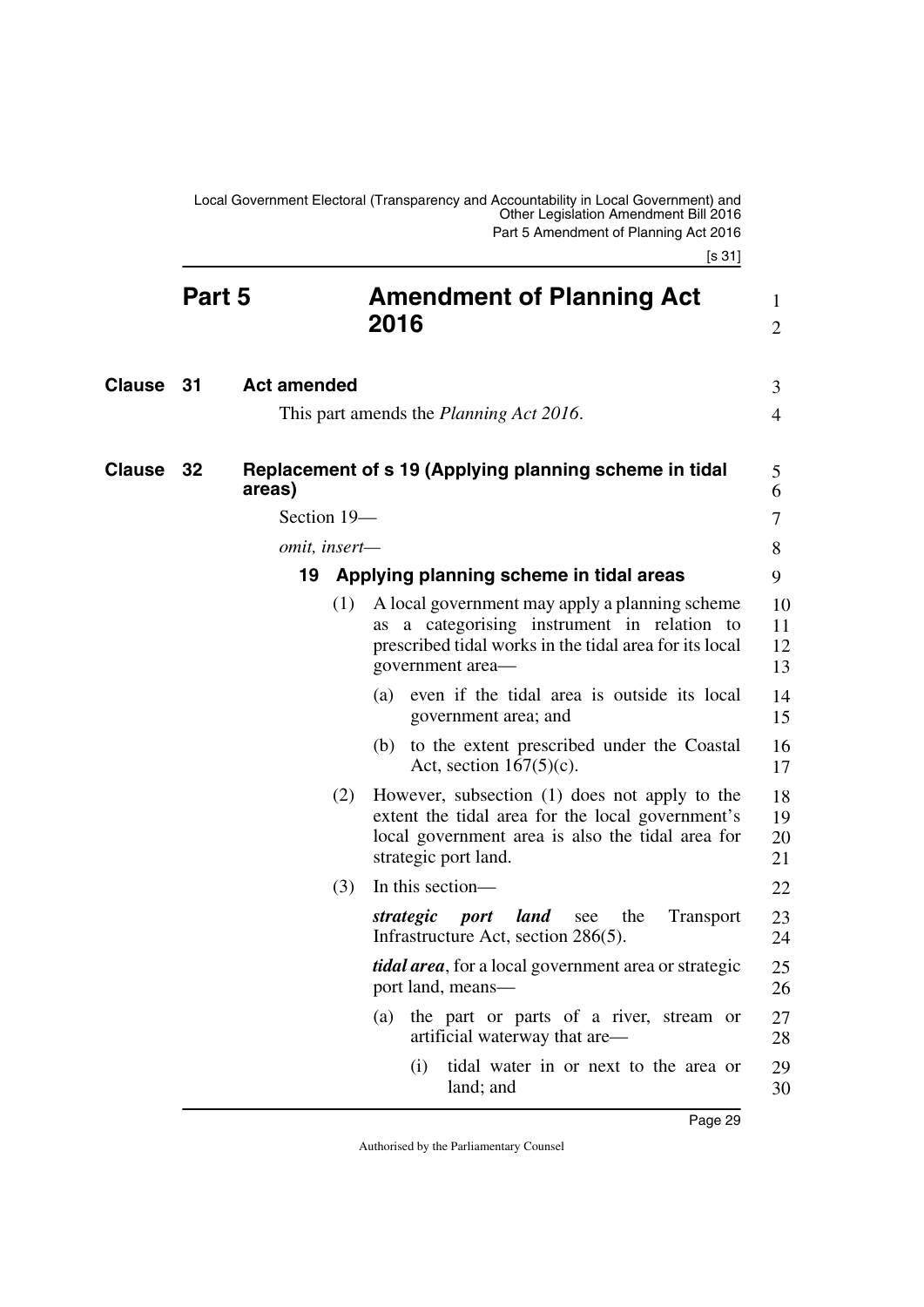Local Government Electoral (Transparency and Accountability in Local Government) and Other Legislation Amendment Bill 2016 Part 5 Amendment of Planning Act 2016

<span id="page-31-1"></span>[s 33]

<span id="page-31-5"></span><span id="page-31-4"></span><span id="page-31-3"></span><span id="page-31-2"></span><span id="page-31-0"></span>

|                  |    | (ii) between the high water mark and the<br>middle of the river, stream or artificial<br>waterway; and                                                                                                                                               | 1<br>$\overline{2}$<br>3 |
|------------------|----|------------------------------------------------------------------------------------------------------------------------------------------------------------------------------------------------------------------------------------------------------|--------------------------|
|                  |    | (b) to the extent the boundary of the area or land<br>is, or is seaward of, the high water mark and<br>outside<br>river,<br>artificial<br>stream<br>a<br><b>or</b><br>waterway—tidal water that is seaward and<br>within 50m of the high water mark. | 4<br>5<br>6<br>7<br>8    |
|                  |    | <i>tidal water</i> see the Coastal Act, schedule.                                                                                                                                                                                                    | 9                        |
| <b>Clause 33</b> |    | Amendment of s 48 (Who is the assessment manager)                                                                                                                                                                                                    | 10                       |
|                  |    | Section 48(6), from 'may'—<br>(1)                                                                                                                                                                                                                    | 11                       |
|                  |    | omit, insert-                                                                                                                                                                                                                                        | 12                       |
|                  |    | $may$ —                                                                                                                                                                                                                                              | 13                       |
|                  |    | decide who is the assessment manager; or<br>(a)                                                                                                                                                                                                      | 14                       |
|                  |    | require the application to be split into 2 or<br>(b)<br>more applications.                                                                                                                                                                           | 15<br>16                 |
|                  |    | Section 48(9), after 'that is'—<br>(2)                                                                                                                                                                                                               | 17                       |
|                  |    | insert-                                                                                                                                                                                                                                              | 18                       |
|                  |    | prescribed                                                                                                                                                                                                                                           | 19                       |
| Clause           | 34 | Amendment of s 49 (What is a <i>development approval</i> ,<br>preliminary approval or development permit)                                                                                                                                            | 20<br>21                 |
|                  |    | Section 49(6), definition <i>decision notice</i> , paragraph (c)—                                                                                                                                                                                    | 22                       |
|                  |    | omit, insert-                                                                                                                                                                                                                                        | 23                       |
|                  |    | a negotiated decision notice, other than a<br>(c)<br>negotiated decision notice for a change<br>application.                                                                                                                                         | 24<br>25<br>26           |
| Clause           | 35 | Amendment of s 64 (Deemed approval of applications)                                                                                                                                                                                                  | 27                       |
|                  |    | Section $64(8)(c)$ , from 'standard'—<br>(1)                                                                                                                                                                                                         | 28                       |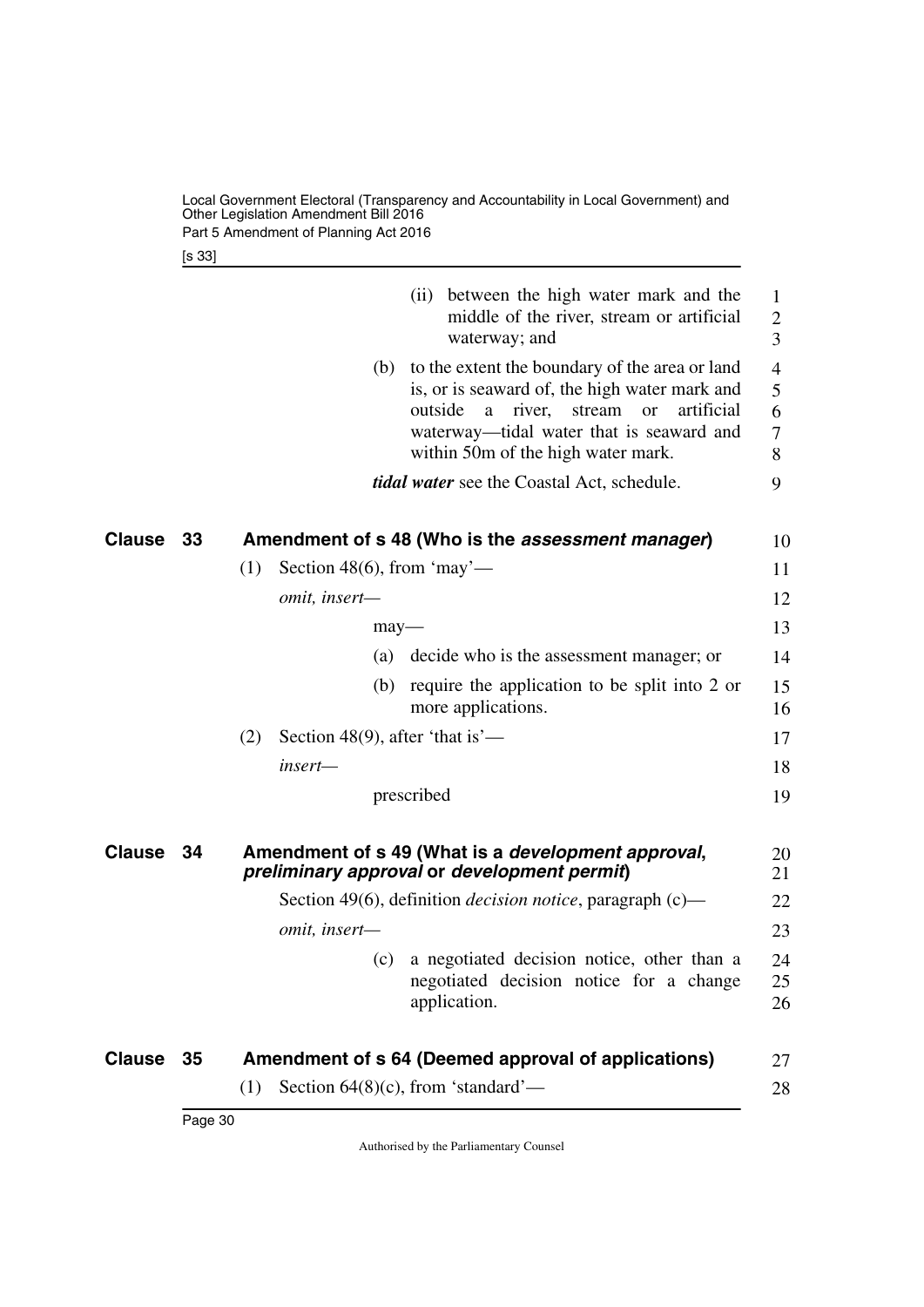<span id="page-32-5"></span><span id="page-32-4"></span><span id="page-32-3"></span><span id="page-32-2"></span><span id="page-32-1"></span><span id="page-32-0"></span>

|        |    |     |                        | Local Government Electoral (Transparency and Accountability in Local Government) and<br>Other Legislation Amendment Bill 2016<br>Part 5 Amendment of Planning Act 2016<br>[s 36] |                     |
|--------|----|-----|------------------------|----------------------------------------------------------------------------------------------------------------------------------------------------------------------------------|---------------------|
|        |    |     | omit, insert-          |                                                                                                                                                                                  | 1                   |
|        |    |     |                        | conditions (the <i>standard conditions</i> ) stated in an<br>instrument made by the Minister for this section.                                                                   | $\overline{2}$<br>3 |
|        |    | (2) | Section 64-            |                                                                                                                                                                                  | 4                   |
|        |    |     | insert—                |                                                                                                                                                                                  | 5                   |
|        |    |     | (9)                    | Sections 9 to 11 apply for making or amending the<br>instrument mentioned in subsection $(8)(c)$ as if the<br>instrument were a State planning policy.                           | 6<br>7<br>8         |
| Clause | 36 |     |                        | Amendment of s 68 (Development assessment rules)                                                                                                                                 | 9                   |
|        |    | (1) | Section $68(2)(e)$ —   |                                                                                                                                                                                  | 10                  |
|        |    |     | omit.                  |                                                                                                                                                                                  | 11                  |
|        |    | (2) |                        | Section $68(2)(f)$ and $(g)$ —                                                                                                                                                   | 12                  |
|        |    |     |                        | <i>renumber</i> as section $68(2)$ (e) and (f).                                                                                                                                  | 13                  |
| Clause | 37 |     | Insertion of new s 73A |                                                                                                                                                                                  | 14                  |
|        |    |     |                        | Chapter 3, part 5, division $1-$                                                                                                                                                 | 15                  |
|        |    |     | insert—                |                                                                                                                                                                                  | 16                  |
|        |    |     |                        | 73A Development permits for building work given<br>by private certifiers                                                                                                         | 17<br>18            |
|        |    |     | (1)                    | This section applies to a development application<br>for a development permit that—                                                                                              | 19<br>20            |
|        |    |     |                        | is for building work; and<br>(a)                                                                                                                                                 | 21                  |
|        |    |     |                        | is made to a private certifier as assessment<br>(b)<br>manager.                                                                                                                  | 22<br>23            |
|        |    |     | (2)                    | Subsection (3) applies to the development<br>application if any part of the building work<br>requires impact assessment.                                                         | 24<br>25<br>26      |
|        |    |     | (3)                    | A development permit given by the private<br>certifier for the building work does not authorise<br>the carrying out of the part requiring impact                                 | 27<br>28<br>29      |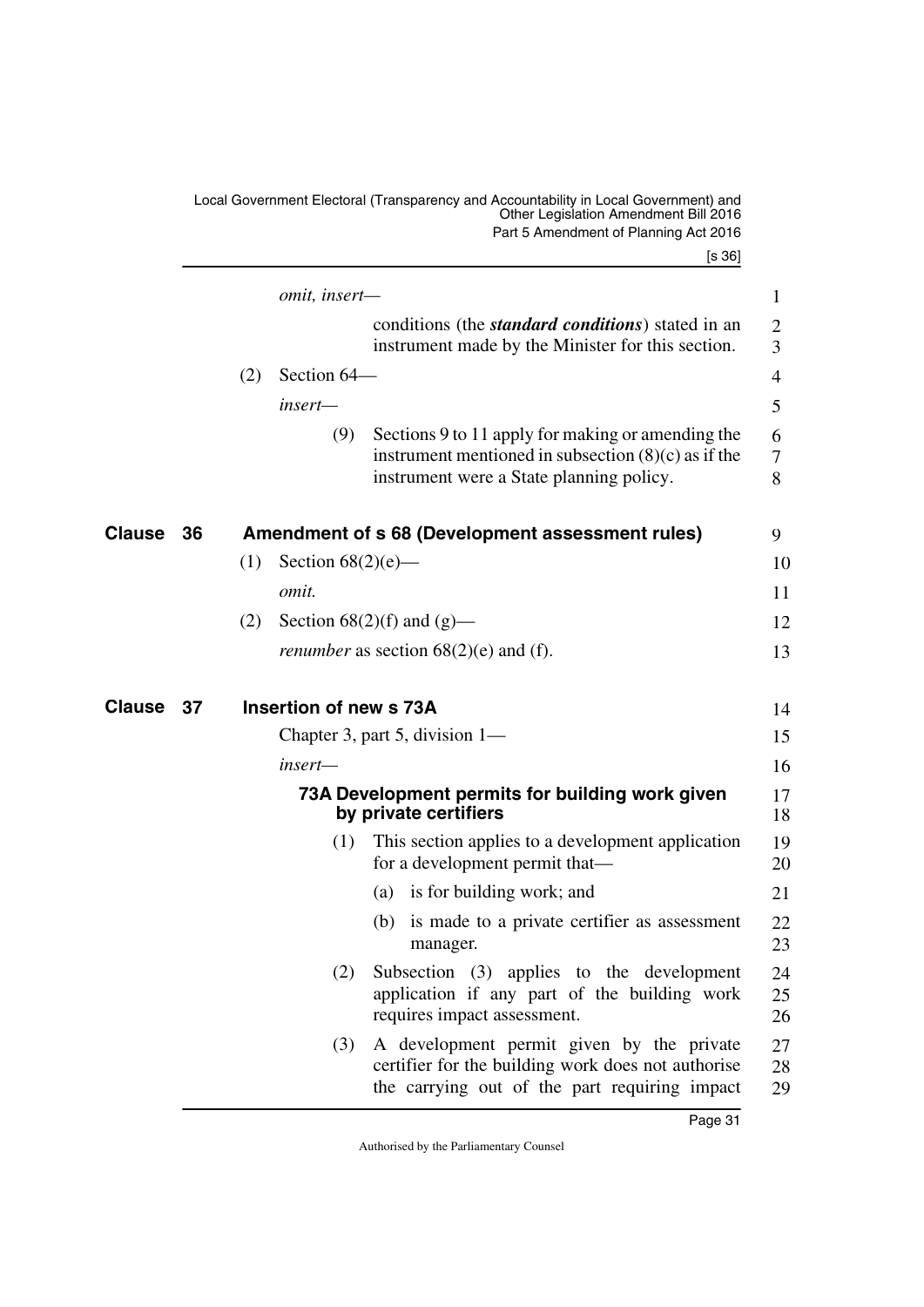Part 5 Amendment of Planning Act 2016

[s 38]

<span id="page-33-1"></span><span id="page-33-0"></span>

|              |             | assessment, unless a relevant preliminary<br>approval is in effect for the part.                                                                                                                                                                                          | $\mathbf{1}$<br>2                |
|--------------|-------------|---------------------------------------------------------------------------------------------------------------------------------------------------------------------------------------------------------------------------------------------------------------------------|----------------------------------|
|              | (4)         | Subsection $(5)$<br>applies to the development<br>application if-                                                                                                                                                                                                         | 3<br>4                           |
|              |             | any part of the building work must be<br>(a)<br>assessed against, or having regard to, a<br>matter that is not a building assessment<br>provision; and                                                                                                                    | 5<br>6<br>$\tau$<br>8            |
|              |             | none of the referral agencies are required to<br>(b)<br>assess the application against, or having<br>regard to, the matter.                                                                                                                                               | 9<br>10<br>11                    |
|              | (5)         | A development permit given by the private<br>certifier for the building work does not authorise<br>the carrying out of the part requiring assessment<br>against, or having regard to, the matter, unless a<br>relevant preliminary approval is in effect for the<br>part. | 12<br>13<br>14<br>15<br>16<br>17 |
|              | (6)         | In this section-                                                                                                                                                                                                                                                          | 18                               |
|              |             | relevant preliminary<br>approval<br>means<br>a<br>preliminary approval given under the old Act by<br>an entity other than a private certifier.                                                                                                                            | 19<br>20<br>21                   |
| Clause<br>38 |             | Amendment of s 74 (What this subdivision is about)                                                                                                                                                                                                                        | 22                               |
|              | Section 74- |                                                                                                                                                                                                                                                                           | 23                               |
|              | insert-     |                                                                                                                                                                                                                                                                           | 24                               |
|              | (2)         | This subdivision also applies to an approval of a<br>application, other than a change<br>change<br>application for a minor change to a development<br>approval.                                                                                                           | 25<br>26<br>27<br>28             |
|              | (3)         | For subsection (2), sections 75 and 76 apply—                                                                                                                                                                                                                             | 29                               |
|              |             | as if a reference in section 75 to a<br>(a)<br>development approval were a reference to<br>an approval of a change application; and                                                                                                                                       | 30<br>31<br>32                   |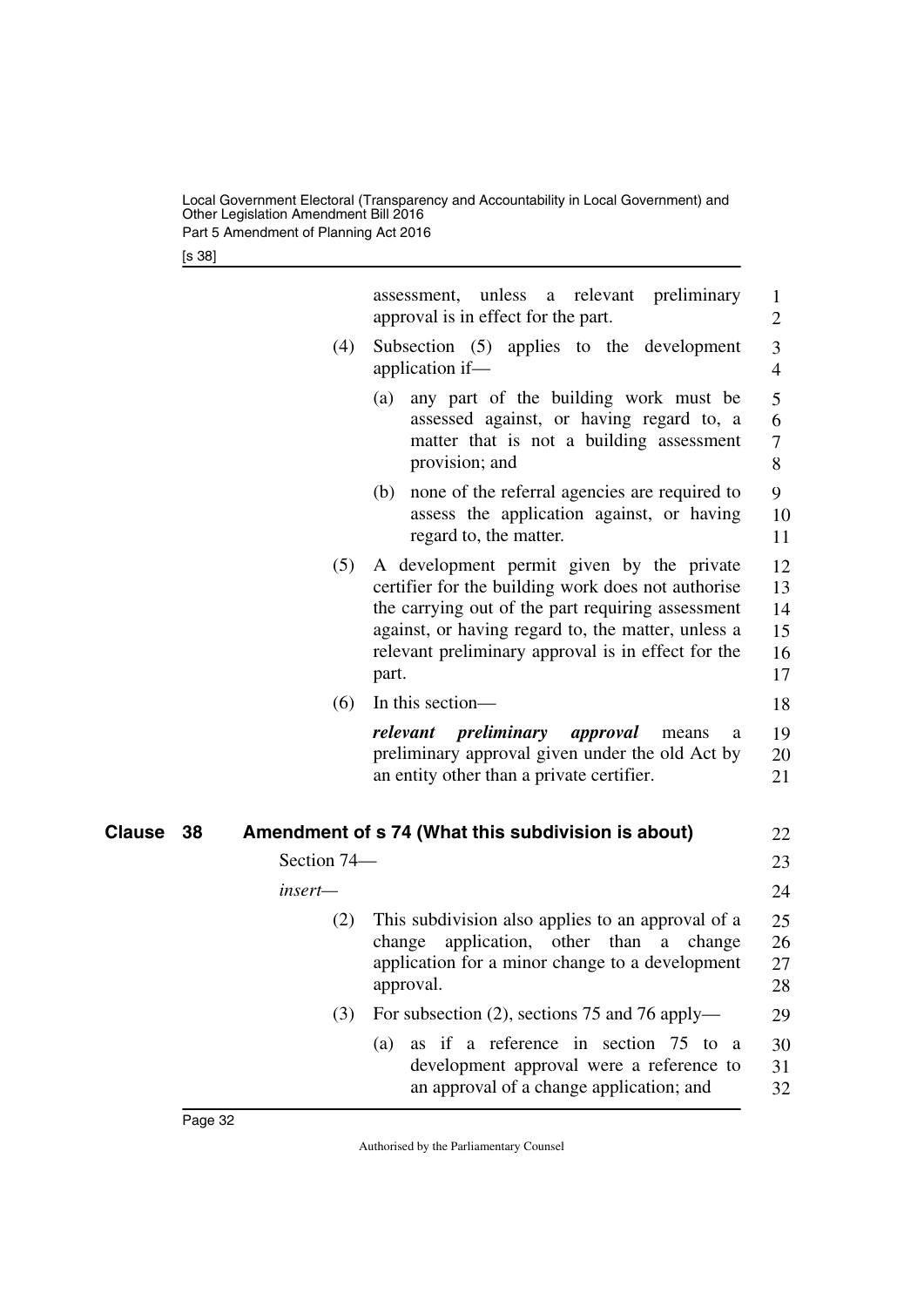<span id="page-34-5"></span><span id="page-34-4"></span><span id="page-34-3"></span><span id="page-34-2"></span><span id="page-34-1"></span><span id="page-34-0"></span>

|               |    | (b) as if a reference in the sections to the<br>assessment manager were a reference to the<br>responsible entity; and                                        | 1<br>$\overline{2}$<br>3 |
|---------------|----|--------------------------------------------------------------------------------------------------------------------------------------------------------------|--------------------------|
|               |    | as if a reference in section 76 to<br>(c)<br><sub>a</sub><br>development application were a reference to<br>a change application; and                        | 4<br>5<br>6              |
|               |    | (d)<br>as if the reference in section $76(3)(b)$ to<br>section $63(2)$ and $(3)$ were a reference to<br>section $83(4)$ ; and                                | 7<br>8<br>9              |
|               |    | with any other necessary changes.<br>(e)                                                                                                                     | 10                       |
| Clause        | 39 | Amendment of s 75 (Making change representations)                                                                                                            | 11                       |
|               |    | Section 75(1), 'the approval'—<br>(1)                                                                                                                        | 12                       |
|               |    | omit, insert-                                                                                                                                                | 13                       |
|               |    | the development approval                                                                                                                                     | 14                       |
|               |    | (2)<br>Section $75(1)(b)$ —                                                                                                                                  | 15                       |
|               |    | omit, insert-                                                                                                                                                | 16                       |
|               |    | (b) if the development approval is a deemed<br>approval—the standard conditions taken to<br>be included in the deemed approval under<br>section $64(8)(c)$ . | 17<br>18<br>19<br>20     |
| Clause        | 40 | Amendment of s 76 (Deciding change representations)                                                                                                          | 21                       |
|               |    | Section $76(2)$ , note—                                                                                                                                      | 22                       |
|               |    | omit.                                                                                                                                                        | 23                       |
| <b>Clause</b> | 41 | Amendment of s 79 (Requirements for change<br>applications)                                                                                                  | 24<br>25                 |
|               |    | Section $79(1)(a)$ —                                                                                                                                         | 26                       |
|               |    | omit, insert-                                                                                                                                                | 27                       |
|               |    | (a) made in the approved form; and                                                                                                                           | 28                       |
|               |    |                                                                                                                                                              |                          |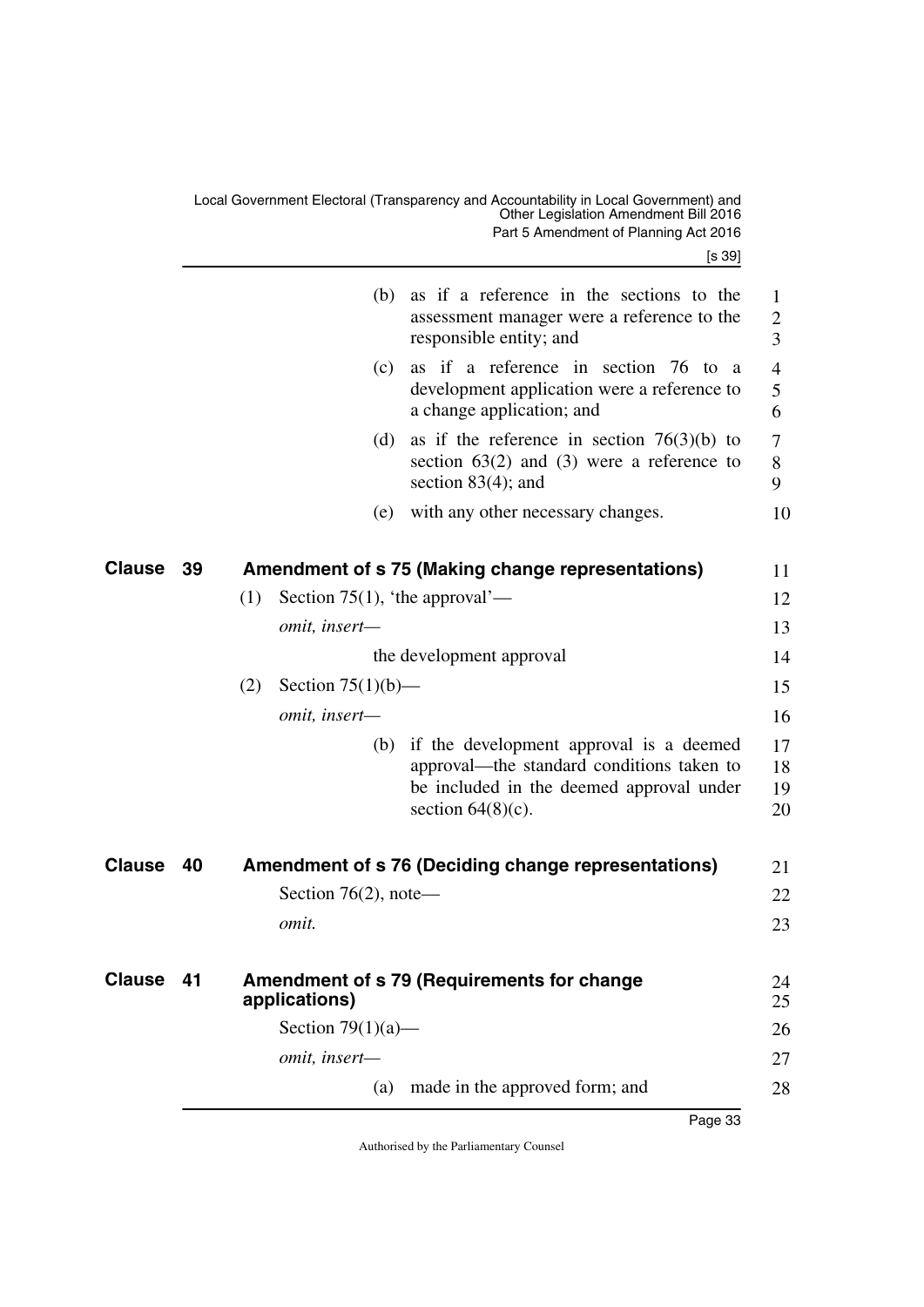Local Government Electoral (Transparency and Accountability in Local Government) and Other Legislation Amendment Bill 2016 Part 5 Amendment of Planning Act 2016

<span id="page-35-3"></span><span id="page-35-1"></span><span id="page-35-0"></span>[s 42]

<span id="page-35-5"></span><span id="page-35-4"></span><span id="page-35-2"></span>

| <b>Clause</b> | 42   | Amendment of s 81 (Assessing and deciding application<br>for minor changes)                                                                                                                                                                                                                                 | 1<br>$\overline{2}$              |
|---------------|------|-------------------------------------------------------------------------------------------------------------------------------------------------------------------------------------------------------------------------------------------------------------------------------------------------------------|----------------------------------|
|               |      | Section $81(2)(b)$ —                                                                                                                                                                                                                                                                                        | 3                                |
|               |      | omit, insert-                                                                                                                                                                                                                                                                                               | $\overline{4}$                   |
|               |      | (b)<br>if the responsible entity is the assessment<br>manager—any properly made submissions about<br>the development application or another change<br>application that was approved; and                                                                                                                    | 5<br>6<br>7<br>8                 |
| <b>Clause</b> | - 43 | Amendment of s 82 (Assessing and deciding application<br>for other changes)                                                                                                                                                                                                                                 | 9<br>10                          |
|               |      | Section 82-                                                                                                                                                                                                                                                                                                 | 11                               |
|               |      | insert—                                                                                                                                                                                                                                                                                                     | 12                               |
|               |      | (5)<br>If a change application is made within 1 year after<br>the development approval was given,<br>any<br>properly made submission for the application for<br>the development approval is taken to be a<br>properly made submission for the change<br>application.                                        | 13<br>14<br>15<br>16<br>17<br>18 |
| <b>Clause</b> | - 44 | Amendment of s 83 (Notice of decision)                                                                                                                                                                                                                                                                      | 19                               |
|               |      | Section $83(1)$ —<br>(1)                                                                                                                                                                                                                                                                                    | 20                               |
|               |      | insert-                                                                                                                                                                                                                                                                                                     | 21                               |
|               |      | another person prescribed by regulation.<br>(h)                                                                                                                                                                                                                                                             | 22                               |
|               |      | (2)<br>Section 83-                                                                                                                                                                                                                                                                                          | 23                               |
|               |      | insert—                                                                                                                                                                                                                                                                                                     | 24                               |
|               |      | (1A)<br>Also, if a negotiated decision notice is not given in<br>relation to the decision, the responsible entity,<br>other than the P&E Court, must give a decision<br>notice about the decision to each principal<br>submitter within 5 business days after the first of<br>the following events happens— | 25<br>26<br>27<br>28<br>29<br>30 |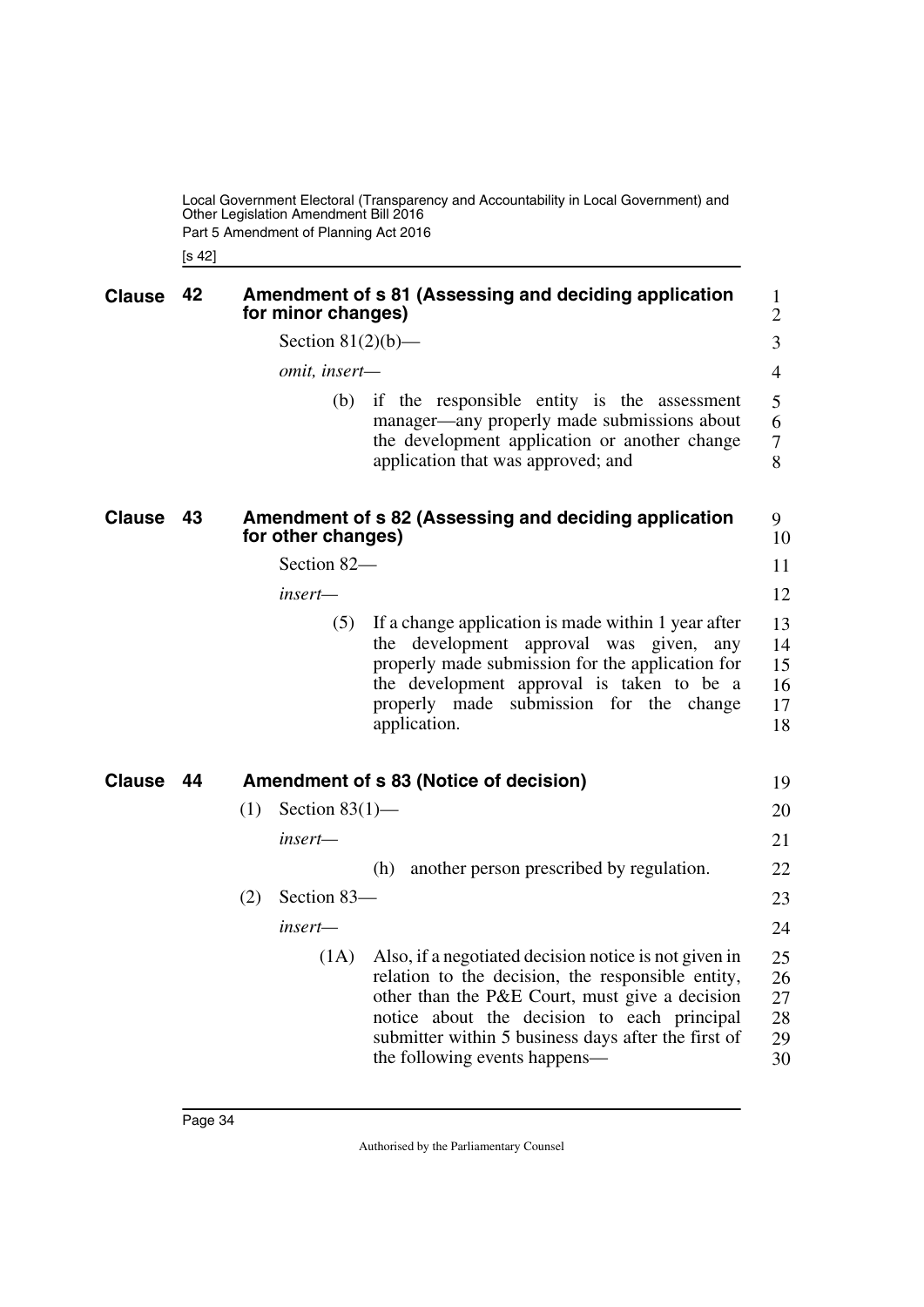<span id="page-36-5"></span><span id="page-36-4"></span><span id="page-36-3"></span><span id="page-36-2"></span><span id="page-36-1"></span><span id="page-36-0"></span>

|               |    | the applicant gives the responsible entity a<br>(a)<br>written notice stating that the applicant does<br>not intend to make change representations<br>under section 75; | 1<br>$\overline{2}$<br>3<br>$\overline{4}$ |
|---------------|----|-------------------------------------------------------------------------------------------------------------------------------------------------------------------------|--------------------------------------------|
|               |    | (b) the applicant gives the responsible entity<br>notice of the applicant's appeal;                                                                                     | 5<br>6                                     |
|               |    | the applicant's appeal period for the change<br>(c)<br>application ends.                                                                                                | 7<br>8                                     |
|               |    | Section 83(6), 'subsection $(5)$ '—<br>(3)                                                                                                                              | 9                                          |
|               |    | omit, insert-                                                                                                                                                           | 10                                         |
|               |    | subsection $(6)$                                                                                                                                                        | 11                                         |
|               |    | Section 83(1A) to $(8)$ —<br>(4)                                                                                                                                        | 12                                         |
|               |    | <i>renumber</i> as section $83(2)$ to (9).                                                                                                                              | 13                                         |
| <b>Clause</b> | 45 | Amendment of s 103 (Call in notice)                                                                                                                                     | 14                                         |
|               |    | Section $103(3)(b)(i)$ , after 'decide'—                                                                                                                                | 15                                         |
|               |    | insert—                                                                                                                                                                 | 16                                         |
|               |    | , or reassess and re-decide,                                                                                                                                            | 17                                         |
| <b>Clause</b> | 46 | Amendment of s 104 (Effect of call in notice)                                                                                                                           | 18                                         |
|               |    | Section $104(1)(a)$ and (b), after 'decision-maker'—                                                                                                                    | 19                                         |
|               |    | insert—                                                                                                                                                                 | 20                                         |
|               |    | for the application                                                                                                                                                     | 21                                         |
| <b>Clause</b> | 47 | Amendment of s 105 (Deciding called in application)                                                                                                                     | 22                                         |
|               |    | (1)<br>Section 105(1)(a), after 'decide'—                                                                                                                               | 23                                         |
|               |    | insert-                                                                                                                                                                 | 24                                         |
|               |    | , or reassess and re-decide,                                                                                                                                            | 25                                         |
|               |    | Section 105(8), '83(2) and $(3)$ ,'-<br>(2)                                                                                                                             | 26                                         |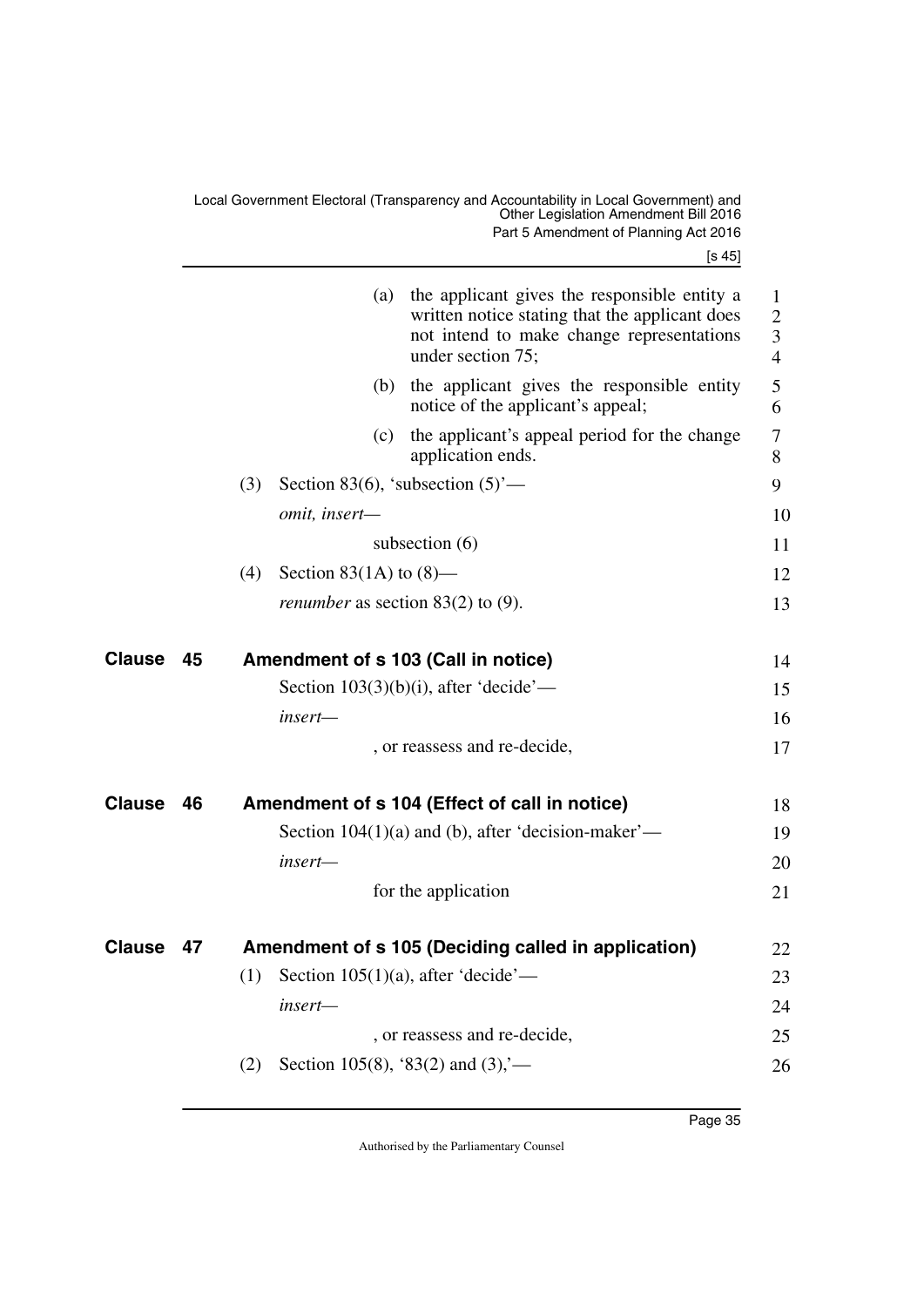Local Government Electoral (Transparency and Accountability in Local Government) and Other Legislation Amendment Bill 2016 Part 5 Amendment of Planning Act 2016

<span id="page-37-1"></span>[s 48]

<span id="page-37-5"></span><span id="page-37-4"></span><span id="page-37-3"></span><span id="page-37-2"></span><span id="page-37-0"></span>

|               |    | omit, insert-                                                                                                                                                                                                                                  | $\mathbf{1}$              |
|---------------|----|------------------------------------------------------------------------------------------------------------------------------------------------------------------------------------------------------------------------------------------------|---------------------------|
|               |    | $83(3)$ and $(4)$                                                                                                                                                                                                                              | 2                         |
|               |    | (3)<br>Section $105(9)(b)(i)$ , after 'decide'—                                                                                                                                                                                                | 3                         |
|               |    | insert—                                                                                                                                                                                                                                        | $\overline{4}$            |
|               |    | , or reassess and re-decide,                                                                                                                                                                                                                   | 5                         |
| <b>Clause</b> | 48 | Amendment of s 112 (Regulation prescribing charges)                                                                                                                                                                                            | 6                         |
|               |    | Section $112(2)(b)$ —                                                                                                                                                                                                                          | 7                         |
|               |    | omit, insert-                                                                                                                                                                                                                                  | 8                         |
|               |    | an amount equal to the prescribed amount at<br>(b)<br>the start of the financial year, multiplied by<br>the sum of the percentage increases for each<br>since the prescribed<br>financial<br>quarter<br>amount was last prescribed or amended. | 9<br>10<br>11<br>12<br>13 |
| <b>Clause</b> | 49 | Amendment of s 115 (Provisions for participating local<br>governments and distributor-retailers)                                                                                                                                               | 14<br>15                  |
|               |    | Section 115-                                                                                                                                                                                                                                   | 16                        |
|               |    | insert—                                                                                                                                                                                                                                        | 17                        |
|               |    | Each party to a breakup agreement must publish a<br>(8)<br>copy of the agreement on the party's website.                                                                                                                                       | 18<br>19                  |
| Clause        | 50 | Amendment of s 230 (Notice of appeal)                                                                                                                                                                                                          | 20                        |
|               |    | (1)<br>Section 230(3), 'the registrar must,'—                                                                                                                                                                                                  | 21                        |
|               |    | omit, insert-                                                                                                                                                                                                                                  | 22                        |
|               |    | the registrar, must,                                                                                                                                                                                                                           | 23                        |
|               |    | Section 230-<br>(2)                                                                                                                                                                                                                            | 24                        |
|               |    | insert—                                                                                                                                                                                                                                        | 25                        |
|               |    | Despite any other Act or rules of court to the<br>(7)<br>contrary, a copy of a notice of appeal may be                                                                                                                                         | 26<br>27                  |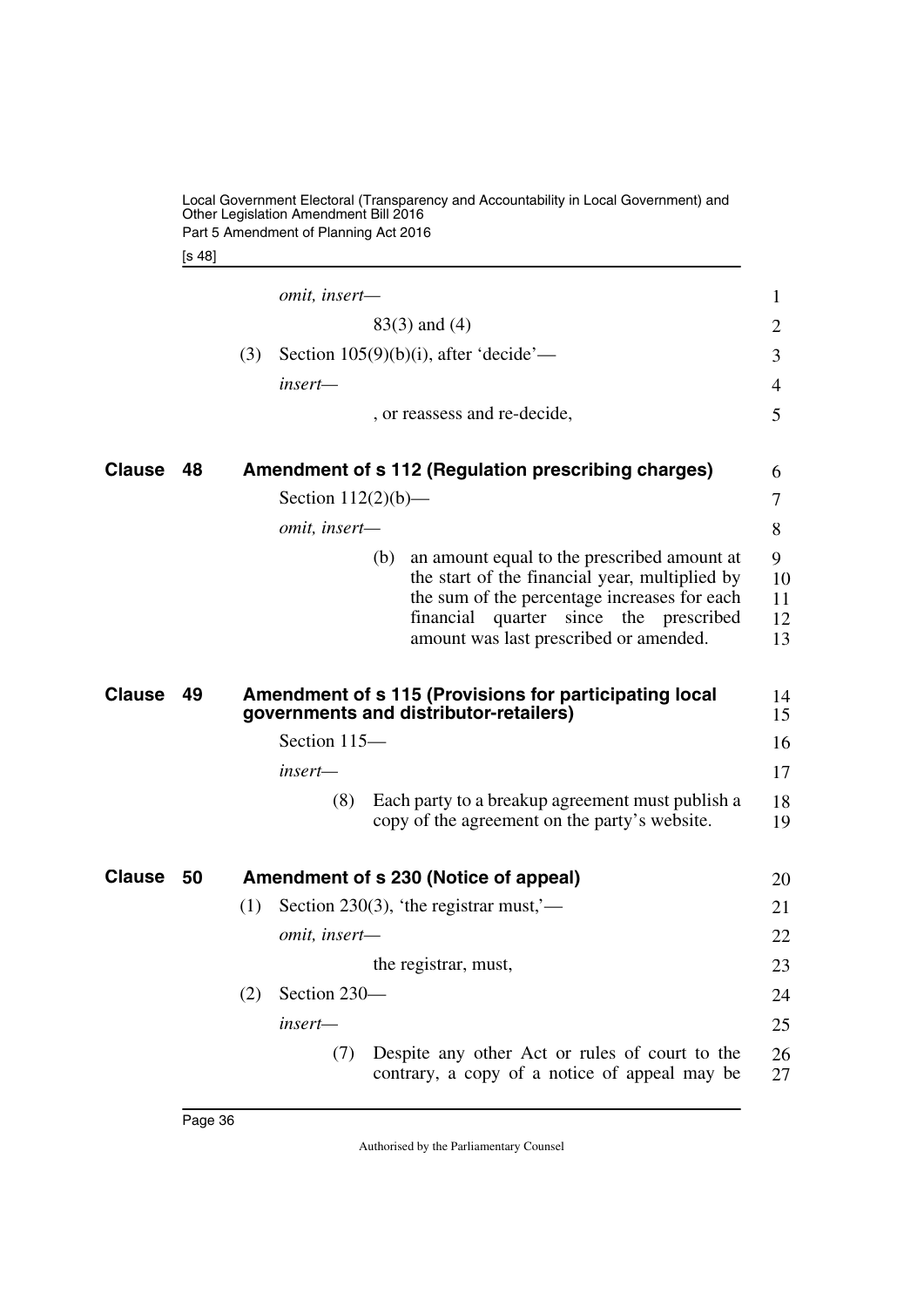<span id="page-38-7"></span><span id="page-38-6"></span><span id="page-38-5"></span><span id="page-38-4"></span><span id="page-38-3"></span><span id="page-38-2"></span><span id="page-38-1"></span><span id="page-38-0"></span>

|               |     | Local Government Electoral (Transparency and Accountability in Local Government) and<br>Other Legislation Amendment Bill 2016<br>Part 5 Amendment of Planning Act 2016<br> s 51 |                          |
|---------------|-----|---------------------------------------------------------------------------------------------------------------------------------------------------------------------------------|--------------------------|
|               |     | given to the chief executive by emailing the copy<br>to the chief executive at the email address stated<br>on the department's website for this purpose.                        | 1<br>$\overline{2}$<br>3 |
| <b>Clause</b> | -51 | Amendment of s 231 (Other appeals)                                                                                                                                              | 4                        |
|               |     | Section 231(4), definition <i>non-appealable</i> , paragraphs (b) and<br>$(c)$ , 'a tribunal'—                                                                                  | 5<br>6                   |
|               |     | omit, insert-                                                                                                                                                                   | 7                        |
|               |     | any tribunal                                                                                                                                                                    | 8                        |
| <b>Clause</b> | 52  | Amendment of s 249 (Conduct of tribunal proceedings)                                                                                                                            | 9                        |
|               |     | Section 249(2), 'if the parties agree'—                                                                                                                                         | 10                       |
|               |     | <i>omit.</i>                                                                                                                                                                    | 11                       |
| <b>Clause</b> | 53  | <b>Amendment of s 287 (Statutory instruments)</b>                                                                                                                               | 12                       |
|               |     | Section 287-                                                                                                                                                                    | 13                       |
|               |     | insert-                                                                                                                                                                         | 14                       |
|               |     | In this section—<br>(7)                                                                                                                                                         | 15                       |
|               |     | <i>statutory instrument</i> includes a designation of<br>land for community infrastructure within the<br>meaning of the old Act.                                                | 16<br>17<br>18           |
| Clause 54     |     | Amendment of s 289 (References to the old Act or<br>provisions of the old Act)                                                                                                  | 19<br>20                 |
|               |     | Section 289, heading—<br>(1)                                                                                                                                                    | 21                       |
|               |     | omit, insert-                                                                                                                                                                   | 22                       |
|               |     | 289 References to the old Act and the repealed<br><b>Integrated Planning Act 1997</b>                                                                                           | 23<br>24                 |
|               |     | Section 289(2)(a) and (b), after 'old $Act'$ —<br>(2)                                                                                                                           | 25                       |
|               |     | insert-                                                                                                                                                                         | 26                       |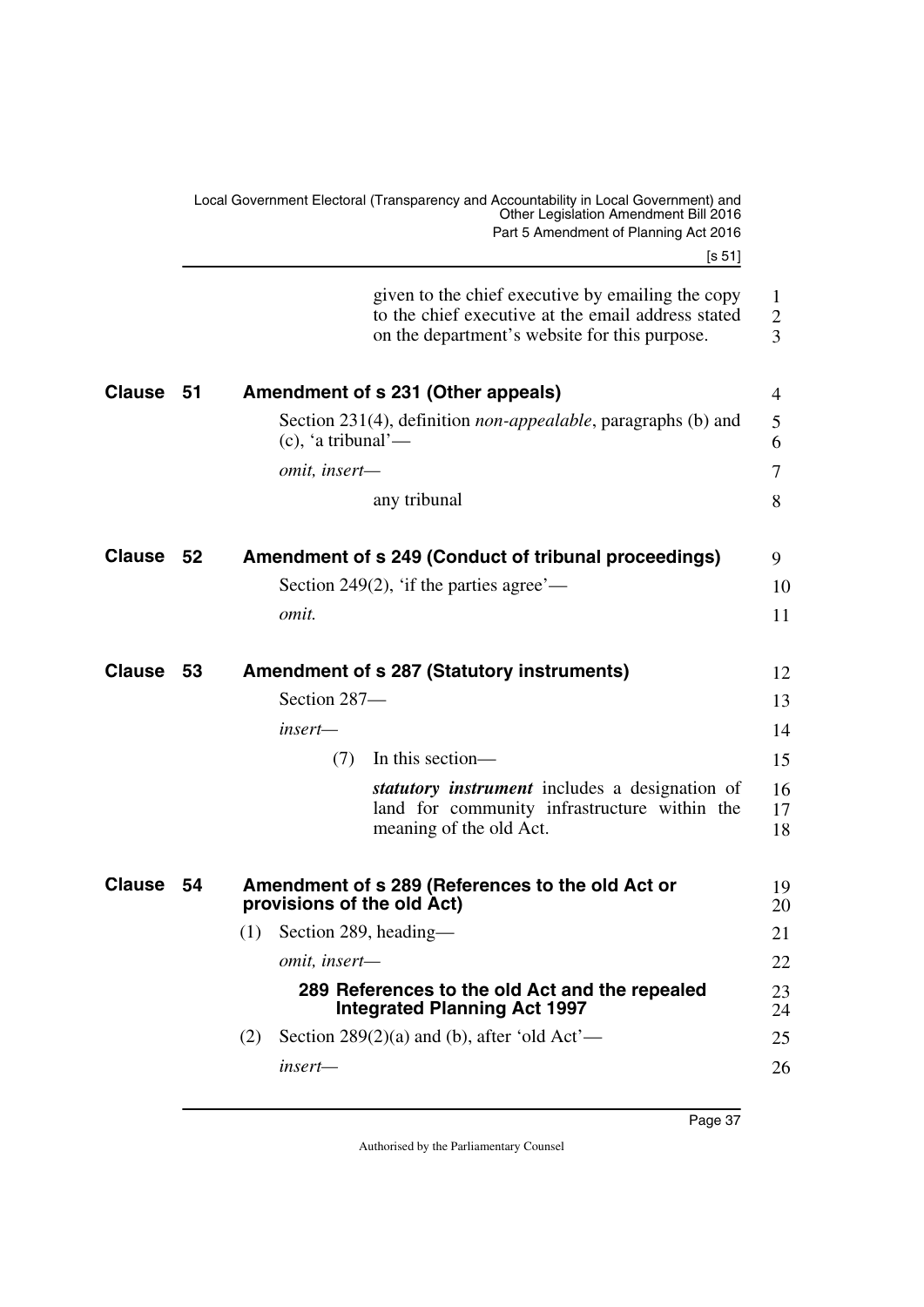<span id="page-39-1"></span>[s 55]

<span id="page-39-5"></span><span id="page-39-4"></span><span id="page-39-3"></span><span id="page-39-2"></span><span id="page-39-0"></span>

|              | or the repealed <i>Integrated Planning Act 1997</i>                                                                                                                           | 1                                     |
|--------------|-------------------------------------------------------------------------------------------------------------------------------------------------------------------------------|---------------------------------------|
|              | Section 289, table, column 1, entry for 'a code, or other<br>(3)<br>matter, against which assessable development must be<br>assessed', after 'development'—                   | $\overline{2}$<br>3<br>$\overline{4}$ |
|              | insert—                                                                                                                                                                       | 5                                     |
|              | development<br>requiring<br>compliance<br>or<br>assessment.                                                                                                                   | 6<br>$\tau$                           |
| Clause<br>55 | Amendment of s 297 (Categorising development under<br>designations)                                                                                                           | 8<br>9                                |
|              | Section $297(1)(a)$ —                                                                                                                                                         | 10                                    |
|              | omit, insert-                                                                                                                                                                 | 11                                    |
|              | either-<br>(a)                                                                                                                                                                | 12                                    |
|              | (i)<br>a designation of land for community<br>infrastructure under the old Act is in<br>force when the old Act is repealed; or                                                | 13<br>14<br>15                        |
|              | (ii) a designation of land for community<br>infrastructure is made under the old<br>Act after the commencement; and                                                           | 16<br>17<br>18                        |
| Clause<br>56 | Insertion of new s 307A                                                                                                                                                       | 19                                    |
|              | After section 307-                                                                                                                                                            | 20                                    |
|              | insert—                                                                                                                                                                       | 21                                    |
|              | 307A Application to convert infrastructure to trunk<br>infrastructure                                                                                                         | 22<br>23                              |
|              | This section applies to a development approval<br>(1)<br>that is in force when the old Act is repealed.                                                                       | 24<br>25                              |
|              | Despite section $139(2)$ , the applicant for the<br>(2)<br>development approval may make a conversion<br>application at any time after the approval starts to<br>have effect. | 26<br>27<br>28<br>29                  |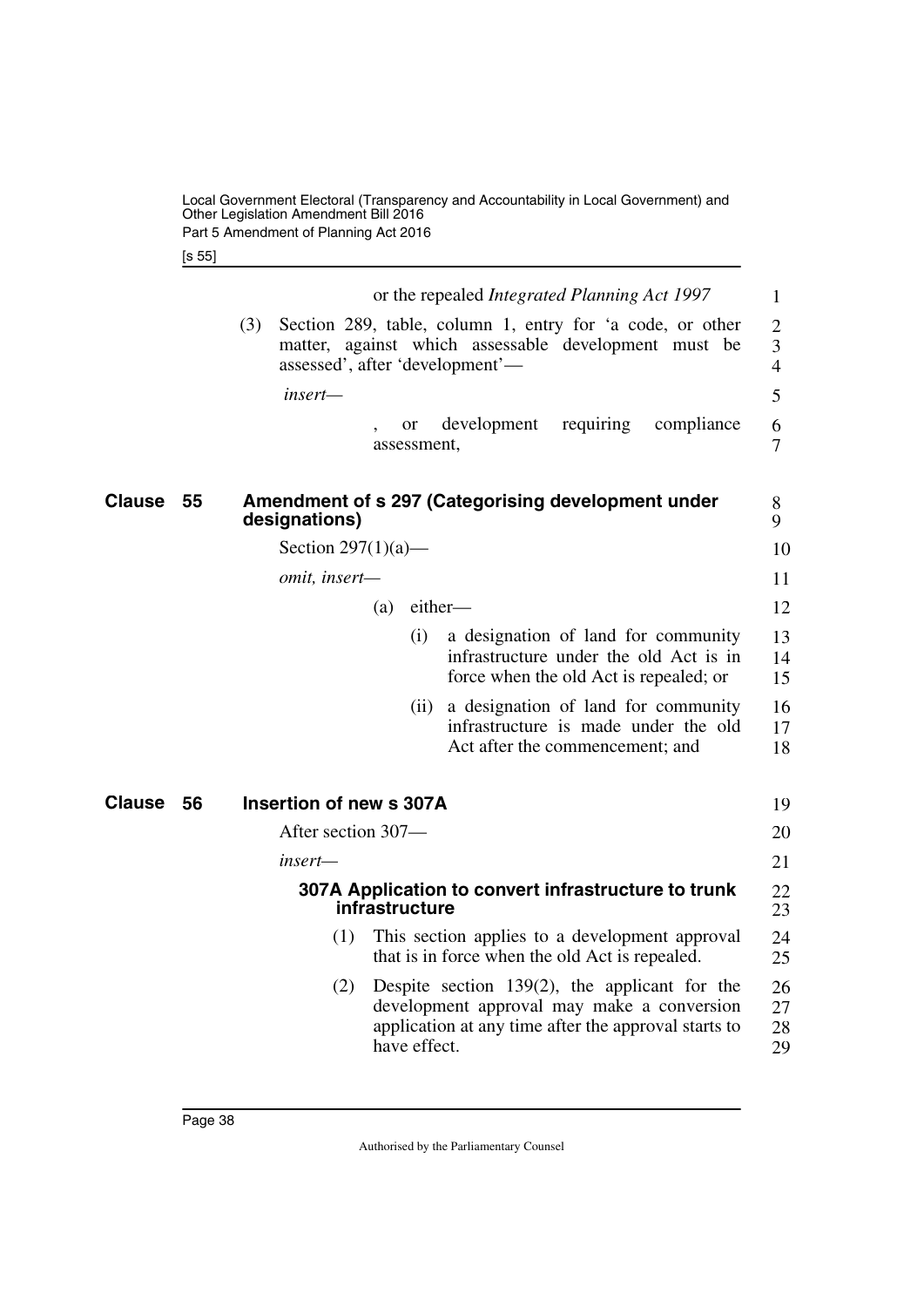<span id="page-40-1"></span><span id="page-40-0"></span>Local Government Electoral (Transparency and Accountability in Local Government) and Other Legislation Amendment Bill 2016 Part 5 Amendment of Planning Act 2016

<span id="page-40-3"></span><span id="page-40-2"></span>[s 57] **Clause 57 Amendment of sch 1 (Appeals)** 1 Schedule 1, table 2, item 2, paragraph (a), 'for the development approval' *omit, insert—* , or the change application, **58 Amendment of sch 2 (Dictionary) Clause** 6 (1) Schedule 2, definitions *required fee* and *standard conditions omit*. (2) Schedule 2 *insert prescribed tidal works* means tidal works of a type prescribed under the Coastal Act, section  $167(5)(d)$ . *required fee* means— (a) for an application or referral to a local government—the fee fixed by resolution of the local government for the application or referral; or (b) for an application or appeal to the P&E Court—the fee prescribed under the *Supreme Court of Queensland Act 1991*, section  $92(2)(a)$  for the application or appeal; or (c) for an application or appeal to a tribunal—the fee prescribed by regulation for the application or appeal; or 2 3 4 5 7 8 9 10 11 12 13 14 15 16 17 18 19 20 21 22 23 24 25 26 27

> (d) for an application or referral to another public sector entity or the Minister—the fee prescribed by regulation for the application or referral; or 28 29 30 31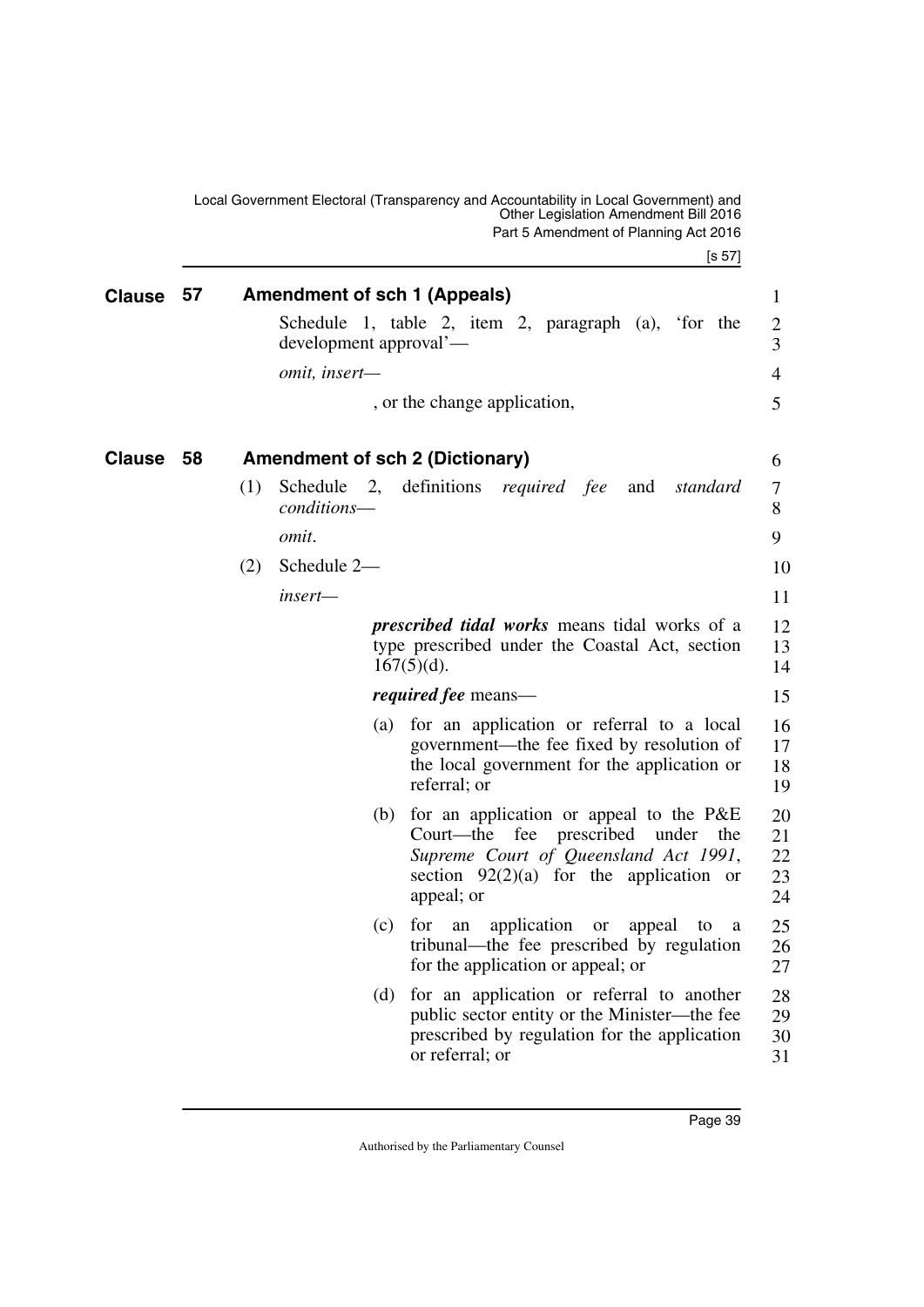Part 6 Amendment of Planning and Environment Court Act 2016

<span id="page-41-1"></span>[s 59]

<span id="page-41-7"></span><span id="page-41-6"></span><span id="page-41-5"></span><span id="page-41-4"></span><span id="page-41-3"></span><span id="page-41-2"></span><span id="page-41-0"></span>

|               |        |     | (e)                | for an application to a chosen assessment<br>manager—the fee negotiated between the<br>applicant<br>and the chosen<br>assessment<br>manager for the application. | 1<br>$\overline{2}$<br>3<br>$\overline{4}$ |
|---------------|--------|-----|--------------------|------------------------------------------------------------------------------------------------------------------------------------------------------------------|--------------------------------------------|
|               |        |     |                    | standard conditions, of a deemed approval, see<br>section $64(8)(c)$ .                                                                                           | 5<br>6                                     |
|               |        | (3) |                    | Schedule 2, definition <i>building work</i> , paragraph (d)—                                                                                                     | 7                                          |
|               |        |     | omit.              |                                                                                                                                                                  | 8                                          |
|               | Part 6 |     |                    | <b>Amendment of Planning and</b>                                                                                                                                 | 9                                          |
|               |        |     |                    | <b>Environment Court Act 2016</b>                                                                                                                                | 10                                         |
| Clause        | 59     |     | <b>Act amended</b> |                                                                                                                                                                  | 11                                         |
|               |        |     | 2016.              | This part amends the Planning and Environment Court Act                                                                                                          | 12<br>13                                   |
| <b>Clause</b> | 60     |     |                    | Amendment of s 60 (Orders for costs)                                                                                                                             | 14                                         |
|               |        |     |                    | Section 60(2), definition <i>development</i> assessment rules—                                                                                                   | 15                                         |
|               |        |     | omit.              |                                                                                                                                                                  | 16                                         |
| <b>Clause</b> | 61     |     | proceedings)       | Amendment of s 61 (Orders for costs for particular                                                                                                               | 17<br>18                                   |
|               |        |     | Planning Act'-     | Section $61(2)$ , 'the owner's consent requirement under the                                                                                                     | 19<br>20                                   |
|               |        |     | omit, insert-      |                                                                                                                                                                  | 21                                         |
|               |        |     |                    | a requirement under the Planning Act to obtain<br>the consent of another person or entity to the<br>cancellation                                                 | 22<br>23<br>24                             |
|               |        |     |                    |                                                                                                                                                                  |                                            |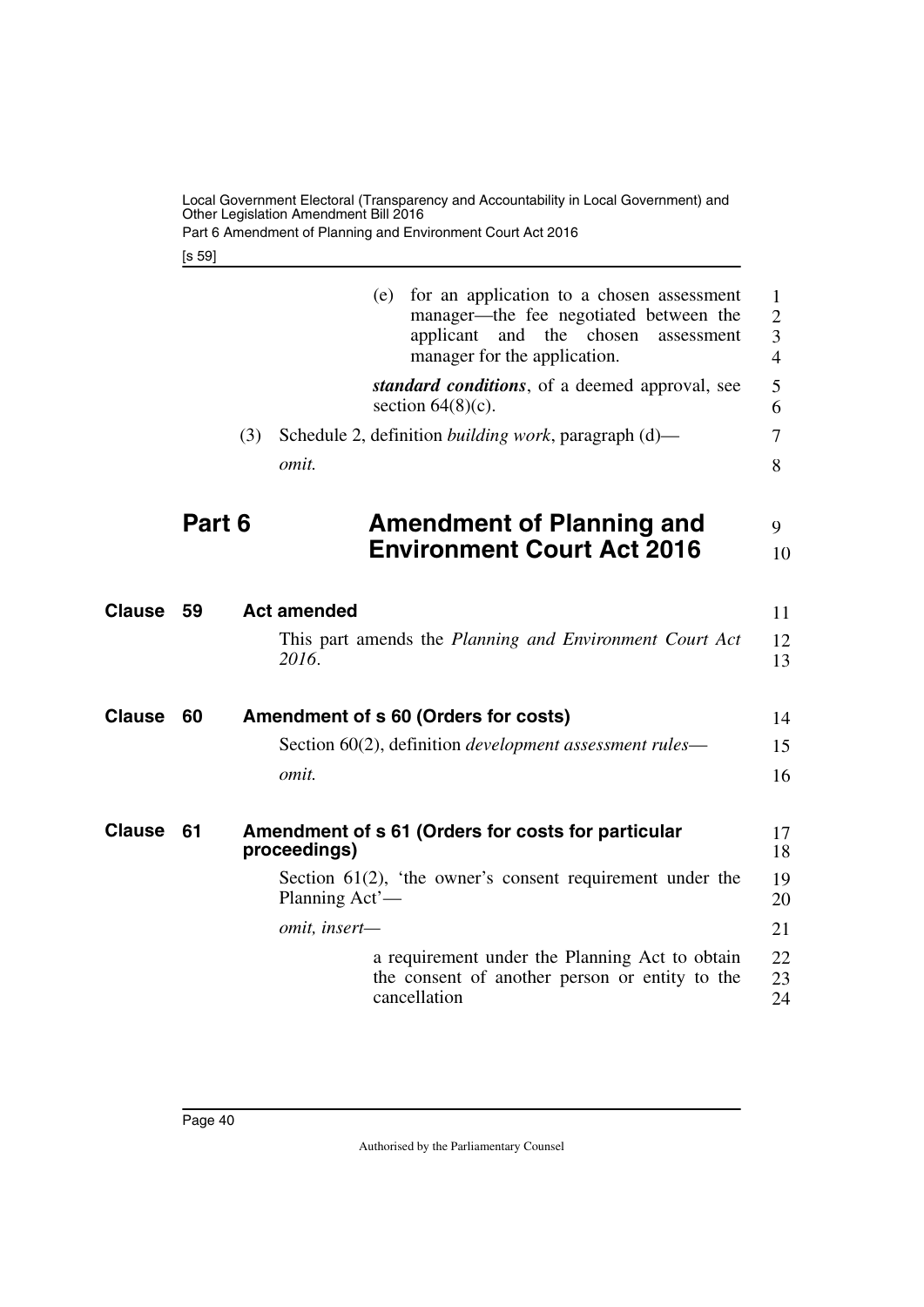<span id="page-42-1"></span><span id="page-42-0"></span>Local Government Electoral (Transparency and Accountability in Local Government) and Other Legislation Amendment Bill 2016 Part 7 Amendment of Planning (Consequential) and Other Legislation Amendment Act 2016

[s 62]

<span id="page-42-7"></span><span id="page-42-6"></span><span id="page-42-5"></span><span id="page-42-4"></span><span id="page-42-3"></span><span id="page-42-2"></span>

|               | Part 7 |                                                                    |   | 2016 |                          |     | <b>Amendment of Planning</b><br>(Consequential) and Other<br><b>Legislation Amendment Act</b>                                                                                       | $\mathbf 1$<br>$\overline{2}$<br>3<br>$\overline{4}$ |
|---------------|--------|--------------------------------------------------------------------|---|------|--------------------------|-----|-------------------------------------------------------------------------------------------------------------------------------------------------------------------------------------|------------------------------------------------------|
| <b>Clause</b> | 62     | <b>Act amended</b>                                                 |   |      |                          |     |                                                                                                                                                                                     | 5                                                    |
|               |        |                                                                    |   |      |                          |     | This part amends the Planning (Consequential) and Other<br>Legislation Amendment Act 2016.                                                                                          | 6<br>7                                               |
|               |        | Editor's note-                                                     |   |      |                          |     |                                                                                                                                                                                     | 8                                                    |
|               |        |                                                                    |   |      |                          |     | Legislation ultimately amended-                                                                                                                                                     | 9                                                    |
|               |        |                                                                    |   |      | <b>Building Act 1975</b> |     |                                                                                                                                                                                     | 10                                                   |
|               |        |                                                                    |   |      |                          |     | Coastal Protection and Management Act 1995                                                                                                                                          | 11                                                   |
| Clause        | 63     | building development application))<br>Section 39-<br>omit, insert- |   |      |                          |     | Replacement of s 39 (Replacement of s 6 (What is a                                                                                                                                  | 12<br>13<br>14<br>15                                 |
|               |        | 39                                                                 |   |      |                          |     | Replacement of s 6 (What is a building<br>development application)                                                                                                                  | 16<br>17                                             |
|               |        |                                                                    |   |      | Section 6-               |     |                                                                                                                                                                                     | 18                                                   |
|               |        |                                                                    |   |      | omit, insert-            |     |                                                                                                                                                                                     | 19                                                   |
|               |        |                                                                    | 6 |      | application              |     | What is a building development                                                                                                                                                      | 20<br>21                                             |
|               |        |                                                                    |   | (1)  |                          |     | A building development application is—                                                                                                                                              | 22                                                   |
|               |        |                                                                    |   |      | (a)                      | a   | development<br>application<br>for<br>a<br>development approval-                                                                                                                     | 23<br>24                                             |
|               |        |                                                                    |   |      |                          | (i) | if the local government is the<br>assessment<br>manager<br>for<br>the<br>application-to the extent<br>the<br>application is for building work<br>that, under the Planning Act, must | 25<br>26<br>27<br>28<br>29                           |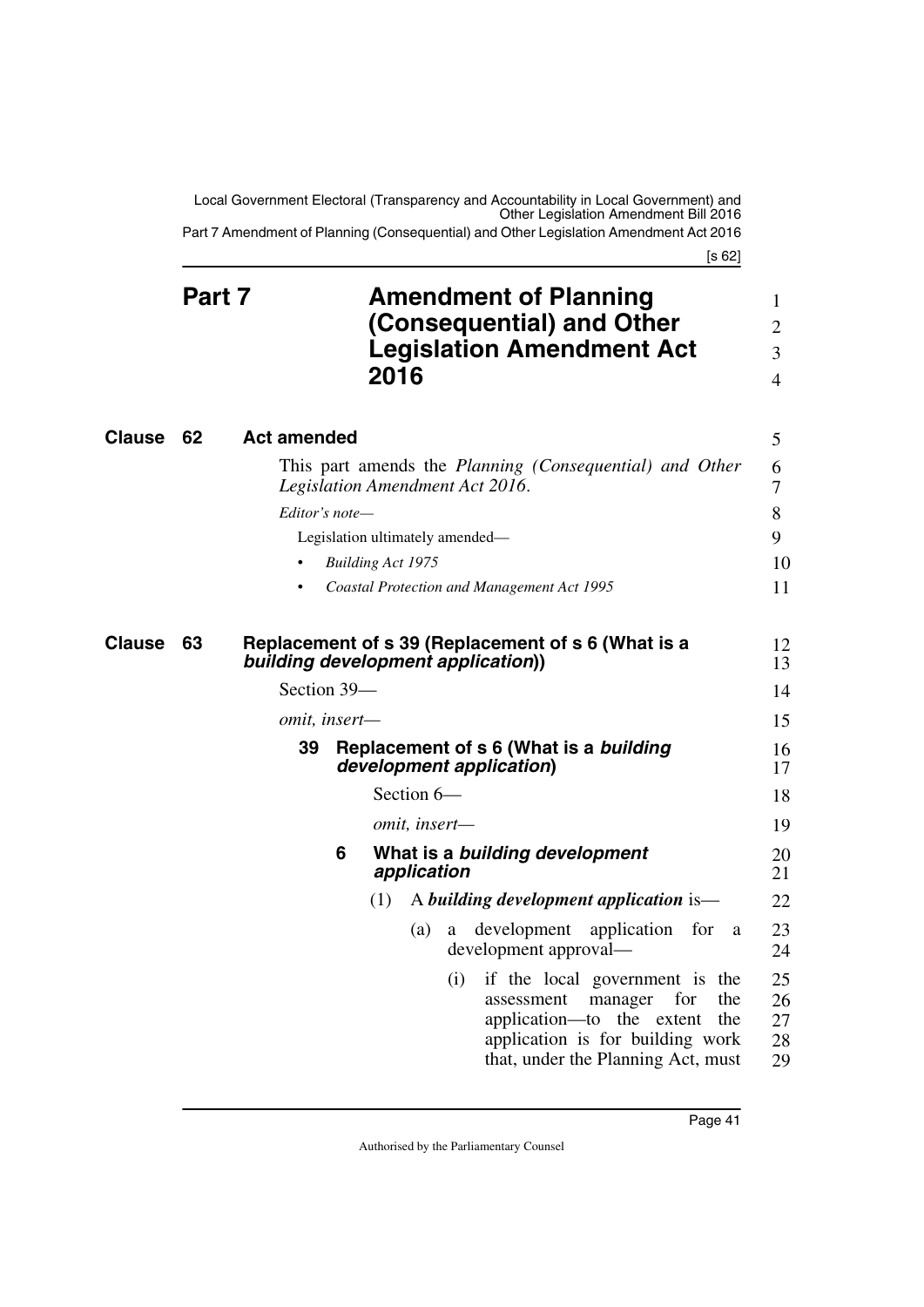Part 7 Amendment of Planning (Consequential) and Other Legislation Amendment Act 2016

[s 64]

<span id="page-43-1"></span><span id="page-43-0"></span>

|           |                                         |     |               | be assessed against the building<br>assessment provisions; and                                                                                                                                                                                                                                                                      | 1<br>$\overline{2}$                     |
|-----------|-----------------------------------------|-----|---------------|-------------------------------------------------------------------------------------------------------------------------------------------------------------------------------------------------------------------------------------------------------------------------------------------------------------------------------------|-----------------------------------------|
|           |                                         |     |               | $Note-$<br>For<br>the<br>functions<br>of<br>local<br>a<br>government in relation to building<br>development applications, see section<br>51.                                                                                                                                                                                        | 3<br>$\overline{4}$<br>5<br>6<br>$\tau$ |
|           |                                         |     |               | $(ii)$ if a<br>private certifier<br>$\overline{1}$<br>the<br>the<br>for<br>assessment<br>manager<br>application—for building work; or                                                                                                                                                                                               | 8<br>9<br>10                            |
|           |                                         | (b) |               | a change application, other than a<br>minor change application, to change a<br>development approval—                                                                                                                                                                                                                                | 11<br>12<br>13                          |
|           |                                         |     | (i)           | if<br>the<br>development<br>approval<br>building<br>work—in<br>approves<br>relation to the building work; or                                                                                                                                                                                                                        | 14<br>15<br>16                          |
|           |                                         |     |               | (ii) otherwise—to approve building<br>work.                                                                                                                                                                                                                                                                                         | 17<br>18                                |
|           | (2)                                     |     |               | However, if a local government is the<br>responsible entity for a change application,<br>the application is a building development<br>application only to the extent the building<br>work mentioned in subsection $(1)(b)(i)$ or $(ii)$<br>must, under the Planning Act, be assessed<br>against the building assessment provisions. | 19<br>20<br>21<br>22<br>23<br>24<br>25  |
|           | (3)                                     |     |               | In this section—                                                                                                                                                                                                                                                                                                                    | 26                                      |
|           |                                         |     | Planning Act. | <i>minor change application</i> means a change<br>application for a minor change to a<br>development approval, as defined in the                                                                                                                                                                                                    | 27<br>28<br>29<br>30                    |
| Clause 64 | requirements for supporting documents)) |     |               | Amendment of s 49 (Amendment of s 25 (General                                                                                                                                                                                                                                                                                       | 31<br>32                                |
|           | Section $49(2)$ —                       |     |               |                                                                                                                                                                                                                                                                                                                                     | 33                                      |
|           | omit.                                   |     |               |                                                                                                                                                                                                                                                                                                                                     | 34                                      |
|           |                                         |     |               |                                                                                                                                                                                                                                                                                                                                     |                                         |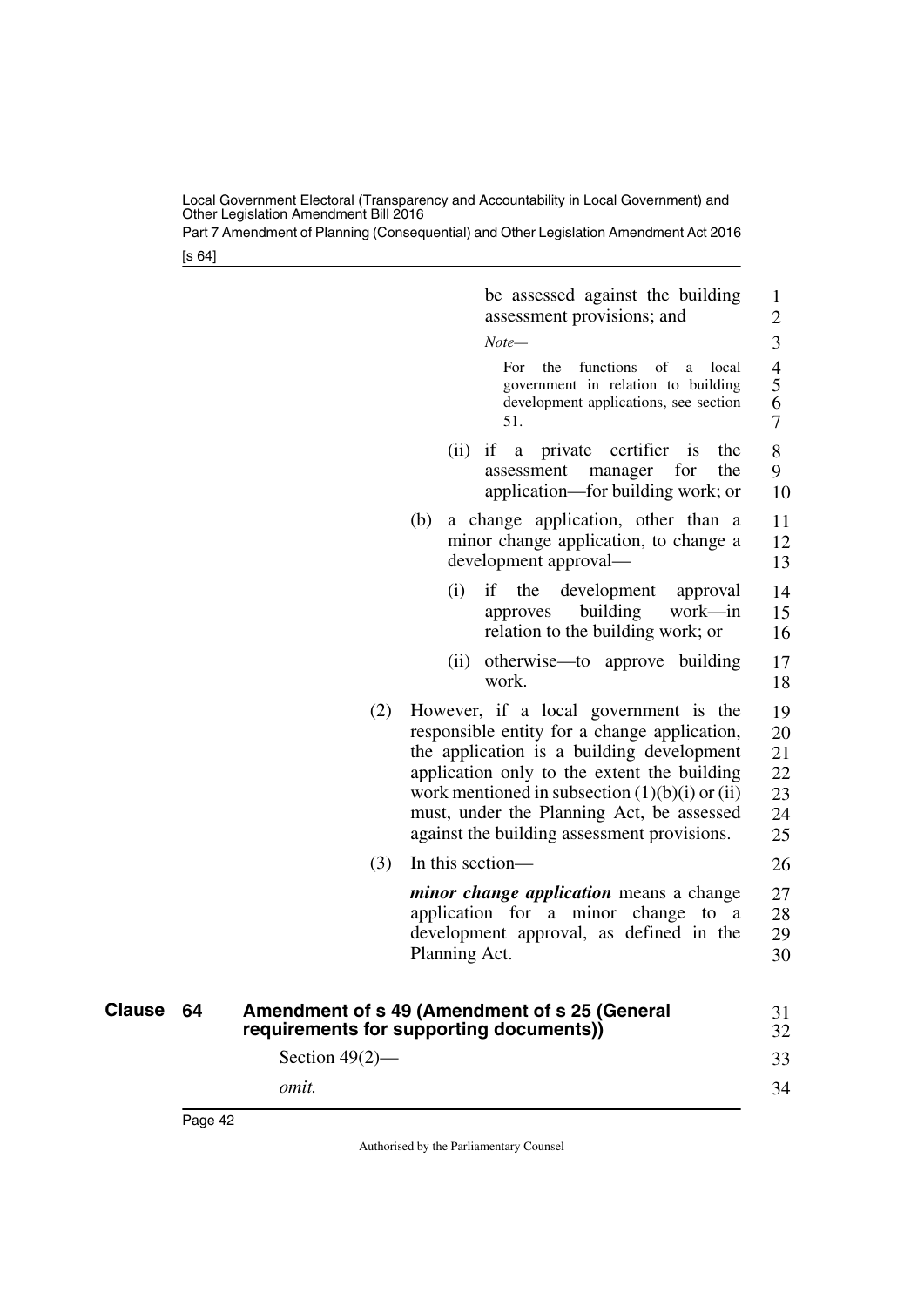<span id="page-44-3"></span><span id="page-44-1"></span>Local Government Electoral (Transparency and Accountability in Local Government) and Other Legislation Amendment Bill 2016 Part 7 Amendment of Planning (Consequential) and Other Legislation Amendment Act 2016

<span id="page-44-2"></span><span id="page-44-0"></span>

| Clause | 65 |             |                            |       | Replacement of s 75 (Amendment of s 83 (General<br>restrictions on granting building development approval))                                                                                                                                                      | $\mathbf{1}$<br>$\overline{2}$         |  |  |  |  |
|--------|----|-------------|----------------------------|-------|------------------------------------------------------------------------------------------------------------------------------------------------------------------------------------------------------------------------------------------------------------------|----------------------------------------|--|--|--|--|
|        |    | Section 75- |                            |       |                                                                                                                                                                                                                                                                  | 3                                      |  |  |  |  |
|        |    |             | omit, insert-              |       |                                                                                                                                                                                                                                                                  |                                        |  |  |  |  |
|        |    | 75          |                            |       | Amendment of s 83 (General restrictions on<br>granting building development approval)                                                                                                                                                                            | 5<br>6                                 |  |  |  |  |
|        |    | (1)         |                            |       | Section $83(1)(a)$ and example, 'and SPA<br>compliance permits'-                                                                                                                                                                                                 | 7<br>8                                 |  |  |  |  |
|        |    |             | <i>omit.</i>               |       |                                                                                                                                                                                                                                                                  | 9                                      |  |  |  |  |
|        |    | (2)         | Section $83(1)(b)$ —       |       |                                                                                                                                                                                                                                                                  | 10                                     |  |  |  |  |
|        |    |             | omit, insert-              |       |                                                                                                                                                                                                                                                                  | 11                                     |  |  |  |  |
|        |    |             |                            | part- | (b) if the building development application<br>is for a development permit that, under<br>the Planning Act, section 73A, does not<br>authorise the carrying out of a part of<br>the building work unless a relevant<br>preliminary approval is in effect for the | 12<br>13<br>14<br>15<br>16<br>17<br>18 |  |  |  |  |
|        |    |             |                            | (i)   | until<br>the relevant preliminary<br>approval is in effect for the part;<br>or                                                                                                                                                                                   | 19<br>20<br>21                         |  |  |  |  |
|        |    |             |                            | (ii)  | until a development permit given<br>by an entity other than a private<br>certifier is in effect for the part;<br>and                                                                                                                                             | 22<br>23<br>24<br>25                   |  |  |  |  |
|        |    | (3)         | building work— $\ddot{}$ — |       | Section $83(1)(d)$ , from 'has jurisdiction' to 'the                                                                                                                                                                                                             | 26<br>27                               |  |  |  |  |
|        |    |             | omit, insert-              |       |                                                                                                                                                                                                                                                                  | 28                                     |  |  |  |  |
|        |    |             |                            |       | must assess the building work against, or<br>having regard to, a matter relating to the<br>building work—                                                                                                                                                        | 29<br>30<br>31                         |  |  |  |  |
|        |    | (4)         | Section 83(2) to $(4)$ —   |       |                                                                                                                                                                                                                                                                  | 32                                     |  |  |  |  |
|        |    |             | omit, insert-              |       |                                                                                                                                                                                                                                                                  | 33                                     |  |  |  |  |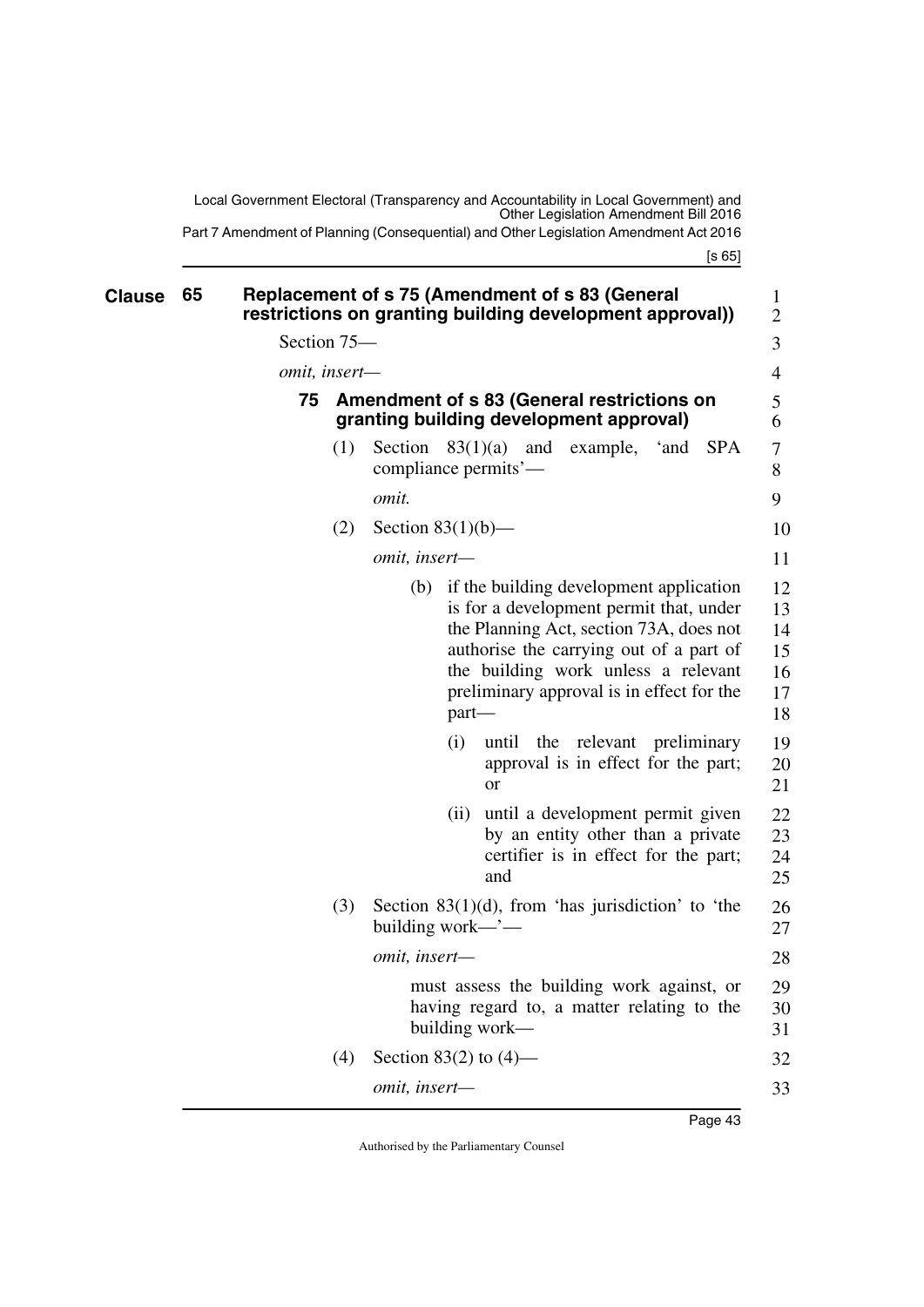Part 7 Amendment of Planning (Consequential) and Other Legislation Amendment Act 2016

[s 65]

| (2) | Subsection $(3)$ applies if the private certifier<br>receives the application before a following<br>application or request is decided—                                                                                                                                                                             | 1<br>$\overline{\mathbf{c}}$<br>$\overline{3}$ |
|-----|--------------------------------------------------------------------------------------------------------------------------------------------------------------------------------------------------------------------------------------------------------------------------------------------------------------------|------------------------------------------------|
|     | if subsection $(1)(a)$ applies to the<br>(a)<br>application—a<br>development<br>application<br>for each development<br>permit mentioned in the subsection;                                                                                                                                                         | $\overline{4}$<br>5<br>6<br>7                  |
|     | if subsection $(1)(b)$ applies to the<br>(b)<br>development<br>application—a<br>application for a preliminary approval<br>or development permit mentioned in<br>the subsection;                                                                                                                                    | 8<br>9<br>10<br>11<br>12                       |
|     | if subsection $(1)(e)$ applies to<br>(c)<br>the<br>application—a request under<br>the<br>Plumbing and Drainage Act 2002 for a<br>compliance permit mentioned in the<br>subsection.                                                                                                                                 | 13<br>14<br>15<br>16<br>17                     |
| (3) | For the development assessment process<br>Planning Act, the building<br>under the<br>development application is taken not to have<br>been received by the private certifier until<br>the day the last or only application or request<br>mentioned in subsection $(2)(a)$ , (b) or (c) to<br>be decided is decided. | 18<br>19<br>20<br>21<br>22<br>23<br>24         |
| (4) | This section does not limit part 4.                                                                                                                                                                                                                                                                                | 25                                             |
| (5) | In this section-                                                                                                                                                                                                                                                                                                   | 26                                             |
|     | referral agency's response period, for a<br>building development application, means the<br>period stated in the development assessment<br>rules under the Planning Act for complying<br>with section $56(4)$ of that Act for the<br>application, including any extension of that<br>period under the rules.        | 27<br>28<br>29<br>30<br>31<br>32<br>33         |
|     | relevant preliminary approval<br>the<br>see<br>Planning Act, section 73A(6).                                                                                                                                                                                                                                       | 34<br>35                                       |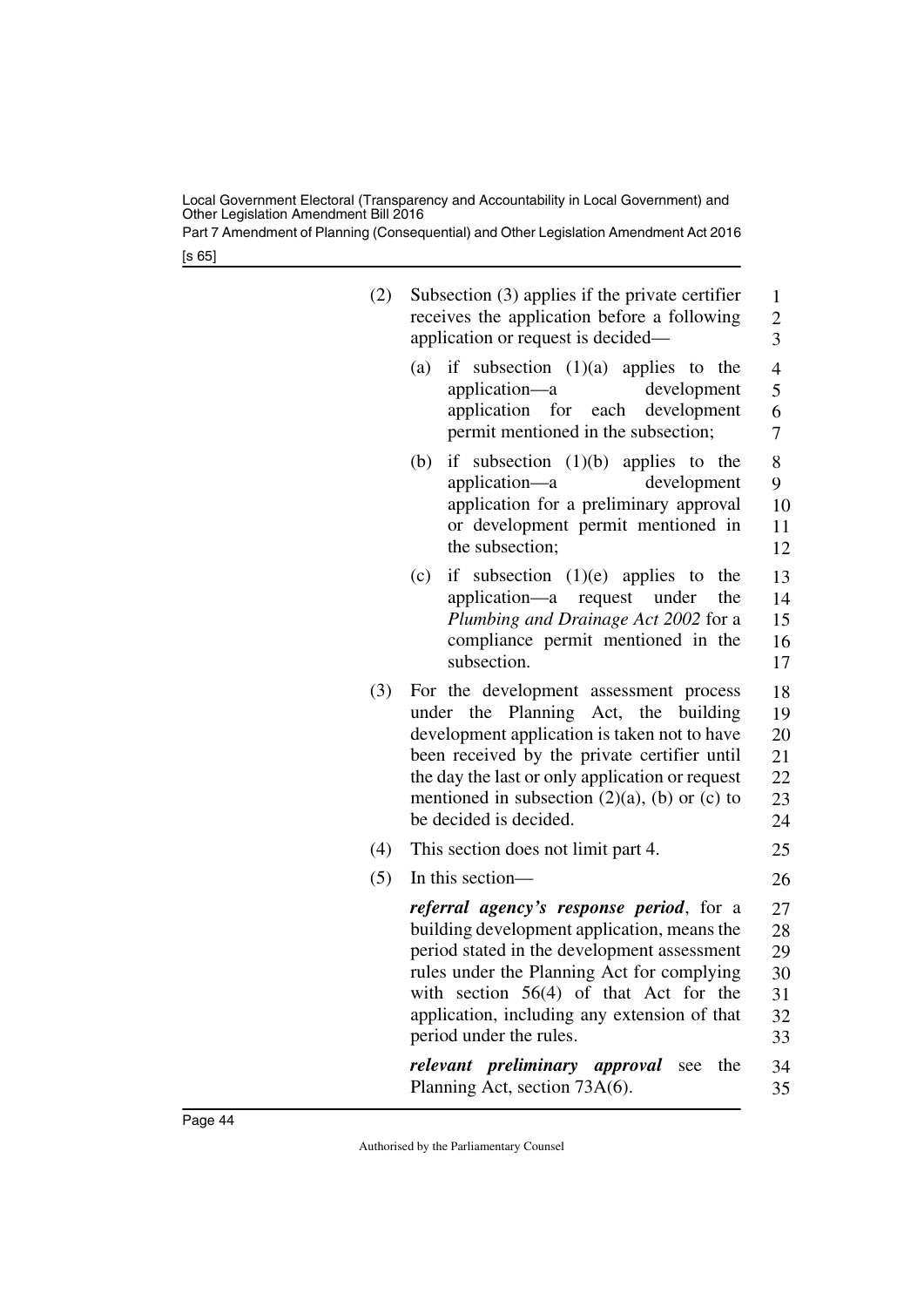<span id="page-46-1"></span><span id="page-46-0"></span>[s 66] Local Government Electoral (Transparency and Accountability in Local Government) and Other Legislation Amendment Bill 2016 Part 7 Amendment of Planning (Consequential) and Other Legislation Amendment Act 2016 **Clause 66 Amendment of s 113 (Amendment of sch 2 (Dictionary)) 1** Section 113 *insert—* (6) Schedule 2, definition *referral agency's response*, 'schedule 3' *omit, insert* section 56(4) **67** Amendment of s 153 (Amendment of s 167 **(Regulation-making power))** Section 153(5) *omit, insert—*

> <span id="page-46-3"></span><span id="page-46-2"></span>(5) Section 167(6)— 12

| omit, insert- |  |
|---------------|--|
|---------------|--|

|  | $(5)$ A regulation may prescribe— | 14 |
|--|-----------------------------------|----|
|--|-----------------------------------|----|

- (a) assessment benchmarks for the Planning Act for the assessment of assessable development under that Act, other than an assessment carried out by the planning chief executive; and 15 16 17 18 19
- (b) the requirements that operational work that is tidal works, or work in a coastal management district, must comply with to be categorised as accepted development under that Act; and 20 21 22 23 24
- (c) for section  $19(1)(b)$  of that Act, the extent to which a local government may apply a planning scheme as a categorising instrument under that Act in relation to tidal works in the tidal area for its local government area, as defined under that Act; and 25 26 27 28 29 30 31

 $\mathbf Q$ 10 11

13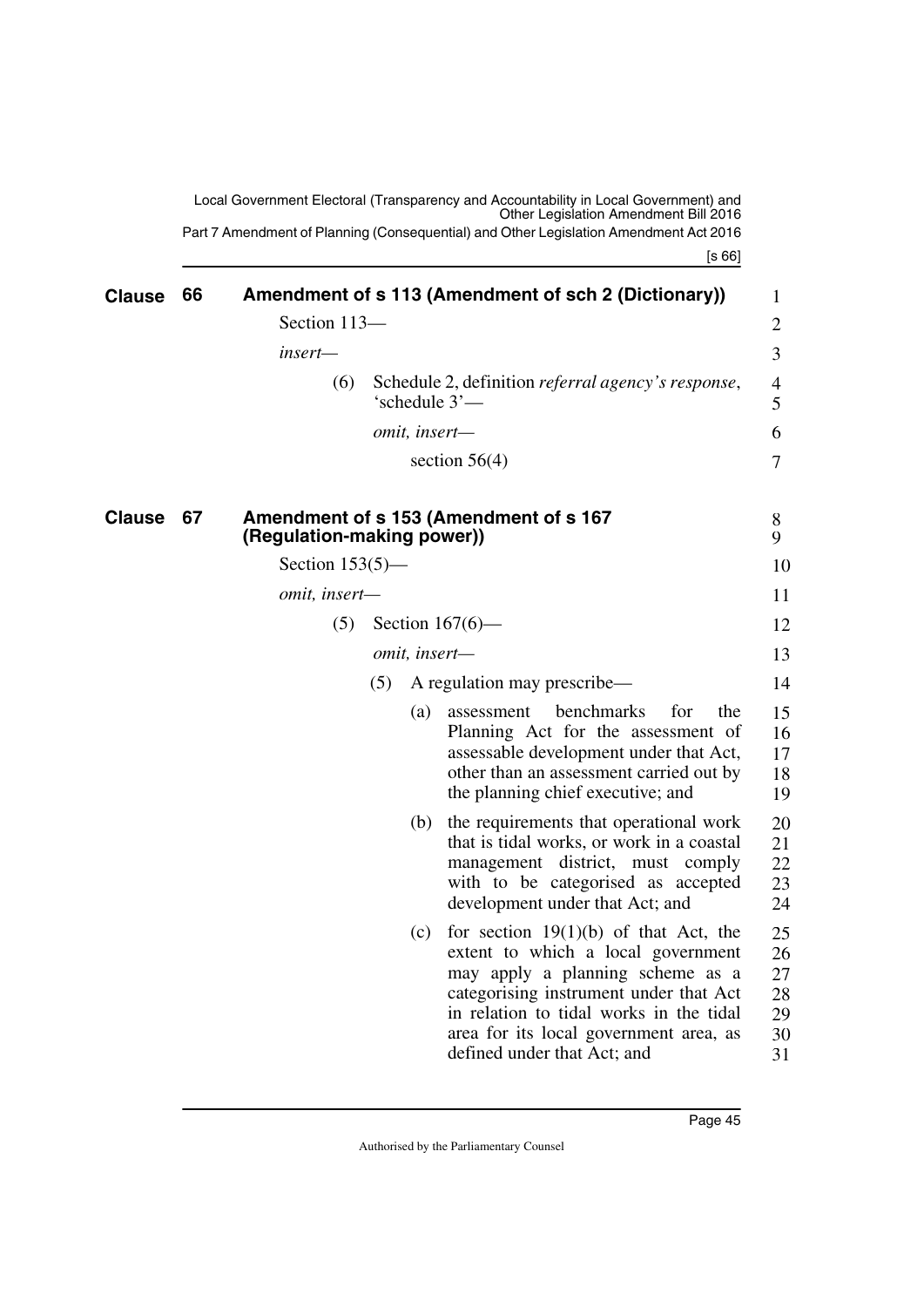<span id="page-47-5"></span><span id="page-47-3"></span><span id="page-47-1"></span><span id="page-47-0"></span>[s 68]

<span id="page-47-7"></span><span id="page-47-6"></span><span id="page-47-4"></span><span id="page-47-2"></span>

|               |        |                           |            | (d) for schedule 2 of that Act, definition<br>prescribed tidal works, the type of tidal<br>works that are prescribed tidal works. | $\mathbf{1}$<br>$\overline{2}$<br>3 |
|---------------|--------|---------------------------|------------|-----------------------------------------------------------------------------------------------------------------------------------|-------------------------------------|
|               | Part 8 |                           |            | <b>Amendment of Sustainable</b><br><b>Planning Act 2009</b>                                                                       | 4<br>5                              |
| <b>Clause</b> | 68     | <b>Act amended</b>        |            |                                                                                                                                   | 6                                   |
|               |        |                           |            | This part amends the <i>Sustainable Planning Act 2009</i> .                                                                       | 7                                   |
| <b>Clause</b> | 69     |                           |            | Amendment of s 120 (When planning scheme, temporary<br>local planning instrument and amendments have effect)                      | 8<br>9                              |
|               |        | Section 120-              |            |                                                                                                                                   | 10                                  |
|               |        | insert—                   |            |                                                                                                                                   | 11                                  |
|               |        | (1A)                      |            | Subsection $(1B)$ applies if—                                                                                                     | 12                                  |
|               |        |                           | (a)        | a local government resolves at a public<br>meeting-                                                                               | 13<br>14                            |
|               |        |                           |            | (i) to give a temporary local planning<br>instrument to the Minister; and                                                         | 15<br>16                            |
|               |        |                           |            | (ii) to ask the Minister to approve the<br>instrument taking effect on and from<br>the day the resolution was made; and           | 17<br>18<br>19                      |
|               |        |                           | (b)<br>the | Minister, by notice to the local<br>government, approves the request.                                                             | 20<br>21                            |
|               |        | (1B)                      |            | The temporary local planning instrument has<br>effect on and from the day the local government<br>resolution was made.            | 22<br>23<br>24                      |
| Clause        | 70     |                           |            | <b>Amendment of s 241 (Preliminary approvals)</b>                                                                                 | 25                                  |
|               |        | Section 241 $(2)$ , note— |            |                                                                                                                                   | 26                                  |
|               |        | omit, insert-             |            |                                                                                                                                   | 27                                  |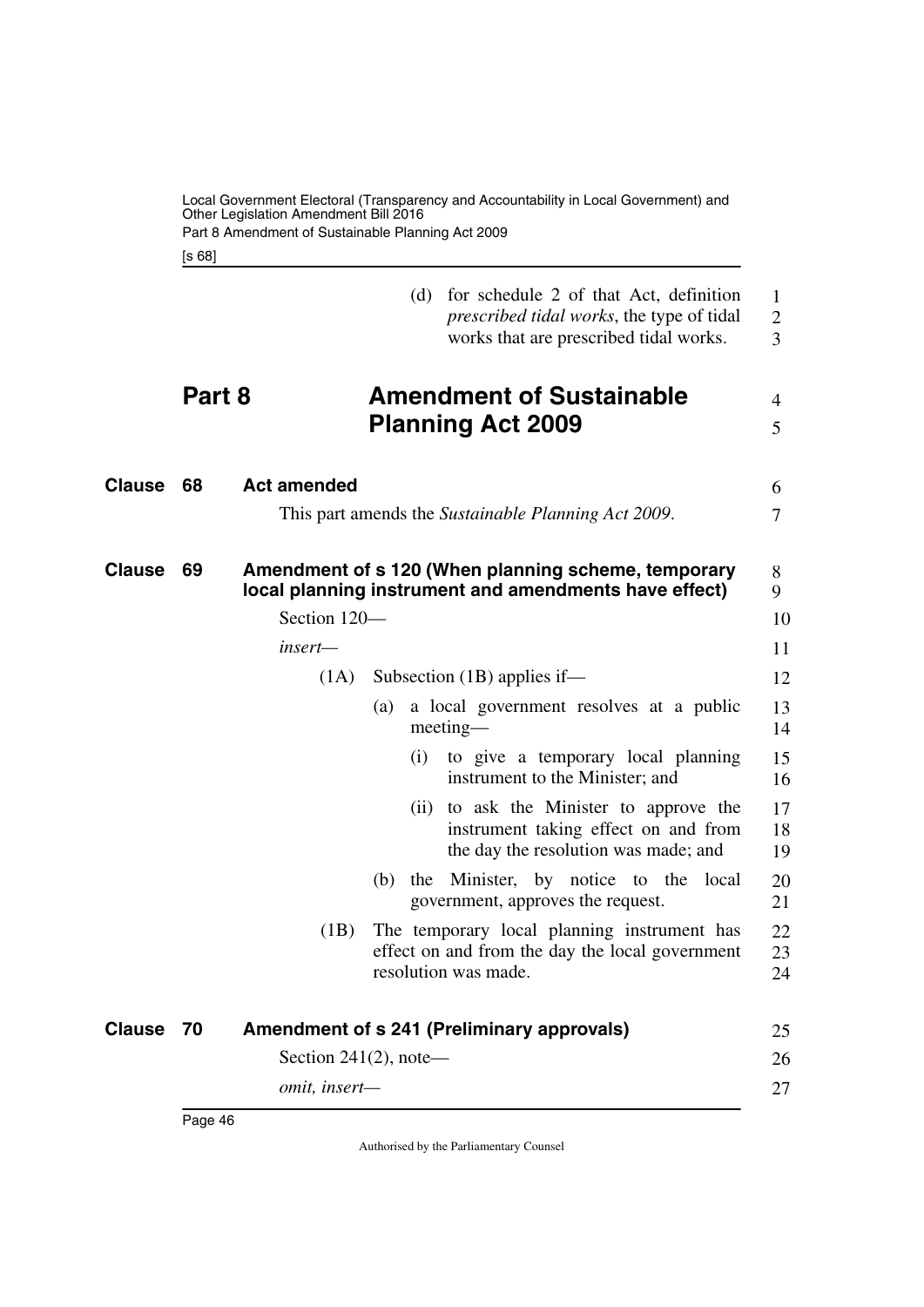<span id="page-48-5"></span><span id="page-48-4"></span><span id="page-48-3"></span><span id="page-48-2"></span><span id="page-48-1"></span><span id="page-48-0"></span>

|               |    |                         | Local Government Electoral (Transparency and Accountability in Local Government) and<br>Other Legislation Amendment Bill 2016                                                                                                              |                            |
|---------------|----|-------------------------|--------------------------------------------------------------------------------------------------------------------------------------------------------------------------------------------------------------------------------------------|----------------------------|
|               |    |                         | Part 8 Amendment of Sustainable Planning Act 2009<br>[s 71]                                                                                                                                                                                |                            |
|               |    |                         | $Note-$                                                                                                                                                                                                                                    | $\mathbf{1}$               |
|               |    |                         | See also section 245A.                                                                                                                                                                                                                     | 2                          |
| <b>Clause</b> | 71 |                         | <b>Amendment of s 243 (Development permits)</b>                                                                                                                                                                                            | 3                          |
|               |    | Section 243-            |                                                                                                                                                                                                                                            | 4                          |
|               |    | insert—                 |                                                                                                                                                                                                                                            | 5                          |
|               |    |                         | Note—                                                                                                                                                                                                                                      | 6                          |
|               |    |                         | See also section 245A.                                                                                                                                                                                                                     | 7                          |
| Clause        | 72 | Insertion of new s 245A |                                                                                                                                                                                                                                            | 8                          |
|               |    |                         | Chapter 6, part 1, division 3, subdivision 4—                                                                                                                                                                                              | 9                          |
|               |    | $insert-$               |                                                                                                                                                                                                                                            | 10                         |
|               |    |                         | 245ADevelopment permits for building work given<br>by private certifiers                                                                                                                                                                   | 11<br>12                   |
|               |    | (1)                     | This section applies to a development application<br>for a development permit that—                                                                                                                                                        | 13<br>14                   |
|               |    |                         | (a) is for building work; and                                                                                                                                                                                                              | 15                         |
|               |    |                         | (b) is made to a private certifier as assessment<br>manager.                                                                                                                                                                               | 16<br>17                   |
|               |    | (2)                     | Subsection (3) applies to the development<br>application if any part of the building work<br>requires impact assessment.                                                                                                                   | 18<br>19<br>20             |
|               |    | (3)                     | A development permit given by the private<br>certifier for the building work does not authorise<br>the carrying out of the part requiring impact<br>a relevant preliminary<br>assessment,<br>unless<br>approval is in effect for the part. | 21<br>22<br>23<br>24<br>25 |
|               |    | (4)                     | Subsection (5) applies to the development<br>application if-                                                                                                                                                                               | 26<br>27                   |
|               |    |                         | any part of the building work must be<br>(a)<br>assessed against a matter that is not a<br>building assessment provision; and                                                                                                              | 28<br>29<br>30             |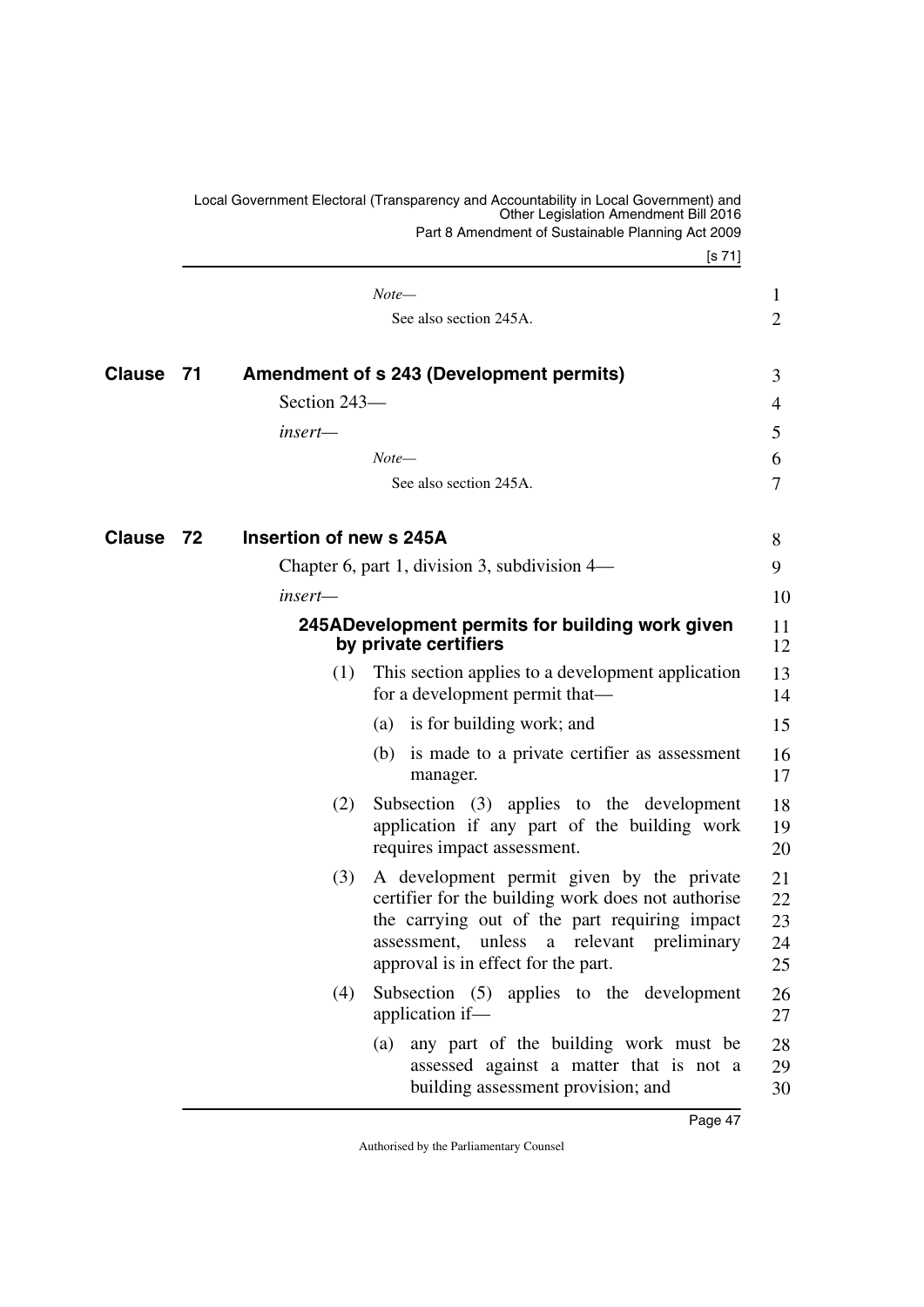Part 8 Amendment of Sustainable Planning Act 2009

<span id="page-49-5"></span><span id="page-49-1"></span>[s 73]

<span id="page-49-4"></span><span id="page-49-3"></span><span id="page-49-2"></span><span id="page-49-0"></span>

| (b) the matter is not within the jurisdiction of a<br>1                                                                                                                                                                                                                                               |
|-------------------------------------------------------------------------------------------------------------------------------------------------------------------------------------------------------------------------------------------------------------------------------------------------------|
| $\overline{2}$<br>A development permit given by the private<br>3<br>certifier for the building work does not authorise<br>$\overline{4}$<br>the carrying out of the part requiring assessment<br>5<br>against the matter, unless a relevant preliminary<br>6<br>7                                     |
| This section applies despite sections $241(2)$ and<br>8<br>9                                                                                                                                                                                                                                          |
| 10                                                                                                                                                                                                                                                                                                    |
| 11<br>means<br>a<br>preliminary approval given by an entity other than<br>12<br>13                                                                                                                                                                                                                    |
| Amendment of s 456 (Court may make declarations and<br>14<br>15                                                                                                                                                                                                                                       |
| 16                                                                                                                                                                                                                                                                                                    |
| 17                                                                                                                                                                                                                                                                                                    |
| Despite any other Act or rules of court to the<br>18<br>contrary, notice of a proceeding under this section<br>19<br>may be given to the chief executive by emailing<br>20<br>the notice to the chief executive at the email<br>21<br>address stated on the department's website for this<br>22<br>23 |
| 24                                                                                                                                                                                                                                                                                                    |
| 25                                                                                                                                                                                                                                                                                                    |
| 26                                                                                                                                                                                                                                                                                                    |
| 27                                                                                                                                                                                                                                                                                                    |
| Subject to sections 457A and 457B, each party to<br>28<br>a proceeding must bear the party's own costs for<br>29<br>30                                                                                                                                                                                |
| If the court makes an order for costs under section<br>31                                                                                                                                                                                                                                             |
|                                                                                                                                                                                                                                                                                                       |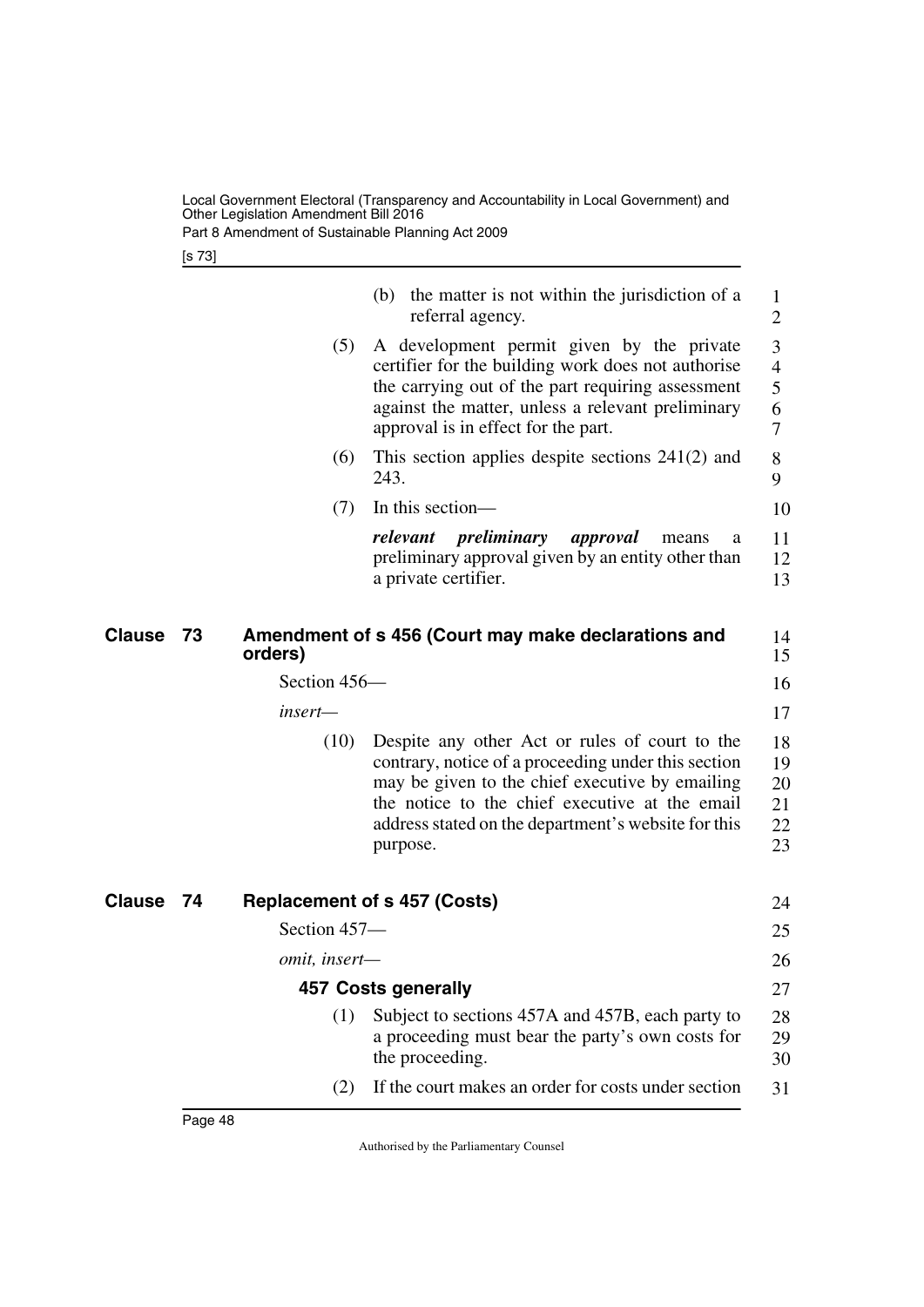<span id="page-50-1"></span><span id="page-50-0"></span>

|     |     | 457A or 457B, the amount of the costs is to be<br>decided under the appropriate procedure and scale<br>of costs for proceedings in the District Court.                                                                                                                                                                     | 1<br>$\frac{2}{3}$               |
|-----|-----|----------------------------------------------------------------------------------------------------------------------------------------------------------------------------------------------------------------------------------------------------------------------------------------------------------------------------|----------------------------------|
| (3) |     | An order for costs may be enforced as if the order<br>were an order of the District Court.                                                                                                                                                                                                                                 | $\overline{4}$<br>5              |
|     |     | 457A Orders for costs in particular circumstances                                                                                                                                                                                                                                                                          | 6                                |
|     |     | The court may make an order for costs as the court<br>considers appropriate if a party has incurred costs<br>in 1 or more of the following circumstances—                                                                                                                                                                  | 7<br>8<br>9                      |
|     | (a) | the court considers the proceeding was<br>or conducted primarily for an<br>started<br>improper purpose, including, for example,<br>to delay or obstruct;                                                                                                                                                                   | 10<br>11<br>12<br>13             |
|     |     | Example-                                                                                                                                                                                                                                                                                                                   | 14                               |
|     |     | A party (the <i>first party</i> ) with similar commercial<br>interests to another party started a proceeding. The<br>court considers the proceeding was started<br>primarily to advance the first party's commercial<br>interests by delaying or obstructing the other<br>party's development approval from taking effect. | 15<br>16<br>17<br>18<br>19<br>20 |
|     |     | (b) the court considers the proceeding to be<br>frivolous or vexatious;                                                                                                                                                                                                                                                    | 21<br>22                         |
|     |     | Example-                                                                                                                                                                                                                                                                                                                   | 23                               |
|     |     | The court considers a proceeding was started or<br>without<br>reasonable prospects<br>conducted<br>οf<br>success.                                                                                                                                                                                                          | 24<br>25<br>26                   |
|     | (c) | a party has not been given reasonable notice<br>of intention to apply for an adjournment of<br>the proceeding;                                                                                                                                                                                                             | 27<br>28<br>29                   |
|     | (d) | a party is required to apply for<br>an<br>adjournment because of the conduct of<br>another party;                                                                                                                                                                                                                          | 30<br>31<br>32                   |
|     | (e) | without limiting paragraph (d), a party has<br>introduced, or sought to introduce, new<br>material;                                                                                                                                                                                                                        | 33<br>34<br>35                   |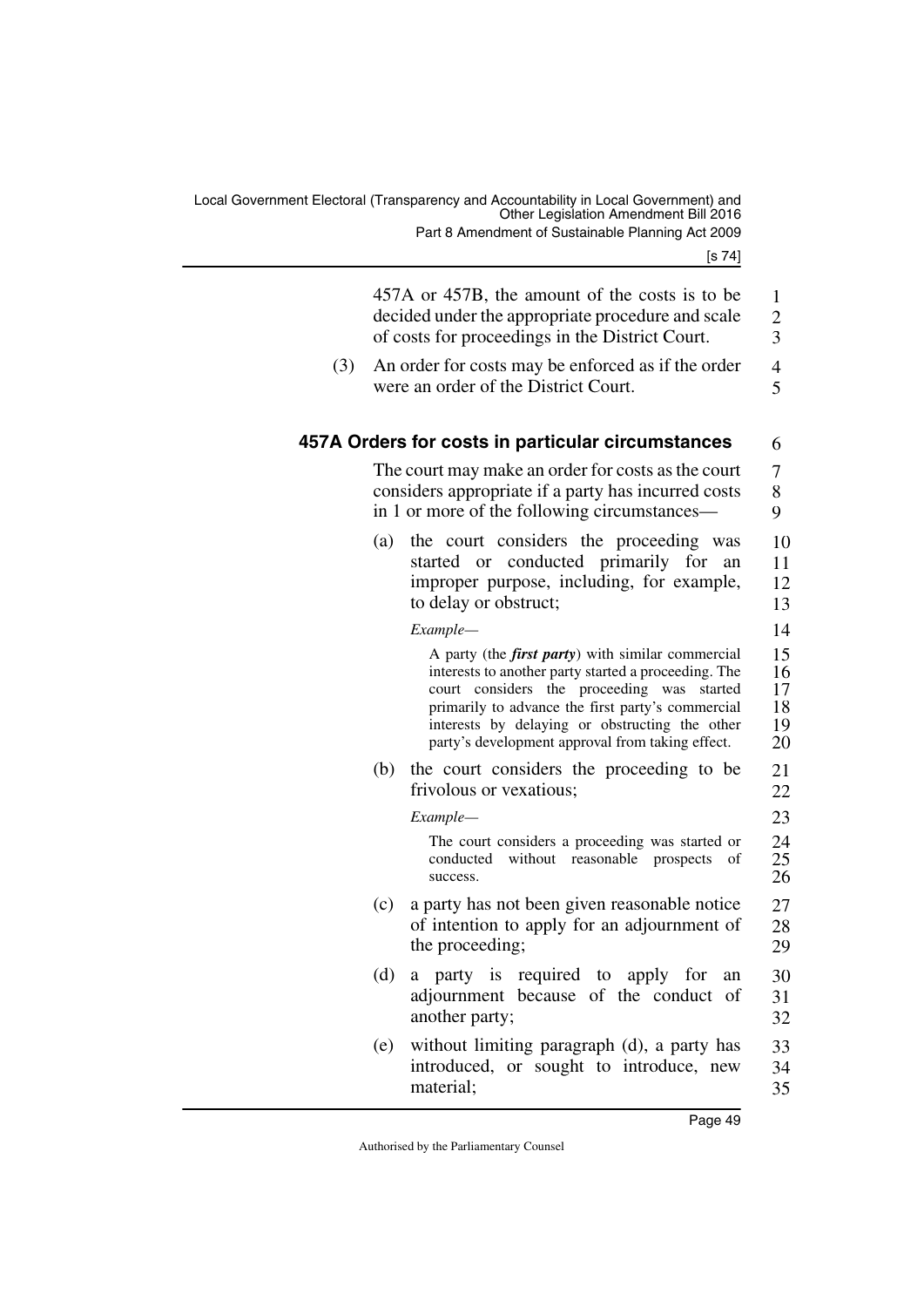Part 8 Amendment of Sustainable Planning Act 2009

<span id="page-51-1"></span><span id="page-51-0"></span>[s 75]

<span id="page-51-3"></span><span id="page-51-2"></span>

|                     |              | (f) | a party has defaulted in the court's<br>procedural requirements;                                                                                                                                                                                                    | 1<br>$\overline{2}$              |
|---------------------|--------------|-----|---------------------------------------------------------------------------------------------------------------------------------------------------------------------------------------------------------------------------------------------------------------------|----------------------------------|
|                     |              | (g) | the court considers an applicant for a<br>development application did not give all the<br>information reasonably required to assess<br>the development application;                                                                                                 | 3<br>$\overline{4}$<br>5<br>6    |
|                     |              |     | (h) the court considers an assessment manager,<br>referral agency or local government should<br>have taken an active part in a proceeding<br>and did not do so;                                                                                                     | $\tau$<br>8<br>9<br>10           |
|                     |              | (i) | submitter,<br>applicant,<br>assessment<br>an<br>referral<br>agency<br>local<br>manager,<br><b>or</b><br>government does not properly discharge its<br>responsibilities in the proceeding.                                                                           | 11<br>12<br>13<br>14             |
|                     |              |     | 457B Orders for costs for particular proceedings                                                                                                                                                                                                                    | 15                               |
|                     | (1)          |     | If the court makes an enforcement order or<br>interim enforcement order against a person, the<br>court may award costs against the person.                                                                                                                          | 16<br>17<br>18                   |
|                     | (2)          |     | If the court declares that an owner wrongly sought<br>the cancellation of a development approval in<br>contravention of a requirement to obtain the<br>consent of another person or entity to the<br>cancellation, the court must award costs against<br>the owner. | 19<br>20<br>21<br>22<br>23<br>24 |
|                     | (3)          |     | If the court allows an assessment manager to<br>withdraw from an appeal, the court must not<br>award costs against the assessment manager.                                                                                                                          | 25<br>26<br>27                   |
| <b>Clause</b><br>75 |              |     | Amendment of s 482 (Notice of appeal to other<br>parties-development applications and approvals)                                                                                                                                                                    | 28<br>29                         |
|                     | Section 482- |     |                                                                                                                                                                                                                                                                     | 30                               |
|                     | insert-      |     |                                                                                                                                                                                                                                                                     | 31                               |
|                     | (4)          |     | Despite any other Act or rules of court to the                                                                                                                                                                                                                      | 32                               |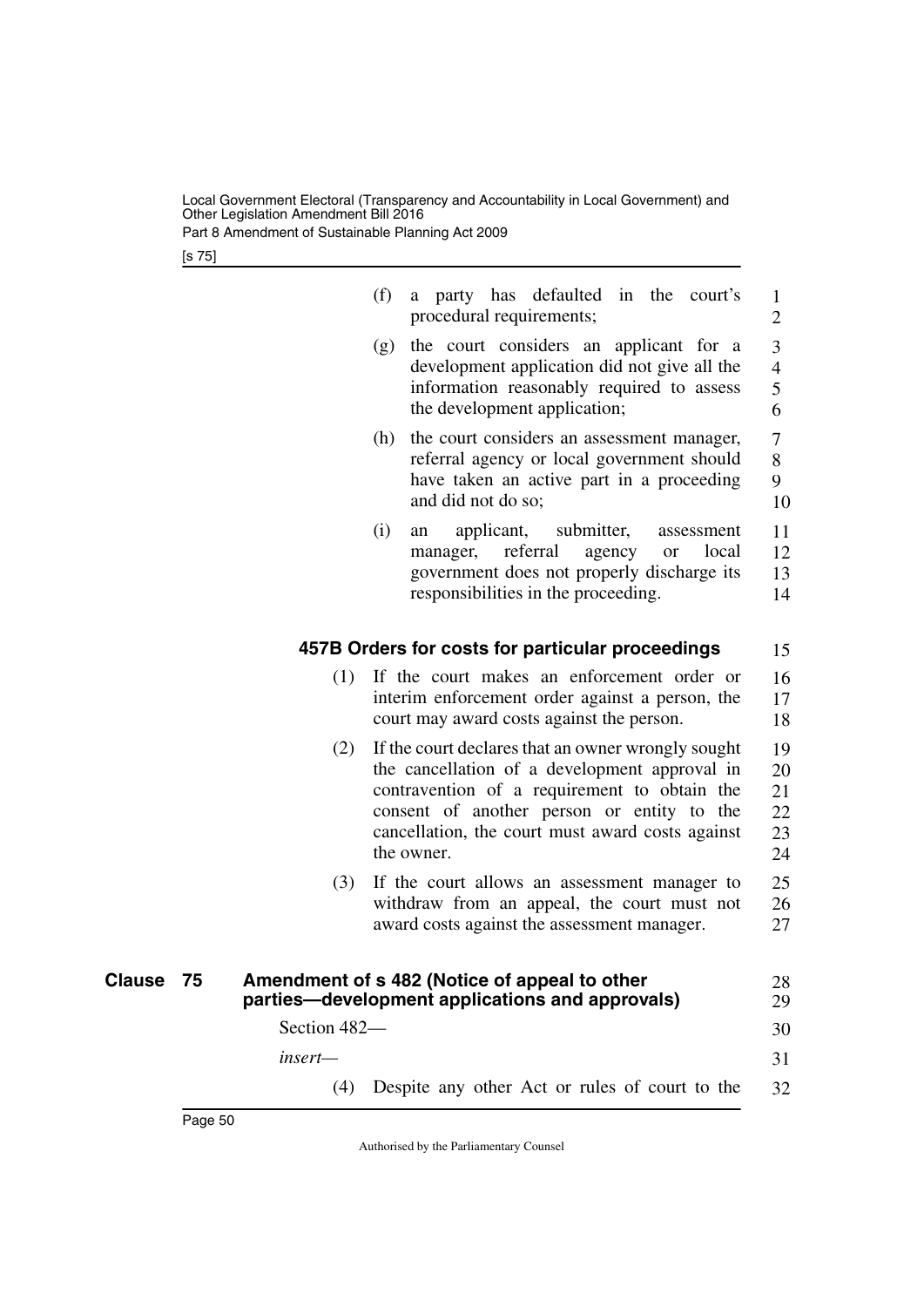[s 76]

<span id="page-52-7"></span><span id="page-52-6"></span><span id="page-52-5"></span><span id="page-52-4"></span><span id="page-52-3"></span><span id="page-52-2"></span><span id="page-52-1"></span><span id="page-52-0"></span>

|               |      | contrary, the notice may be given to the chief<br>executive by emailing the notice to the chief<br>executive at the email address stated on the<br>department's website for this purpose. | $\mathbf{1}$<br>$\overline{2}$<br>$\overline{3}$<br>$\overline{4}$ |
|---------------|------|-------------------------------------------------------------------------------------------------------------------------------------------------------------------------------------------|--------------------------------------------------------------------|
| <b>Clause</b> | - 76 | Amendment of s 491B (Power of ADR registrar)                                                                                                                                              | 5                                                                  |
|               |      | Section 491B(3), 'section 457(1), (4) and (9) to $(14)$ '—                                                                                                                                | 6                                                                  |
|               |      | omit, insert-                                                                                                                                                                             | $\overline{7}$                                                     |
|               |      | sections 457A and 457B                                                                                                                                                                    | 8                                                                  |
| <b>Clause</b> | 77   | Amendment of s 575 (Carrying out development without<br>compliance permit)                                                                                                                | 9<br>10                                                            |
|               |      | Section 575(1), penalty, '1665 penalty units'—                                                                                                                                            | 11                                                                 |
|               |      | omit, insert-                                                                                                                                                                             | 12                                                                 |
|               |      | 4500 penalty units                                                                                                                                                                        | 13                                                                 |
| <b>Clause</b> | 78   | Amendment of s 578 (Carrying out assessable<br>development without permit)                                                                                                                | 14<br>15                                                           |
|               |      | Section 578(1), penalty, '1665 penalty units'—                                                                                                                                            | 16                                                                 |
|               |      | omit, insert-                                                                                                                                                                             | 17                                                                 |
|               |      | 4500 penalty units                                                                                                                                                                        | 18                                                                 |
| <b>Clause</b> | 79   | Amendment of s 580 (Compliance with development<br>approval)                                                                                                                              | 19<br>20                                                           |
|               |      | Section 580(1), penalty, '1665 penalty units'—                                                                                                                                            | 21                                                                 |
|               |      | omit, insert-                                                                                                                                                                             | 22                                                                 |
|               |      | 4500 penalty units                                                                                                                                                                        | 23                                                                 |
|               |      |                                                                                                                                                                                           |                                                                    |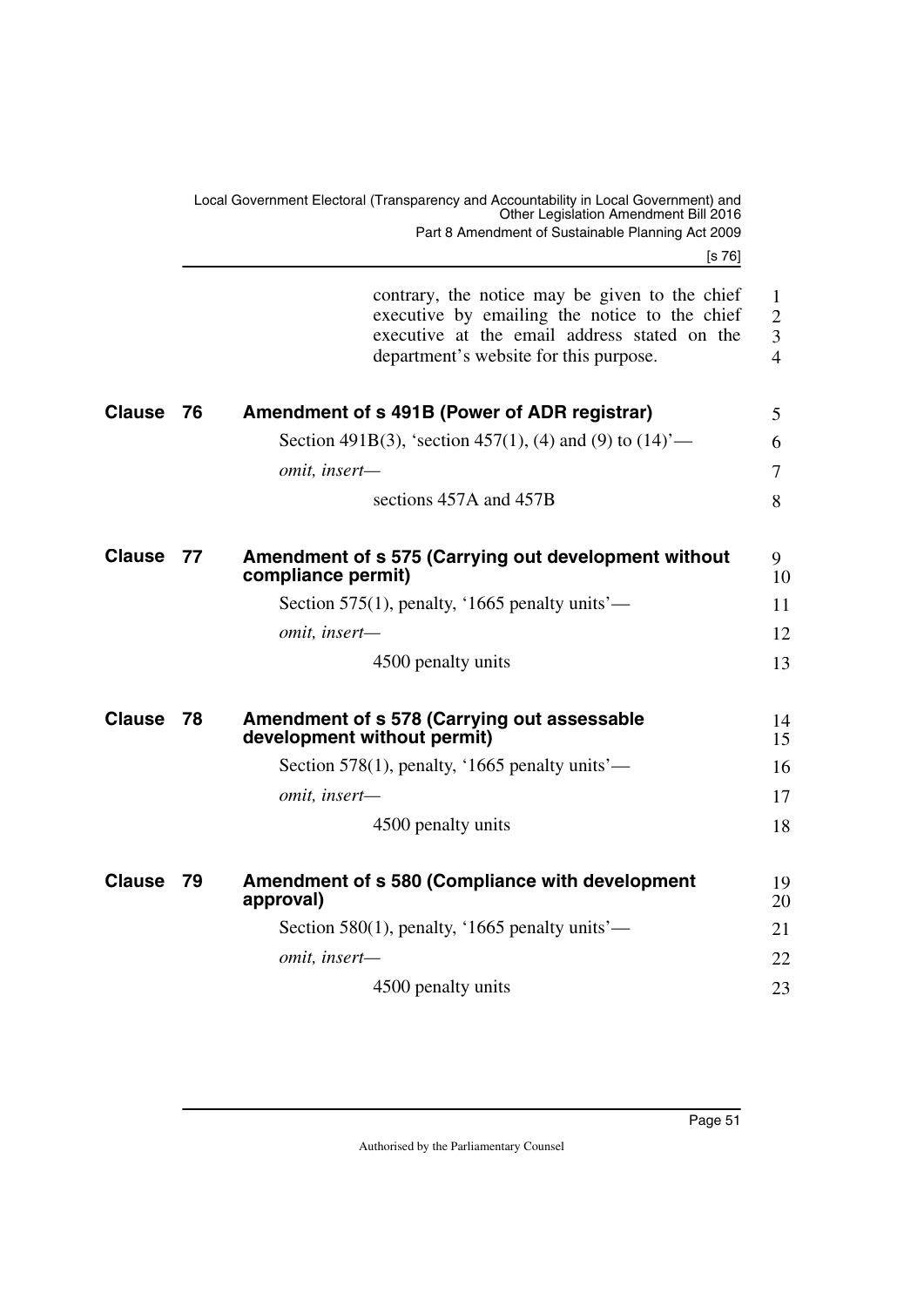Part 8 Amendment of Sustainable Planning Act 2009

<span id="page-53-3"></span><span id="page-53-1"></span><span id="page-53-0"></span>[s 80]

<span id="page-53-9"></span><span id="page-53-8"></span><span id="page-53-7"></span><span id="page-53-6"></span><span id="page-53-5"></span><span id="page-53-4"></span><span id="page-53-2"></span>

| <b>Clause</b> | 80 | Amendment of s 581 (Offence to carry out prohibited<br>development)                                      | $\mathbf{1}$<br>$\overline{2}$ |
|---------------|----|----------------------------------------------------------------------------------------------------------|--------------------------------|
|               |    | Section 581(1), penalty, '1665 penalty units'—                                                           | 3                              |
|               |    | omit, insert-                                                                                            | $\overline{4}$                 |
|               |    | 4500 penalty units                                                                                       | 5                              |
| <b>Clause</b> | 81 | Amendment of s 582 (Offences about the use of<br>premises)                                               | 6<br>7                         |
|               |    | Section 582, penalty, '1665 penalty units'—                                                              | 8                              |
|               |    | omit, insert-                                                                                            | 9                              |
|               |    | 4500 penalty units                                                                                       | 10                             |
| <b>Clause</b> | 82 | Amendment of s 585 (Coastal emergency exemption for<br>operational work that is tidal works)             | 11<br>12                       |
|               |    | Section 585(5), penalty, '1665 penalty units'—                                                           | 13                             |
|               |    | omit, insert-                                                                                            | 14                             |
|               |    | 4500 penalty units                                                                                       | 15                             |
| <b>Clause</b> | 83 | Amendment of s 586 (Exemption for building work on<br>Queensland heritage place or local heritage place) | 16<br>17                       |
|               |    | Section 586(5), penalty, '1665 penalty units'—                                                           | 18                             |
|               |    | omit, insert-                                                                                            | 19                             |
|               |    | 4500 penalty units                                                                                       | 20                             |
| <b>Clause</b> | 84 | Amendment of s 587 (False or misleading document or<br>declaration)                                      | 21<br>22                       |
|               |    | Section 587(1), (2) and (3), penalty, '1665 penalty units'—                                              | 23                             |
|               |    | omit, insert-                                                                                            | 24                             |
|               |    | 4500 penalty units                                                                                       | 25                             |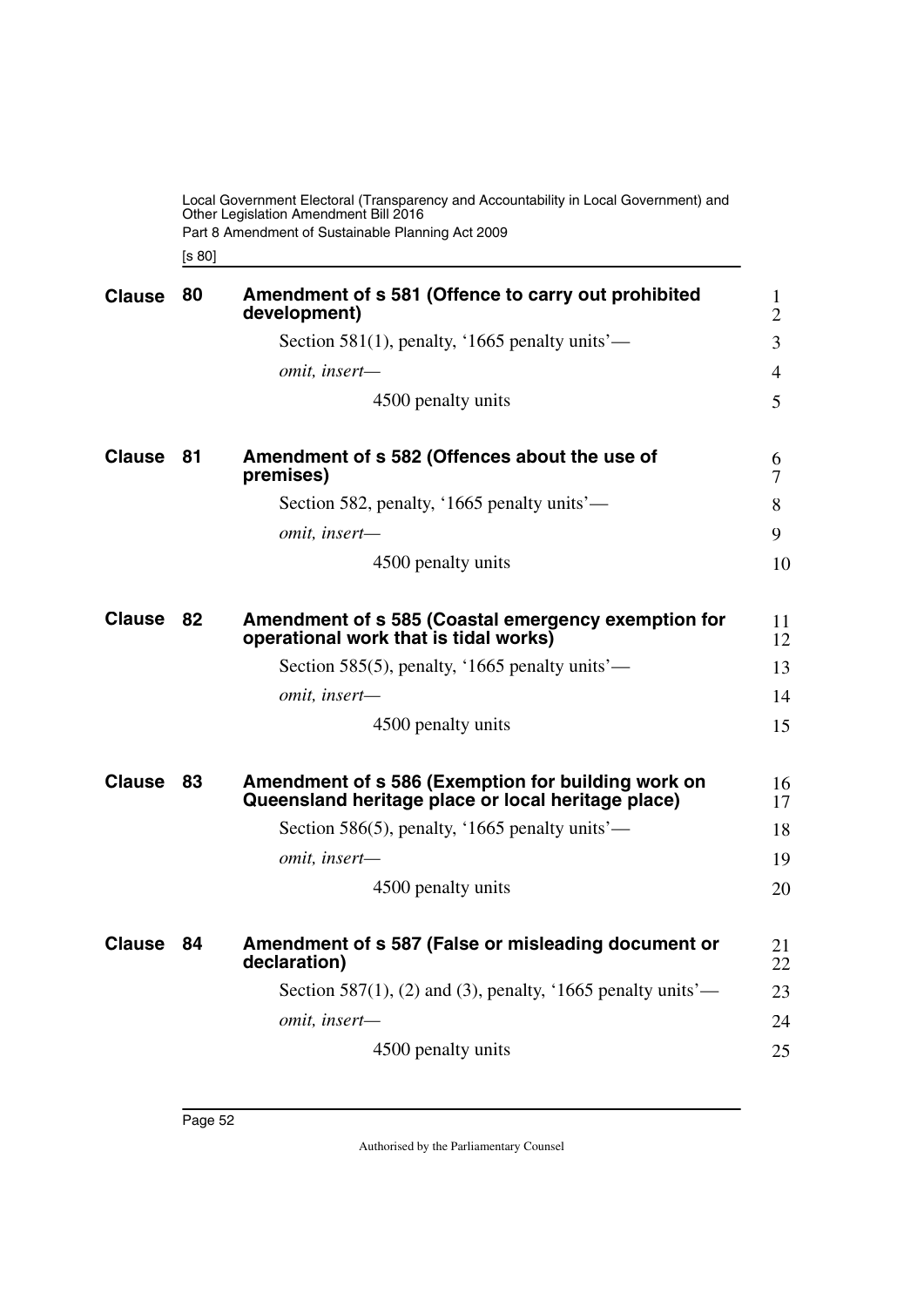[s 85]

<span id="page-54-9"></span><span id="page-54-8"></span><span id="page-54-7"></span><span id="page-54-6"></span><span id="page-54-5"></span><span id="page-54-4"></span><span id="page-54-3"></span><span id="page-54-2"></span><span id="page-54-1"></span><span id="page-54-0"></span>

| <b>Clause</b> | 85 | Amendment of s 594 (Offences relating to enforcement<br>notices)                                              | $\mathbf{1}$<br>$\overline{2}$ |
|---------------|----|---------------------------------------------------------------------------------------------------------------|--------------------------------|
|               |    | Section 594(1) and (2), penalty, '1665 penalty units'—                                                        | 3                              |
|               |    | omit, insert-                                                                                                 | 4                              |
|               |    | 4500 penalty units                                                                                            | 5                              |
| <b>Clause</b> | 86 | Amendment of s 595 (Processing application or request<br>required by enforcement notice or show cause notice) | 6<br>7                         |
|               |    | Section 595, penalty, '1665 penalty units'—                                                                   | 8                              |
|               |    | omit, insert-                                                                                                 | 9                              |
|               |    | 4500 penalty units                                                                                            | 10                             |
| <b>Clause</b> | 87 | Amendment of s 599 (Magistrates Court may make<br>orders)                                                     | 11<br>12                       |
|               |    | Section 599(5), penalty, '1665 penalty units'—                                                                | 13                             |
|               |    | omit, insert-                                                                                                 | 14                             |
|               |    | 4500 penalty units                                                                                            | 15                             |
| <b>Clause</b> | 88 | Amendment of s 921 (Compliance with master plans)                                                             | 16                             |
|               |    | Section 921(4) and (5), penalty, '1665 penalty units'—                                                        | 17                             |
|               |    | omit, insert-                                                                                                 | 18                             |
|               |    | 4500 penalty units                                                                                            | 19                             |
| <b>Clause</b> | 89 | Insertion of new ch 10, pt 15                                                                                 | 20                             |
|               |    | Chapter 10-                                                                                                   | 21                             |
|               |    | insert-                                                                                                       | 22                             |
|               |    |                                                                                                               |                                |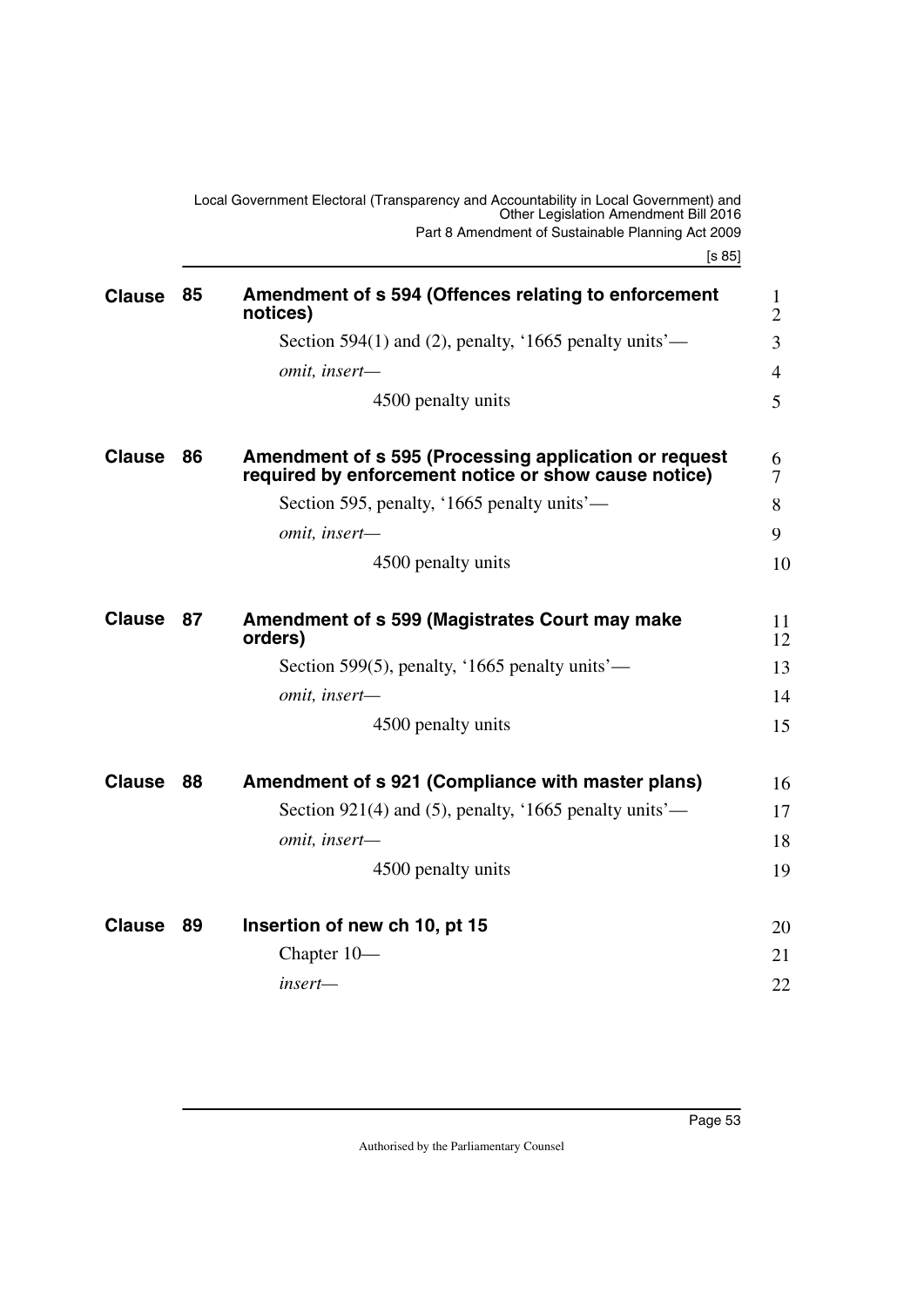Part 8 Amendment of Sustainable Planning Act 2009

<span id="page-55-3"></span><span id="page-55-2"></span><span id="page-55-1"></span><span id="page-55-0"></span>[s 90]

<span id="page-55-5"></span><span id="page-55-4"></span>

|                     | Part 15     | <b>Transitional provision</b><br>for Local Government<br><b>Electoral</b><br>(Transparency and<br><b>Accountability in Local</b><br>Government) and Other<br>Legislation<br><b>Amendment Act 2016</b>        | 1<br>$\overline{2}$<br>3<br>$\overline{4}$<br>5<br>6<br>7<br>8 |
|---------------------|-------------|--------------------------------------------------------------------------------------------------------------------------------------------------------------------------------------------------------------|----------------------------------------------------------------|
|                     |             | 999 Costs for existing court proceedings                                                                                                                                                                     | 9                                                              |
|                     | (1)         | This section applies to-                                                                                                                                                                                     | 10                                                             |
|                     |             | a proceeding in the court (an <i>originating</i><br>(a)<br><i>proceeding</i> ) that has been brought before<br>the commencement; or                                                                          | 11<br>12<br>13                                                 |
|                     |             | an interlocutory proceeding relating to an<br>(b)<br>originating proceeding that is brought after<br>the commencement.                                                                                       | 14<br>15<br>16                                                 |
|                     | (2)         | Section 457 as in force immediately before the<br>commencement continues to apply to<br>the<br>proceeding.                                                                                                   | 17<br>18<br>19                                                 |
|                     | (3)         | Sections 457A and 457B do not apply to the<br>proceeding.                                                                                                                                                    | 20<br>21                                                       |
| <b>Clause</b><br>90 |             | <b>Amendment of sch 3 (Dictionary)</b>                                                                                                                                                                       | 22                                                             |
|                     | Schedule 3- |                                                                                                                                                                                                              | 23                                                             |
|                     | insert—     |                                                                                                                                                                                                              | 24                                                             |
|                     |             | costs, for chapter 7, part 1, division 7—                                                                                                                                                                    | 25                                                             |
|                     |             | for a proceeding of the following type,<br>(a)<br>includes a party's costs to investigate, or<br>gather evidence for, the proceeding that the<br>decides<br>the<br>court<br>party<br>reasonably<br>incurred- | 26<br>27<br>28<br>29<br>30                                     |